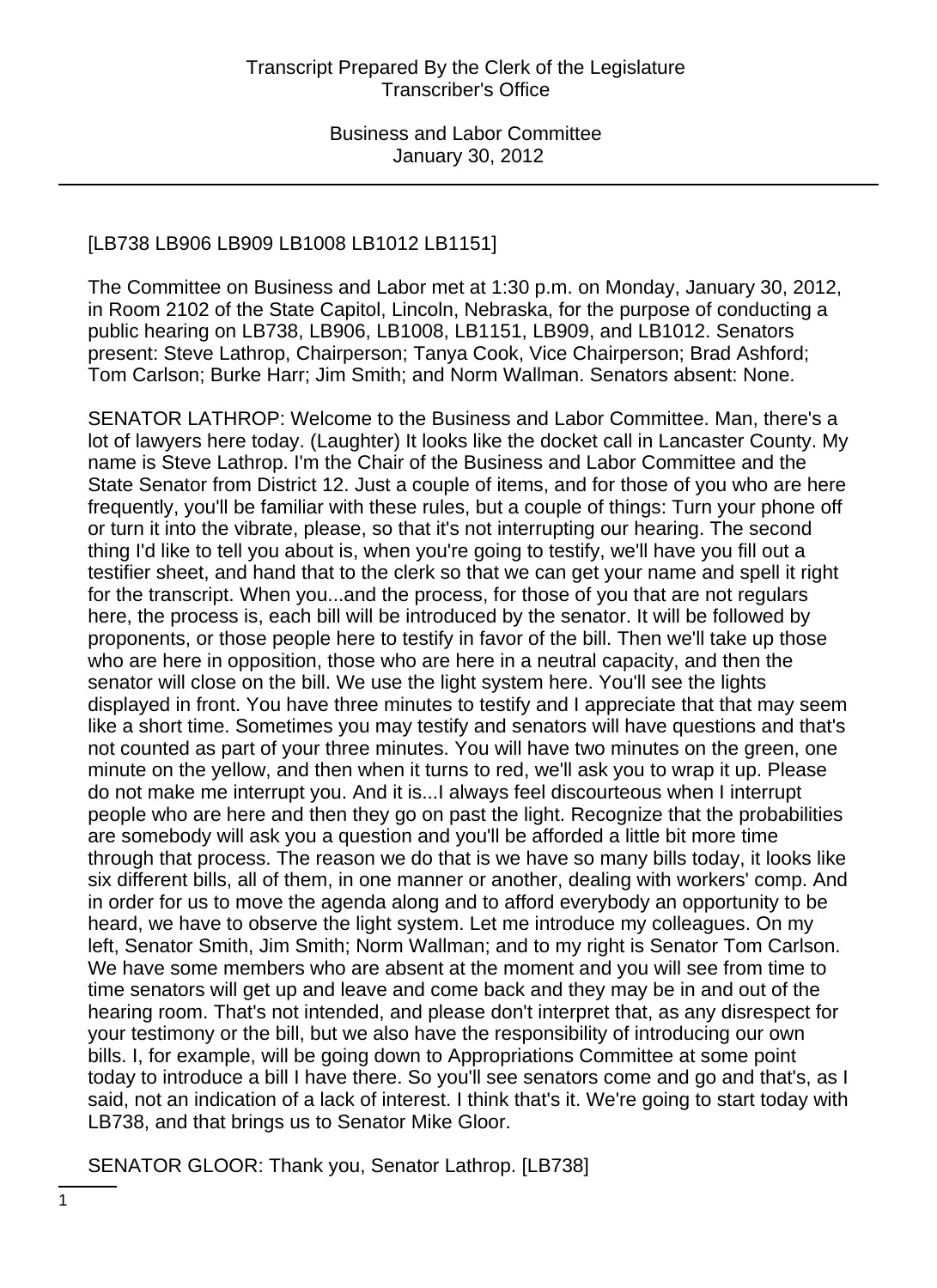# SENATOR LATHROP: Welcome to the committee. [LB738]

SENATOR GLOOR: Thank you. And thank you to the members of the Business and Labor Committee. This is a small bill but an important bill, certainly a sad bill. I'm Mike Gloor, M-i-k-e G-l-o-o-r. This bill was brought by a constituent after they experienced the loss of their son in an accident at work. The current compensation for burial expenses, burial expenses, for a work-related fatality through workers' compensation insurance is \$6,000 paid to dependents. This bill proposes to raise that to \$10,000. This amount was last raised in 1997, 15 years ago. Here's some relevant statistics as relates to work-related deaths. The Nebraska Workers' Compensation Court has annual reports, and according to the most recent report, 2011, we had 41 fatal injuries in 2011, 47 fatal injuries in 2010, 61 fatal injuries in 2009, 46 fatal injuries in 2008. The Workers' Compensation Research Institute is a not-for-profit organization in Cambridge, Massachusetts, that gathers and provides data on workers' compensation issues. Their publication from October 2010 shows 20 states that have higher reimbursement than our current \$6,000. Of those 20, 7 have rates even higher than the \$10,000 proposed. Within the contiguous or near vicinity of Nebraska, those states include Colorado, Iowa, North and South Dakota, Minnesota, and Wyoming. So you'll see, we have neighbors who, in fact, are far higher than we are. Analysis of the National Council on Compensation Insurance, Inc., another national organization that studies workers' compensation issues, estimates an overall impact of zero percent on systems cost, meaning it would not raise workers' compensation insurance premiums on businesses. The reason I give you the fatality injuries, even though it's an unfortunate number, those numbers are small enough so that it's expected it would have no impact on those rates. There's no fiscal note attached to it. I have a constituent, Albert DeLeon, whose son, unfortunately, was the one who generated this bill for me. He's here to testify. And I would be glad to answer any questions that you might have. [LB738]

SENATOR LATHROP: Okay. Thanks, Mike. Do we have any questions for Senator Gloor? I have one for you before you get away. [LB738]

SENATOR GLOOR: Certainly. [LB738]

SENATOR LATHROP: Can you tell me or give us a little bit of background, if you know, what the average cost of a funeral is? [LB738]

SENATOR GLOOR: I think there are going to be testifiers who talk about that. I asked that question. We actually went on-line and looked, and I think the answer to that would be, I was very comfortable that the \$10,000 amount would be a reasonable compensation for burial expense but nothing that any of us would consider to be on the high end of burial expense. But there are representatives, I think, of the funeral industry here who probably can better answer that question, Senator. [LB738]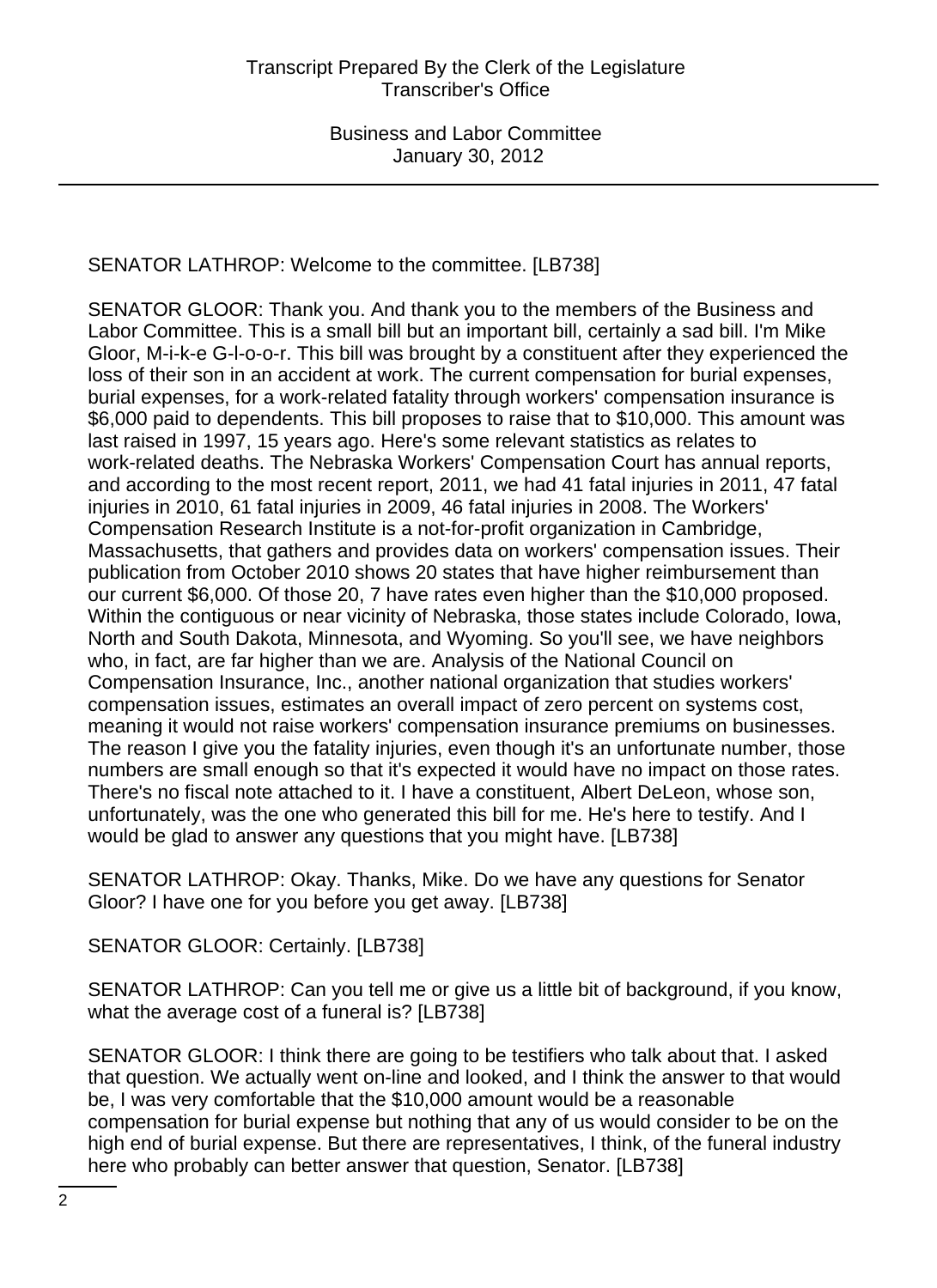SENATOR LATHROP: Okay. Very good. Thanks. Any further questions? I see none. Will you stay to close? [LB738]

SENATOR GLOOR: I will. [LB738]

SENATOR LATHROP: Okay. Thanks, Mike. [LB738]

SENATOR GLOOR: Thank you. [LB738]

SENATOR LATHROP: Those who want to testify in support, you may come forward. Good afternoon. [LB738]

DANIEL NARANJO: Good afternoon. For all of you that serve on the committee and choose to serve this great state of Nebraska, I know it's a privilege for you, as well as it's a privilege for me to be here this afternoon. My name is Dan Naranjo. I am a licensed funeral director. I have been a licensed funeral director of the state of Nebraska for 27 years. Currently, am the owner of All Faiths Funeral Home in Grand Island. Once again, indeed it's a privilege to be here, but a sad time to be here also. In...Senator Lathrop, I'd like to address your question to Senator Gloor a little bit within the confines of my three minutes here, so... [LB738]

SENATOR LATHROP: Okay. [LB738]

DANIEL NARANJO: ...I'm going to read from this, so we can move right along. When a family is given the news that their son or daughter, husband or wife has been suddenly taken from them during a work-related accident, a fatality, suddenly their lives have been changed forever. They are now on a journey, a journey of change but a journey of deep grief. Average cost of funerals can well exceed \$10,000. Now, taken from the Nebraska Funeral Directors Association, their last status on that was taken back in 2006, and I think the average cost was \$7,500, but it did not include several other things that a family is confronted with at a time of such sudden loss. Other items that families are confronted with when it comes to expenses include cemetery plots, having to go out to a cemetery. The hardest thing for me in a time of a tragedy as a funeral director is to not only make the funeral arrangements and minister to the family during this journey, but also to tell them, okay, now we need to go out to the cemetery. Cemeteries, they're going to charge...they're going to want payment in advance. Cemetery costs could range anywhere from \$500 to \$1,500 per space. Also the digging of the grave, which we refer to as opening and closing of the grave; a headstone after the service is over, some type of monument to signify that their loved one mattered; flowers; and not mentioned, time lost from work and following the funeral service; professional counseling--these are all matters that must be taken into account when looking into this. Remember a couple points with workmen's comp with the laws: They are written so that wrongful death suits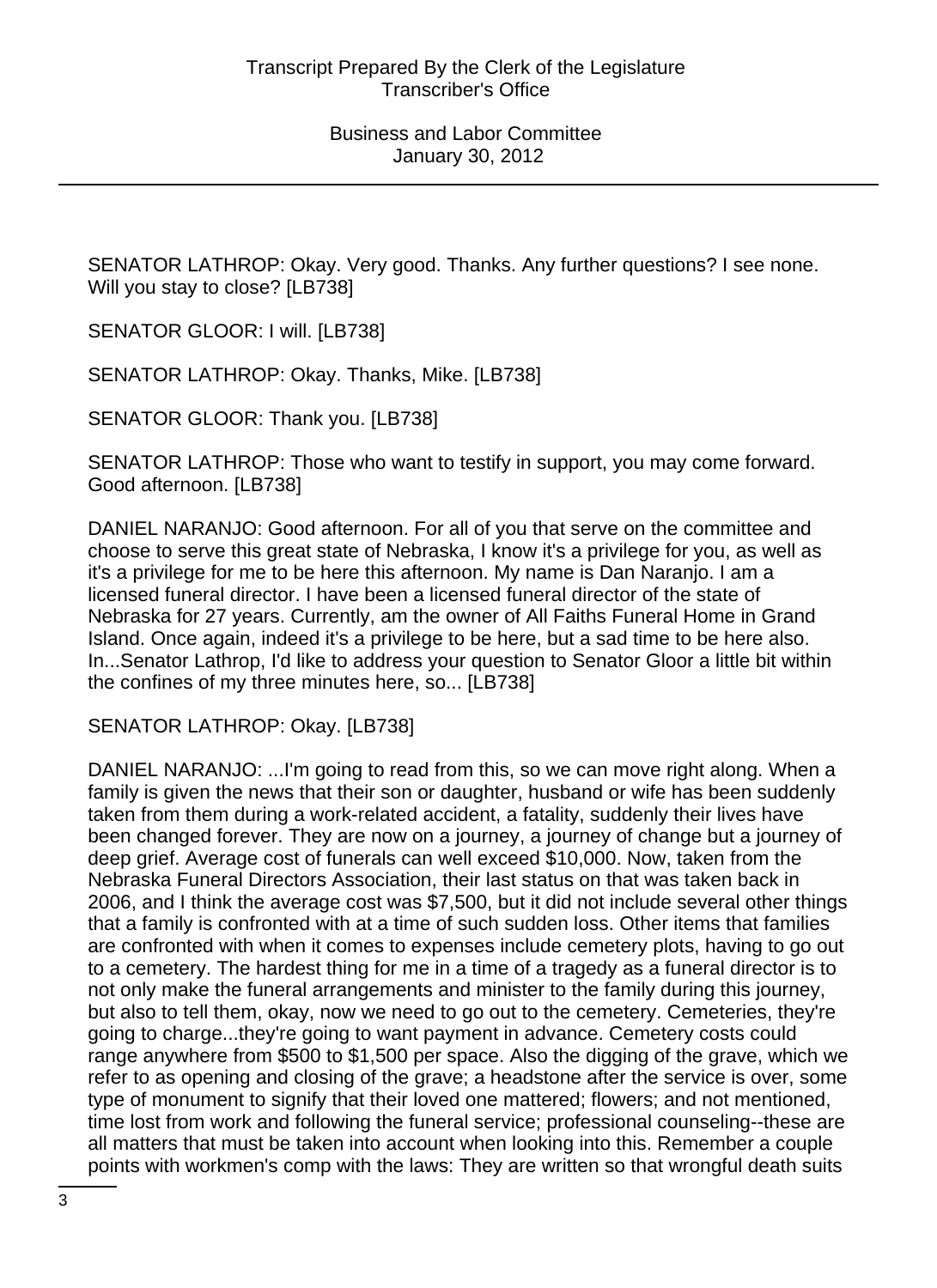against an employer are almost impossible. They are almost impossible. In the past three years, myself, as a funeral director, have worked with two families where a wrongful death occurred. One was a work-related accident right here in Lincoln, Nebraska, a young man by the name of Ryan Hitchler. I'd like to put names to these people. I want you to have names and faces. Ryan Hitchler was a young man that was working at the Army Air Base here and was tragically killed during that work-related accident. The next was Emilio DeLeon. He was a 19-year-old young man that just finished high school. Actually, he just graduated with my son. They had been best friends since the 6th grade, so I am going to put a face and a name with this bill. It is important that these families have more than \$6,000 to try to move forward on this journey that they've been confronted with. Once again, with workmen's comp laws, it is most difficult to sue an employer. The laws are written to protect the employer. I will go on record to say that. Six thousand dollars does not begin to cover the expenses that these families have to go through. The question I have, or the question you must think of, is \$10,000 enough? In my mind, it helps, it helps, but nowhere is it enough. Thank you. [LB738]

SENATOR LATHROP: Okay. Yeah, thank you for your testimony. Are there any questions? [LB738]

DANIEL NARANJO: Not one? (Laugh) [LB738]

SENATOR LATHROP: Well, I first start with the... [LB738]

DANIEL NARANJO: Okay. [LB738]

SENATOR LATHROP: Senator Carlson. [LB738]

SENATOR CARLSON: Yeah, thank you, Senator Lathrop. Having gone through three funerals in the last year and a half, I certainly don't argue with the fact that there are expenses. And so you're not exaggerating. [LB738]

DANIEL NARANJO: Yeah. Well, and the sad thing is like with Emilio, he was just out of high school, wasn't in college, so life insurance generally drops from many of the parents' benefits that they have, you know, while they had...they're kind of right in that age, so, yes, thank you, Senator Carlson. [LB738]

SENATOR LATHROP: Did I understand you to say the last average that you had was in 2006 and that was \$7,500... [LB738]

DANIEL NARANJO: And...yes, yes, Senator. [LB738]

SENATOR LATHROP: ...but did not include the cemetery plot, the cost to open and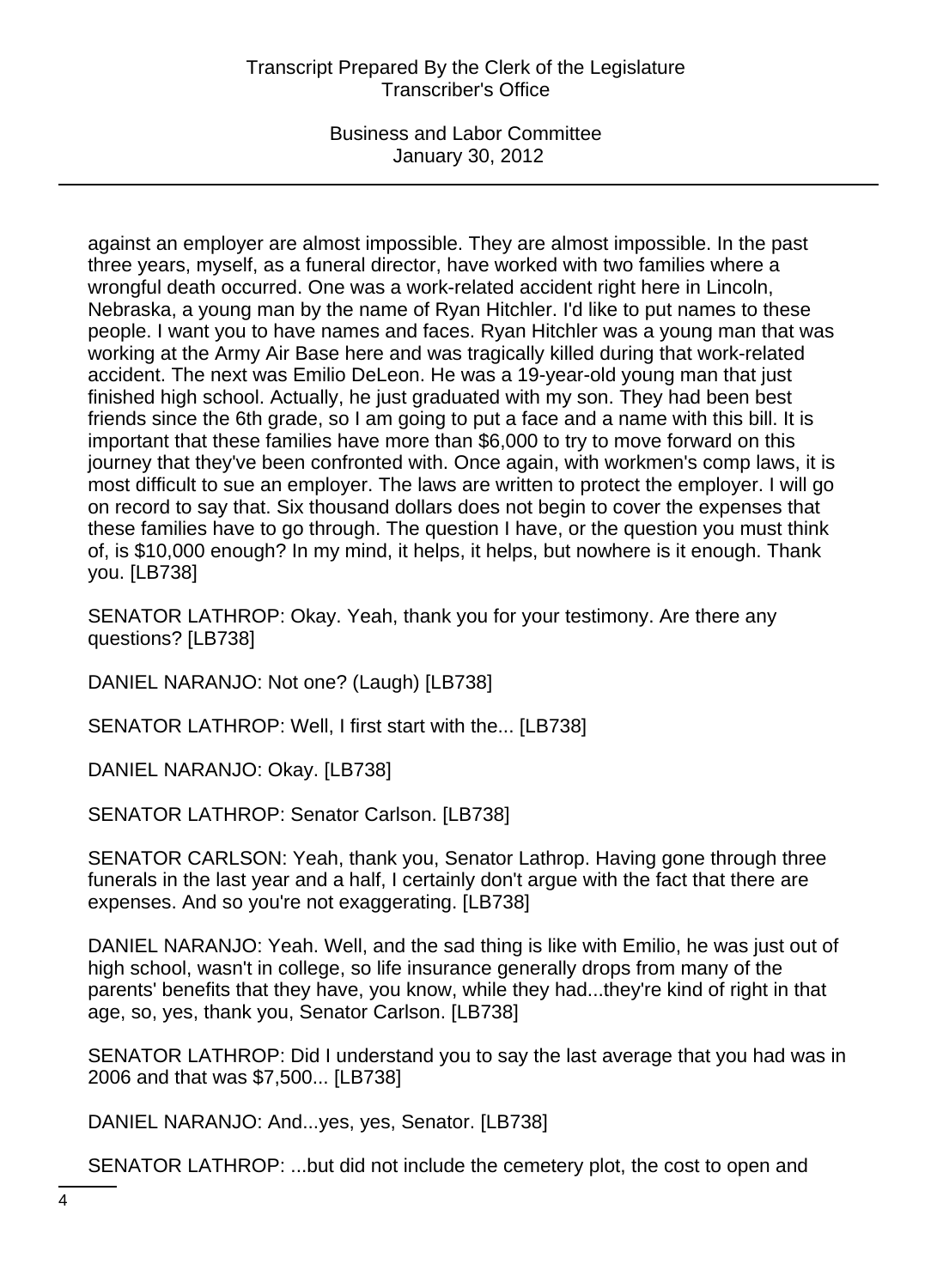close, and the headstone? [LB738]

DANIEL NARANJO: Yeah. Basically, what that entailed was what's considered a service cost plus the merchandise items, which would be like a casket and a vault. Yeah. [LB738]

SENATOR LATHROP: Okay. If we took...and I've not been through this, so thank God. [LB738]

DANIEL NARANJO: Sure. Yeah, amen. [LB738]

SENATOR LATHROP: But the \$10,000, is that still within...do we cover the average cost, or is that...gets us closer to the average cost? I'm just trying to make sure that at \$10,000, we're... [LB738]

DANIEL NARANJO: I would suggest...I would suggest for the majority of the expenses, you're going to cover the average cost. [LB738]

SENATOR LATHROP: Okay. [LB738]

DANIEL NARANJO: It's not going to include counseling, headstone, things like that. [LB738]

SENATOR LATHROP: Okay. [LB738]

DANIEL NARANJO: It's basically going to be service costs, merchandise items, and the cemetery. Yeah. [LB738]

SENATOR LATHROP: Okay. Very good. I see no other questions. Thank you for your testimony. [LB738]

DANIEL NARANJO: Okay. You're very welcome. Thank you. [LB738]

SENATOR LATHROP: Anyone else here as a proponent today? [LB738]

ALBERT DeLEON: Thank you for allowing me to speak and testify today on this behalf. Thank you, Senator Gloor from Grand Island, for giving me the time to come here. Yes, I am one of those ones that had to face that call. It's every parent's worst nightmare to receive that call. On August 16, 2010, I received that call. [LB738]

SENATOR LATHROP: Sir, can you give us your name? [LB738]

ALBERT DeLEON: Yes, my name is Albert DeLeon. I am the father of Emilio R.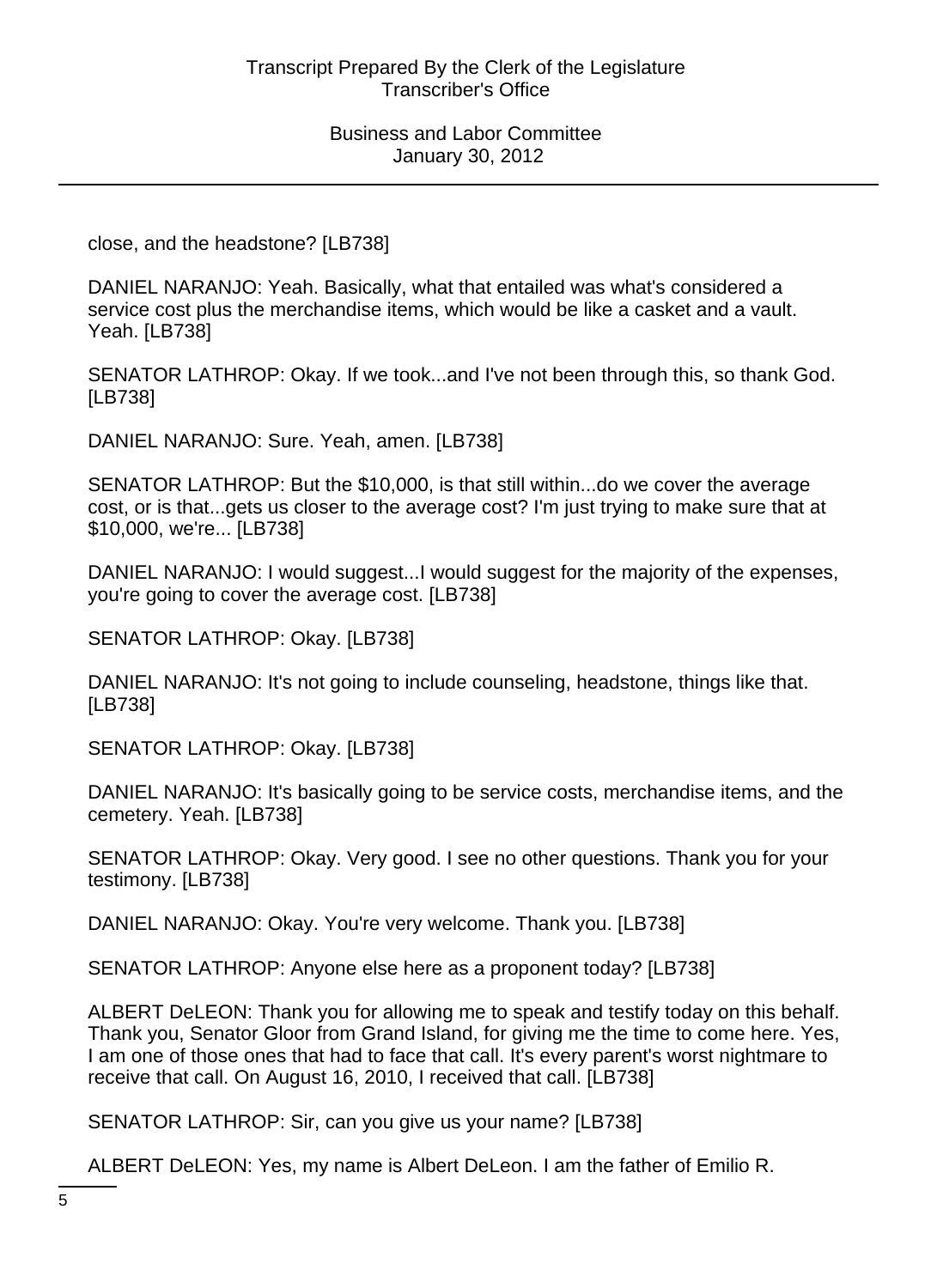DeLeon, Grand Island, Nebraska. [LB738]

SENATOR LATHROP: And spell your last name for us. [LB738]

ALBERT DeLEON: D-e-L-e-o-n. [LB738]

SENATOR LATHROP: Okay. Pardon me, but... [LB738]

ALBERT DeLEON: Yes. And shortly after I received that call, we were called to St. Francis Memorial Health Center in Grand Island. We were in the emergency room. It's that voice, or whatever would you like to call it, that the emergency staff position said, who wants to call it. At that point, my heart just went out. The days preceding that, I received a letter from EMC Insurance Company. They are the workmen's comp providers of this. They stressed to me to contact them at my earliest convenience. About a...within a week I did because I knew that, you know, there was funeral expenses and everything like that that had to be paid. I spoke with the senior claims officer there. She gave me her deepest condolences and told me the best they can do is \$6,000. I said, you got to be kidding me. And she said, no, unfortunately, those are the state of Nebraska laws. It doesn't mean that I'm going to receive \$6,000, it means that's up to. It depends on the price of the funeral and what it cost. That's what you get. So if it's lower, you get less. To me that's just a crying shame. No parent should ever have to deal with that. We send our young men and women to work. We feel that this a great state--Nebraska, the good life. In the last 18 months it hasn't been very good for me and my wife. We struggle every day just to get up. It's...I don't know, it's just like a nightmare every day. And then for them to tell me that because my son was single and had no dependents, that's the best they could do. In my opinion, that's terrible. Nebraska can do better. I'm going to talk a little bit on the other bill coming up later... [LB738]

SENATOR LATHROP: Okay. [LB738]

ALBERT DeLEON: ...and I will talk a little bit more about that. [LB738]

SENATOR LATHROP: Okay. [LB738]

ALBERT DeLEON: But without family and friends to help us financially, I don't know what we would have did. Probably would have sold our home. I don't know. It didn't matter. Things like that don't matter to you when you're in our shoes. And I just want to take the time right now to...for a moment of silence for a worker this past week in Omaha that was killed. You know, those are the ones that we forget about. You know, so with that, I'd just like to take a moment of silence for that. And I thank you for allowing me to speak on this behalf. [LB738]

SENATOR LATHROP: Okay. Thank you, Mr. DeLeon. And we certainly...our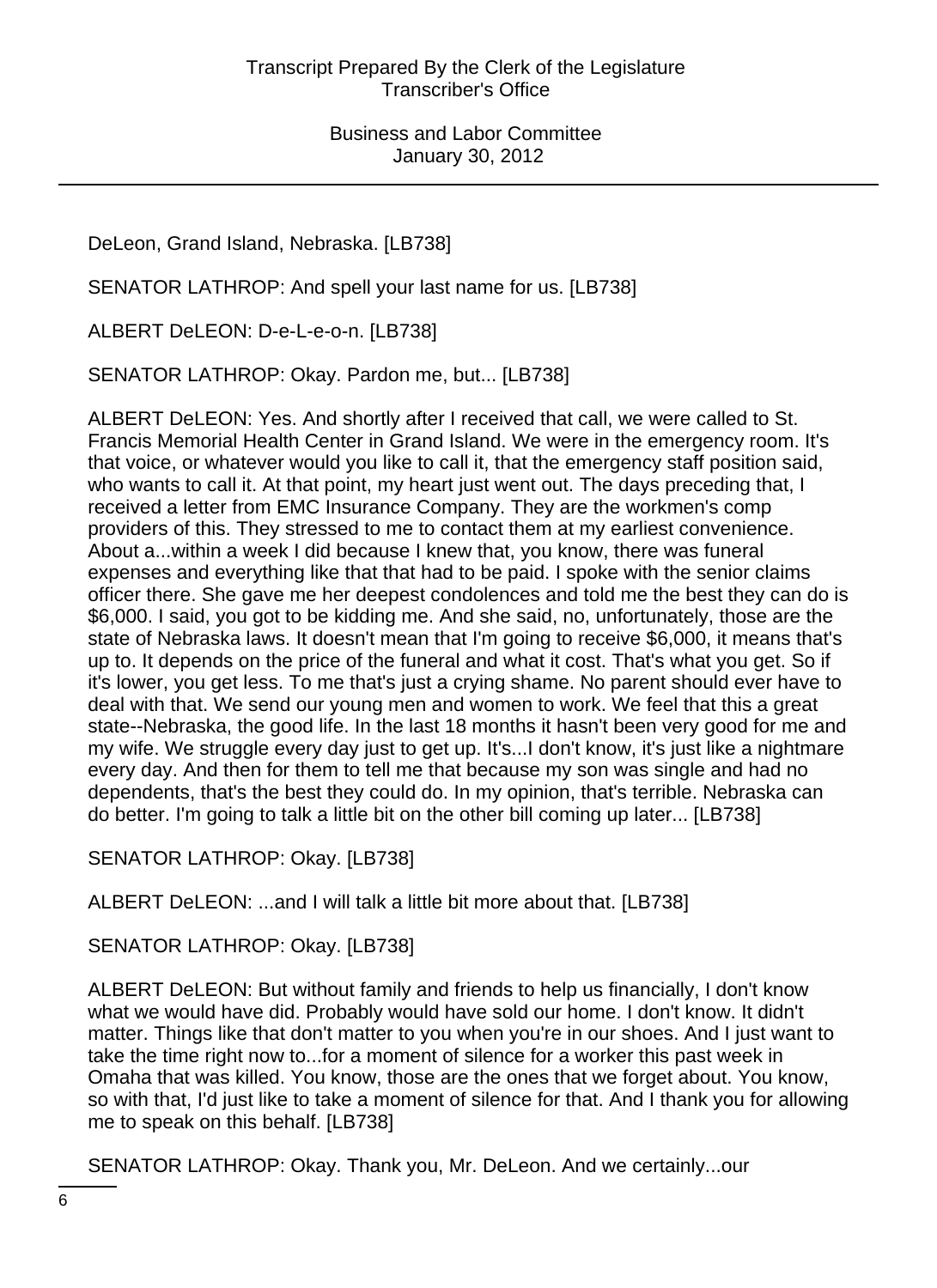condolences for your loss. I'm sure it's not easy being here today. Any of the committee have questions for Mr. DeLeon? I see none. And we'll look forward to your testimony on the other bill. [LB738]

ALBERT DeLEON: All right. Thank you. [LB738]

SENATOR LATHROP: Anyone else here to testify in support of Senator Gloor's bill? [LB738]

ROBERT HALLSTROM: (Exhibit 1) Chairman Lathrop, members of Business and Labor Committee, my name is Robert J. Hallstrom. I appear before you today as registered lobbyist for the Nebraskans For Workers' Compensation Equity and Fairness to testify in support of LB738. We have visited with Senator Gloor. The fiscal note on this bill shows a modest impact to the state. The National Council of Compensation Insurers have shown little impact financially with regard to the increased benefits. And we would suggest that it is an appropriate thing to do to raise the benefits to \$10,000 as proposed by LB738, and would express our support, and ask the committee to move the bill. Thank you. [LB738]

SENATOR LATHROP: Very good. Thanks, Bob. We appreciate your support. [LB738]

ROBERT HALLSTROM: Thank you. [LB738]

SENATOR LATHROP: Oh, I'm sorry, Senator Carlson, do you have a...? [LB738]

ROBERT HALLSTROM: Oh, excuse me. [LB738]

SENATOR CARLSON: Thank you, Senator Lathrop. Bob, were you...you wrote the bill? [LB738]

ROBERT HALLSTROM: No, Senator Gloor did for his constituent. [LB738]

SENATOR CARLSON: Okay. You didn't help him? [LB738]

ROBERT HALLSTROM: I did not. [LB738]

SENATOR CARLSON: Because I was going to ask, how was the amount really arrived at, so. And then the other statement, and I don't see anything about it in this section of law, does it make any difference whether an individual dies that has...is married or not married, has children or doesn't have children on this particular benefit? [LB738]

ROBERT HALLSTROM: My understanding with respect to the funeral benefit is, no, the funeral benefit is paid irrespective of those other contingencies. The bill that we'll hear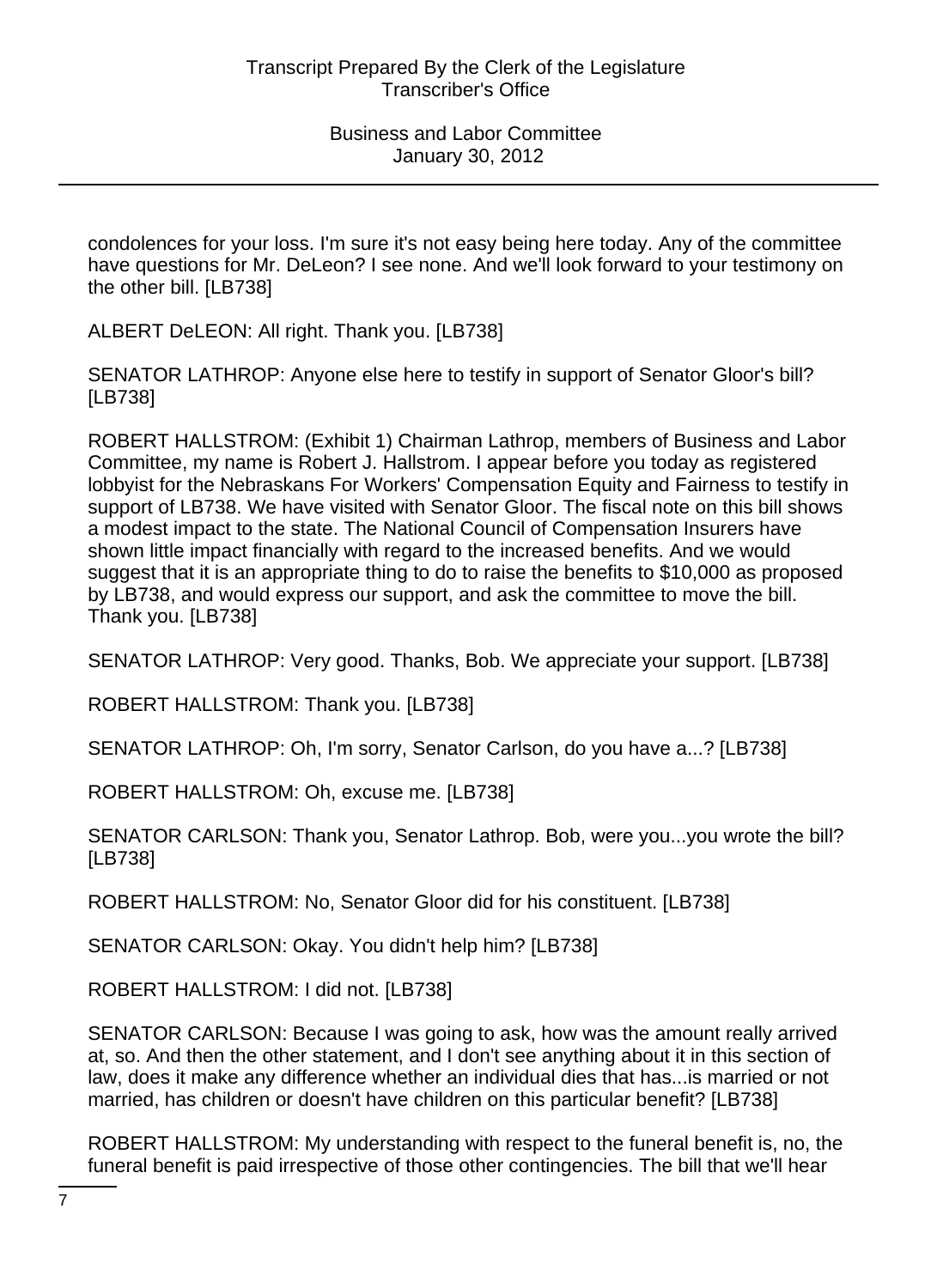later this afternoon would go into the issue of providing additional benefits in cases where there are no immediate family members or dependents such as spouse or children. [LB738]

SENATOR CARLSON: Okay. Thank you. [LB738]

SENATOR LATHROP: Thanks, Bob. [LB738]

ROBERT HALLSTROM: Thank you. [LB738]

SENATOR LATHROP: Anyone else here in support? [LB738]

JANET LIND: My name is Janet Lind. My son... [LB738]

SENATOR LATHROP: A little bit louder, if you can. [LB738]

JANET LIND: (Exhibit 2) My name is Janet Lind. My son was named Neil Cary. He died June 15, 2010, as the result of a work-related accident. I just want to testify briefly because I'm going to be testifying again on the other bill. I was hearing about how the cost of this was around \$10,000. When my son passed away, we also received only the \$6,000 funeral benefit. And I have pamphlets here from my memorial home that we went to that tells the price of everything, from a casket to the plot of ground to everything, the price that I thought maybe you guys would like to be interested in to see and look over. And to see that, jumping it up to \$10,000 does help, but our son's funeral cost \$18,000. We...his father and I do not have a lot of money and so when we went here and planned these arrangements, we really looked at prices and we tried to keep everything as simple as what we possibly can and basic because we were working within a budget. And there are people out here who...or out there that have even less than what we do and cannot afford this. Most people are taking out mortgages on their homes. You know, they're going out and doing a loan so they can afford to properly bury their children or their loved ones. Eighteen thousand dollars seems like a lot, but when you're paying \$2,000 for a plot of land, and over \$1,500 for a liner for it, and a headstone, and opening up the ground for \$950, it adds up fast. And this is all at a time when you are in shock and dazed by grief for your loved ones. Thank you. [LB738]

SENATOR LATHROP: Thank you for your testimony and for coming in here today. Can you spell your last name for me? [LB738]

JANET LIND: L-i-n-d. [LB738]

SENATOR LATHROP: Okay. And the page just went to make a copy so we'll share that with all the members of the committee because I think we're all interested and your testimony has been very helpful today. Are there any questions for Ms. Lind? I see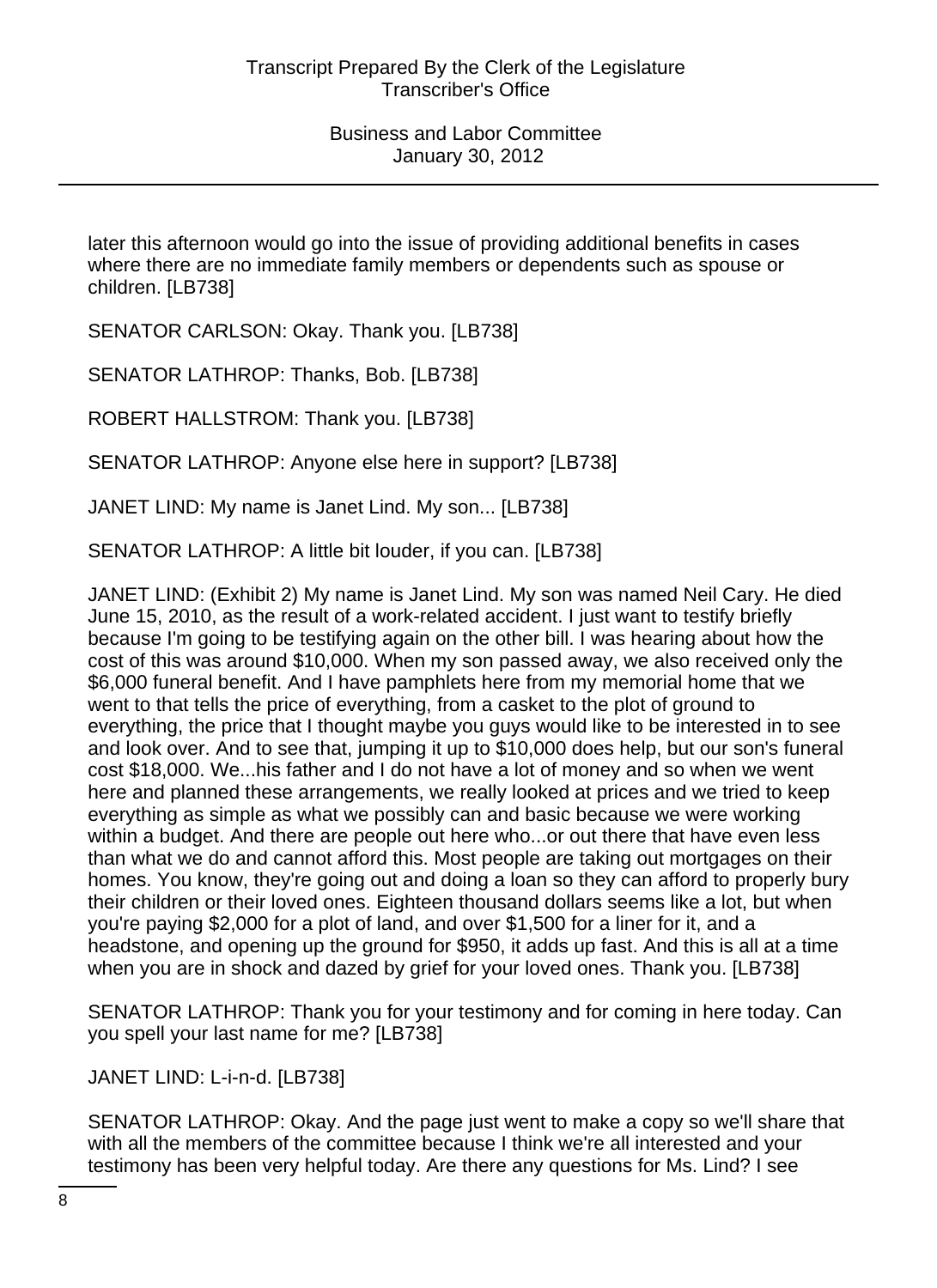none. Thank you for coming in today. [LB738]

JANET LIND: Thank you. [LB738]

SENATOR LATHROP: Anyone else here in support? [LB738]

GENE CARY: Yes, my name is Gene Cary. I'm also...I'm the father of Neil Cary that was killed in that work-related accident she referred to at Raymond Heating and Air Conditioning. The cost of the funeral, like she said, was \$18,000. He had no children, he had no spouse. For that, we are a minority in the state as far as, you know, the families in that predicament and not receiving much for benefits, and \$6,000, you know, basically a third of the cost. The funeral arrangements that we had for Neil were very modest. It was done at the funeral home right here in Lincoln, so this isn't somewhere else in the state, this is right here in Lincoln, Nebraska. All of the other expenses that come along with it besides all the burial stuff, you have a small meal. We had sandwiches. You know, we had a lot of people missed a lot of work because of it as well, you know, as far as family members. I'm going to testify at the next portion of the hearing as well, but the workmen's compensation of \$6,000 doesn't come close. The companies are not held responsible for unsafe working conditions even though OSHA does have the regulations for them. Everybody that's been raised by a decent family, you're told to be responsible for your acts. They should be held responsible too. I don't feel anyone should have to pay for a funeral that was definitely caused and the sole responsibility of a company in the state. [LB738]

SENATOR LATHROP: Thank you, Mr. Cary. Any questions? I see none. Okay, thank you for your testimony. Anyone else here in support? [LB738]

STEVE HOWARD: Good afternoon. Steve Howard, H-o-w-a-r-d, on behalf of the Nebraska State AFL-CIO and we support LB738 or generically some change to the funeral and burial benefit under the Nebraska Workers' Compensation Act. I...it's just not a time when families ought to have to struggle with the financial concerns versus the notion of burying their family member inexpensively or within the \$6,000. So we generally support an increase and a change in the statute to come into conformity with the rising costs and the change in the time. So that's all I've got. [LB738]

SENATOR LATHROP: Very good. Thanks, Steve. [LB738]

STEVE HOWARD: Thank you. [LB738]

SENATOR LATHROP: Oh, I'm sorry. [LB738]

ROD REHM: That's fine. [LB738]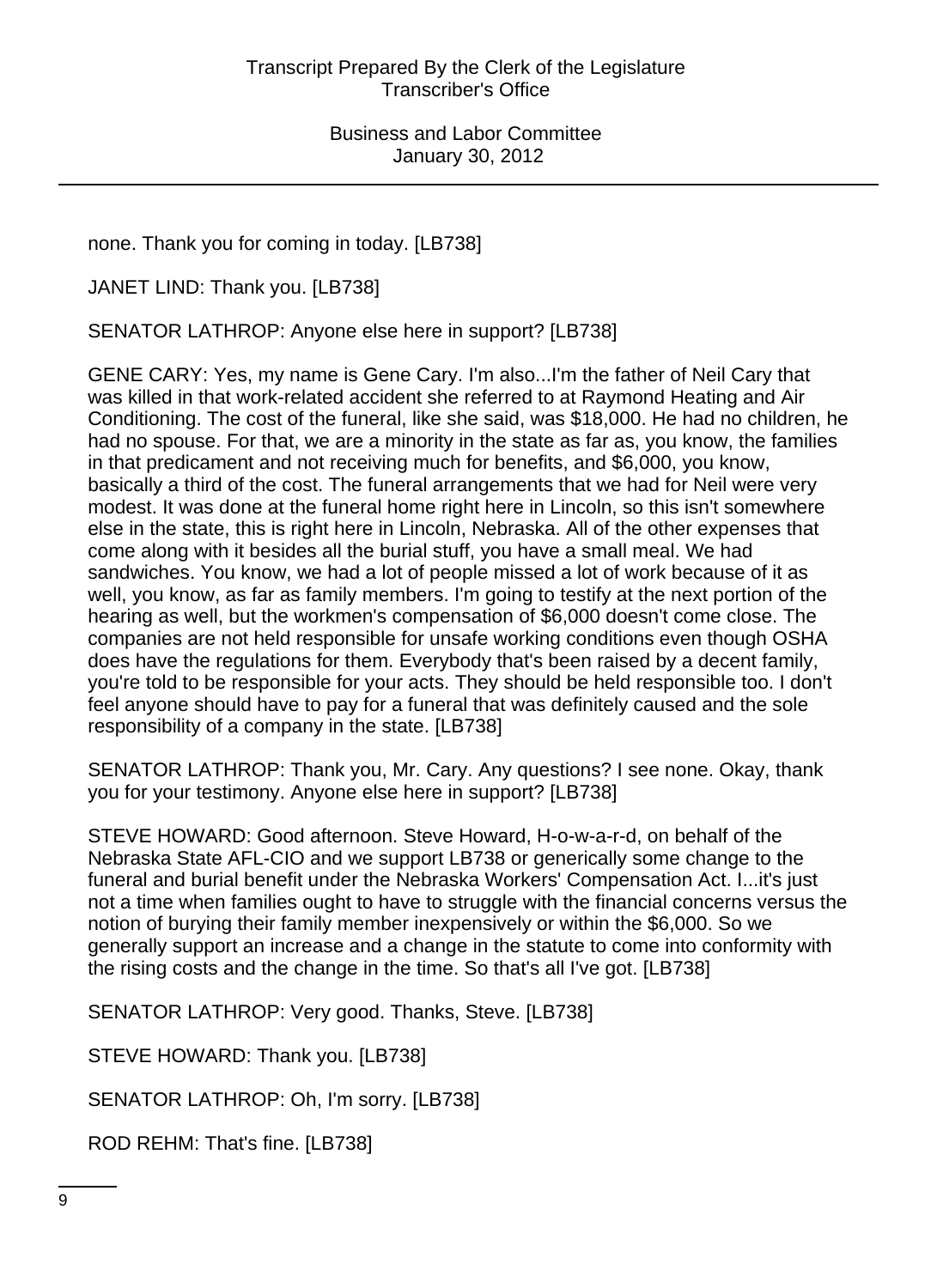SENATOR LATHROP: I was just reading the handout. [LB738]

ROD REHM: I didn't want to interrupt you. [LB738]

SENATOR LATHROP: No, that's all right. [LB738]

ROD REHM: Yeah. My name is Rod Rehm and I'm here on behalf of the Nebraska Association of Trial Attorneys. We support this bill, but I'm going to talk more about LB738 in a few minutes, but we should be on the record as supporting it. It's an improvement over what we have, but we'll talk more about LB738. [LB738]

SENATOR LATHROP: Okay. Thanks for coming, Rod. Anyone else in support? Anyone here in opposition to LB738? Anyone here in a neutral capacity? [LB738]

RON SEDLACEK: Chairman Lathrop and members of the Business and Labor Committee, for the record, my name is Ron Sedlacek, it's spelled S-e-d-l-a-c-e-k, here on behalf of the Nebraska Chamber of Commerce. Our labor relations council actually meets tomorrow and our board meets on Thursday and we have not yet had an opportunity to have an official position. We may be supportive of the legislation, we'll let you know, or we may continue to monitor whatever level that the council might suggest, as well. And so would like to just be on record to indicate that we are interested in looking at this particular issue, but because of the previous times I believe we were...we had just monitored the issue, so I did not want to come in and support at this point. [LB738]

SENATOR LATHROP: Okay. I don't think that would provoke any questions,... [LB738]

RON SEDLACEK: Okay. Thank you. [LB738]

SENATOR LATHROP: ...and it hasn't. (Laughter) Thanks, Ron. [LB738]

RON SEDLACEK: Thank you. [LB738]

KORBY GILBERTSON: Good afternoon, Chairman and members of the committee. For the record, my name is Korby Gilbertson, it's spelled K-o-r-b-y G-i-l-b-e-r-t-s-o-n, appearing today as a lobbyist on behalf of the Property Casualty Insurers Association of America. PCIA did not take an official position on this bill, but I called to get authority to at least be able to come and testify. I did have a lengthy conversation with their workers' compensation policy person who looks at what goes on across the country. And in her words, this is a very...she felt that this was a very reasonable adjustment to the amount of money, and so while they did not officially come out in support of the bill, I wanted it to be known that that's what their opinion was. (Laugh) [LB738]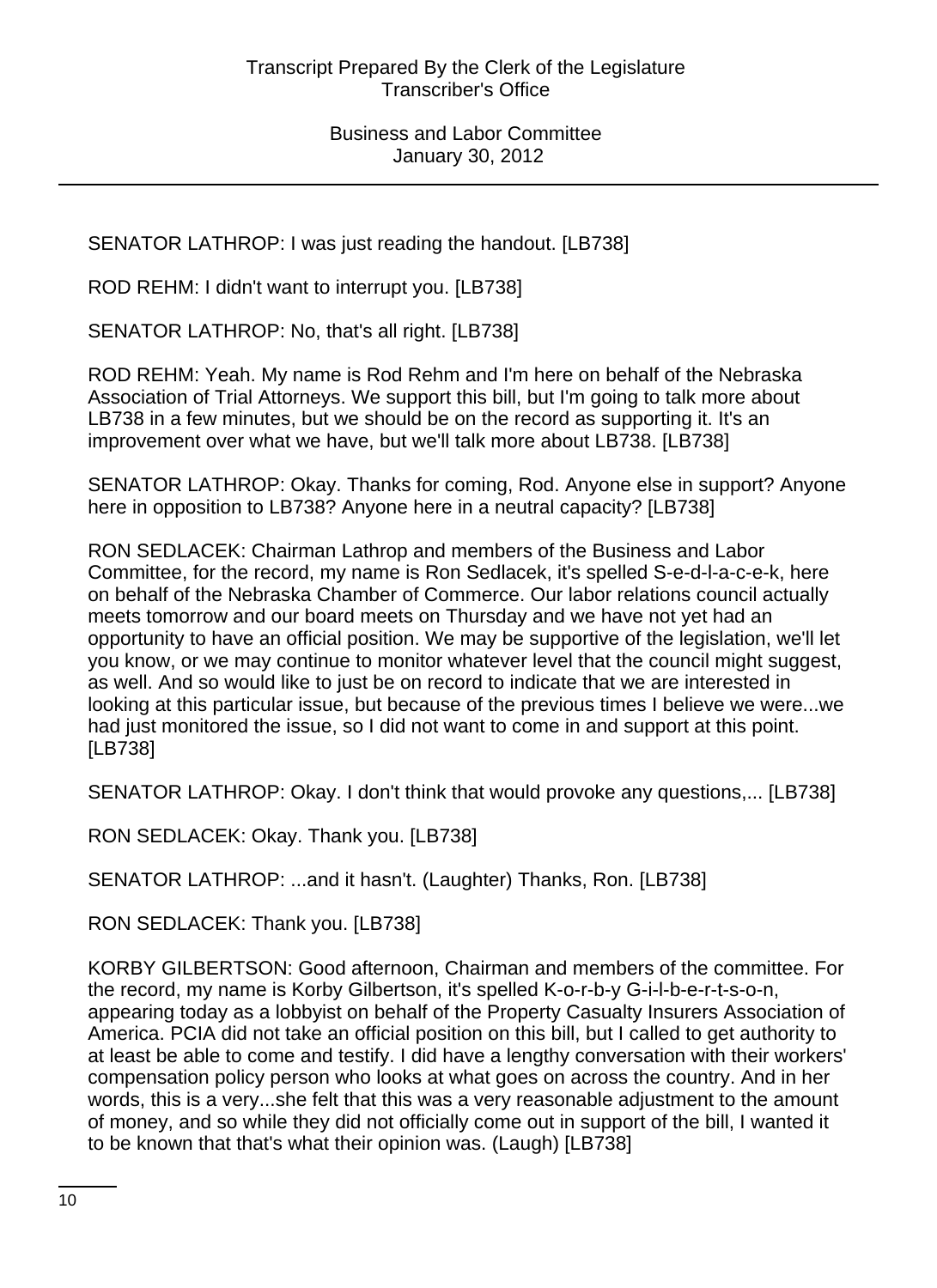SENATOR LATHROP: So to be clear, their opinion is it's reasonable. (Laughter) [LB738]

KORBY GILBERTSON: It was very reasonable. [LB738]

SENATOR LATHROP: Okay. All right. That's pretty straightforward. Any questions? I see none. Thanks, Korby. [LB738]

KORBY GILBERTSON: Thank you. [LB738]

SENATOR LATHROP: Anyone else here in a neutral capacity? Senator Gloor, to close. [LB738]

SENATOR GLOOR: Thank you, Senator Lathrop, committee members. I'll be brief. I wanted to answer Senator Carlson's question about how the \$10,000 amount was arrived at. As I mentioned, we asked some questions of funeral directors, we went on-line on the Internet to try and gather some information, began to feel comfortable with \$10,000 and then looked at the legislative history. And when this bill came out of committee to the floor back in '97, it was, in fact, pegged at \$10,000. And on the floor, it was amended to \$6,000. And I thought, you know, if the committee felt appropriate to advance it at \$10,000 15 years ago, and I felt \$10,000 was in the reasonable range in this day and age, \$10,000 ought to be a number we peg and see where the discussion goes when it comes to committee. So that's how we came to the \$10,000 amount. And I'd also tell the committee, one of my reasons for being interested in this, when it was first brought to me by constituents, by the DeLeons, I started my career in hospital administration actually working in the personnel department. I was in human resources. And through my entire career, clear up until I was the CEO, I still had the HR department report to me because I felt it was that important given my original footings in business and in HR. One of the things that I always did was, when presented--and when you've got 1,300 employees you have a lot of requests that come your way--I would subject it to a reasonable test, and is this request from employee groups reasonable? And when I thought about this bill, and when I thought about my previous role, put myself in the position of being an employer, assuming employers had to pay for this directly by writing a check as opposed to going through insurance companies, but if I had an employee who, working for me, had died at work, could I comfortably and reasonably sit down with the family, whoever that family might be, and say, I'm sorry that they worked for me and died while they were working for me, but I'm sorry I can't pay you enough to bury him. And I could not, in all honesty, say that I could have that conversation with anybody. And for me, it was going back to my roots in HR and reasonableness tests. And that's one of the reasons I think this is an important bill, as sad as it is, and I think \$10,000 is a reasonable request for workers who die in this state, working for employers. Thank you for your consideration. [LB738]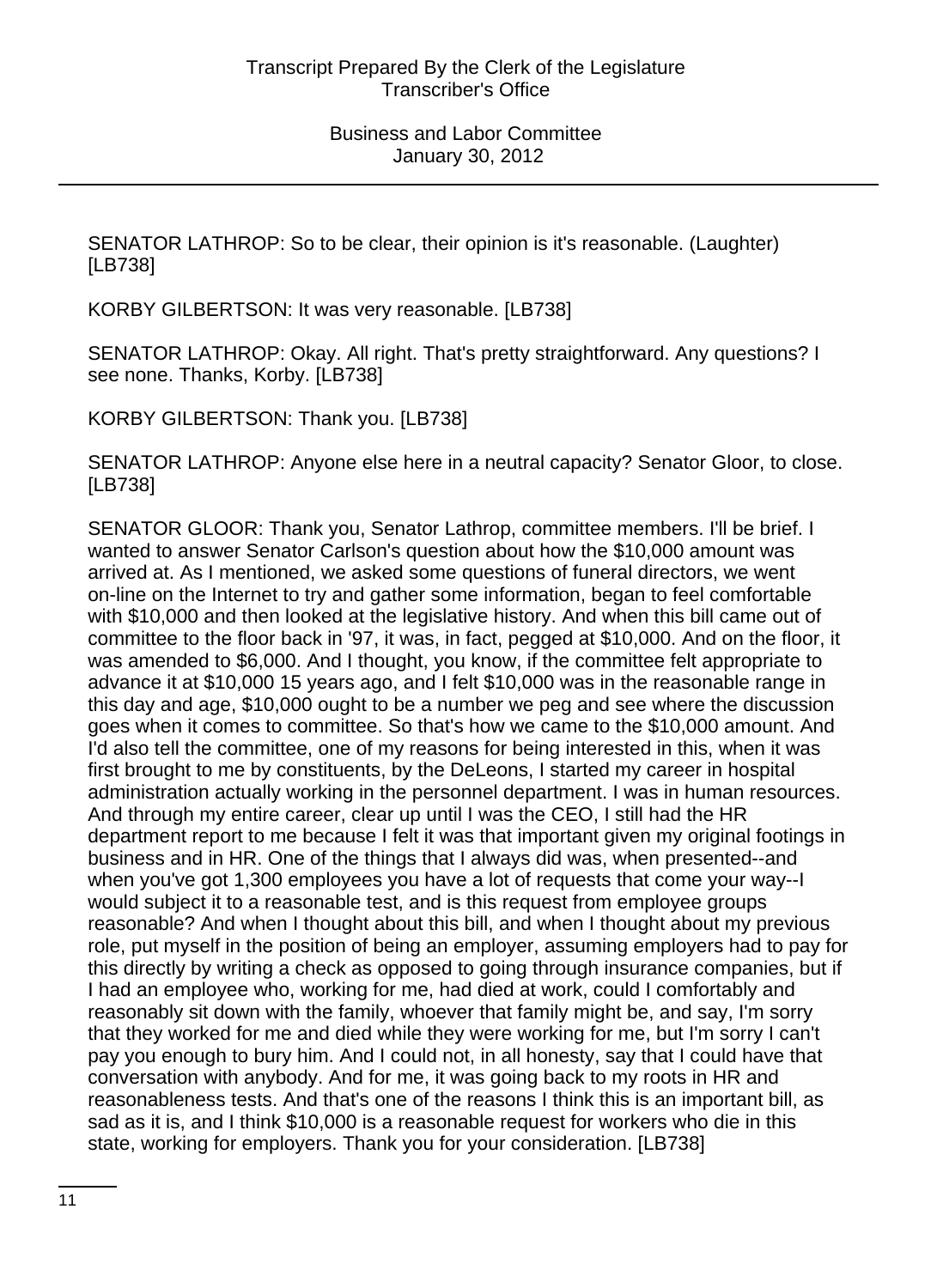SENATOR LATHROP: Thanks, Mike. That will close our hearing on LB738. And that will bring us to LB906, and our own Senator Wallman. [LB738]

SENATOR WALLMAN: Good afternoon, Chairman Lathrop, members of the committee. My name is Wallman, Norm Wallman. And you want me to spell that? [LB906]

SENATOR LATHROP: Sure. Go ahead. (Laughter) [LB906]

SENATOR WALLMAN: W-a-l-l-m-a-n, and I'm here to introduce LB906. This bill makes two changes to the workers' compensation statutes. First, current law provides that when an employee is killed in an on-the-job accident, he or she is entitled to burial expense, \$6,000. LB906 would change the burial benefit to 13 times the average weekly wage, so for 2012 that total would be \$9,230. That's how we come up with that. And the bill would also provide that if an employee is killed in a compensable accident, and that employee has no dependents, the employee's estate would receive a lump sum payment of \$25,000. And maybe that would take care of some of this extra expense. And it seems like two bills pretty close, except for this \$25,000. So I have people behind me that will testify. Thank you. [LB906]

SENATOR LATHROP: Okay. Very good. Any questions for Senator Wallman? I see none. Thank you, Senator Wallman. We'll begin with supporters of LB906, if you want to come forward. [LB906]

TONYA FORD: Hi. I'd like to start off by saying thank you very much for this opportunity to speak today. My name is Tonya Ford, F-o-r-d, and I live here in Lincoln. I am on the board of directors of the national not-for-profit organization, United Support Memorial for Workplace Fatalities. We are an organization made up of family members who have lost loved ones from workplace hazards and we work to improve the rights of family members of fatal workplace incidents. It's a great honor to sit here and represent my family and other families who have lost their loved one due to preventable work-related accidents here in Nebraska. In 2009 alone, Nebraska had the fifth highest number of workplace fatalities in the United States. My family was sadly one of those families. On January 29, 2009, three years ago yesterday, my uncle Bobby died at a local Archer-Daniels-Midland plant. Our lives changed forever that day when my uncle stepped onto a belt-operated man-lift in order to go on to his work break and he fell approximately 40 feet. As he fell, he struck each wall in a cement elevator shaft and landed on an air duct, hitting it so hard it slid an additional 19 feet from the connection point. My uncle Bobby then slid off that and went through a manhole and fell an additional 40 feet. That day my father found him. Each family that has lost their loved one due to preventable work-related accidents may have a slightly different story of their circumstances surrounding their loved one's death. What binds us all together, however, is we are all left with a lot of unanswered questions. What happened? Did he or she suffer? How are we going to pay for the funeral? Does he or she...buried or cremated?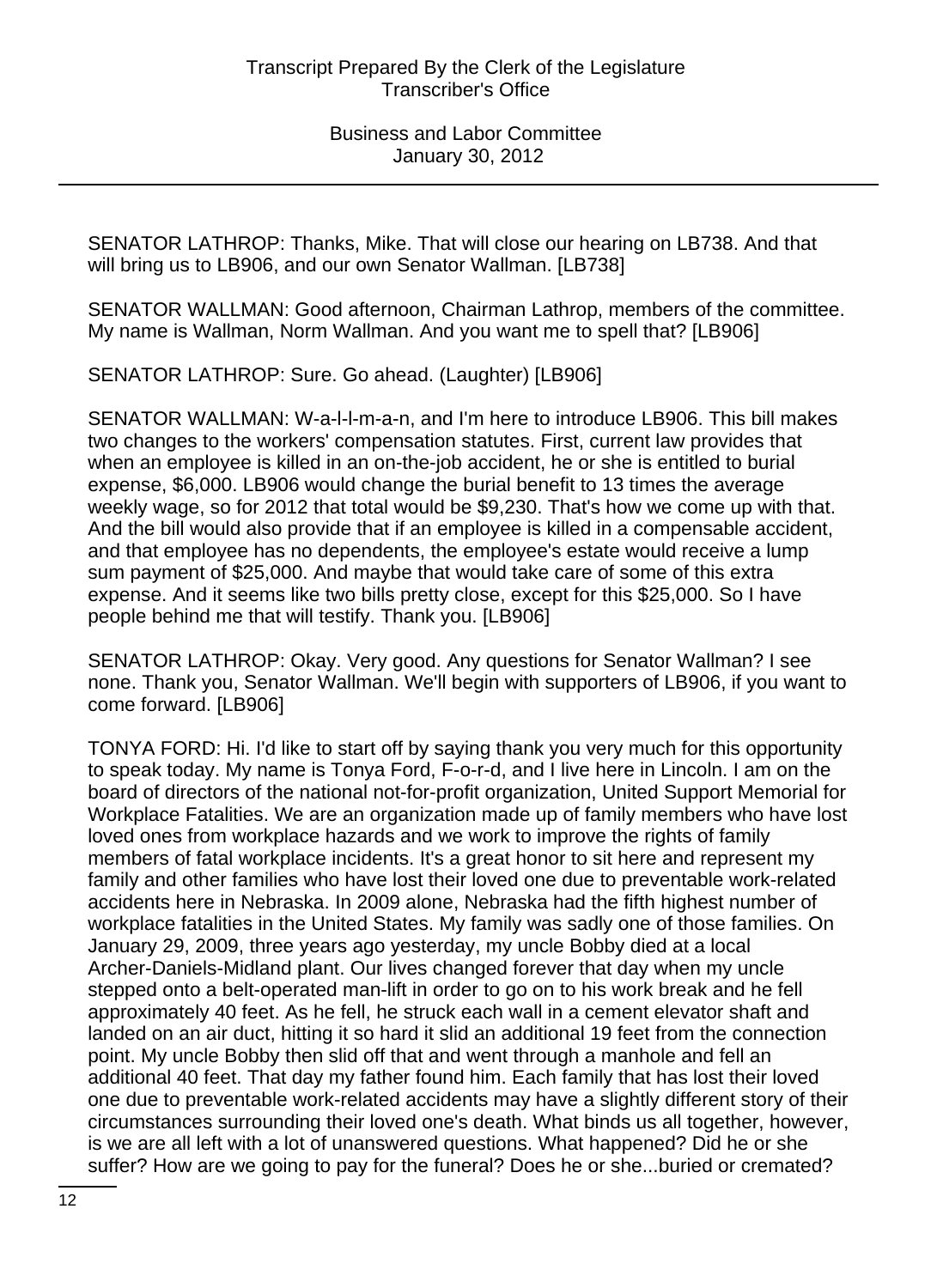### Transcript Prepared By the Clerk of the Legislature Transcriber's Office

Business and Labor Committee January 30, 2012

How are we going to get all the family here? Are we going to...how are we going to live? How are we going to go on? At this time when we are supposed to honor, remember, and grieve our loved ones, we have so many other worries on our minds. That is why I fully support the two changes in the workers' compensation statutes being discussed today. I have been honored to meet many families from across Nebraska that have lost a loved one from work-related causes. I've heard their stories and listened to their concerns. Our topic that always comes up is workers' compensation, including the modest assistance they received to bury their loved one. Regrettably, they learn that \$6,000 pays a fraction of the funeral cost, on the average that most modest funerals cost anywhere from \$8,000 to \$15,000. If a family wants to simply view, or a headstone, the \$6,000 would not be enough to cover those costs, not the items that most of us Nebraskans think of as extras or luxuries. I personally know of the expense in death in the family came because I helped with the planning of my uncle Bobby's funeral. My family relied on workers' compensation benefits to help cover the cost. My uncle Bobby was cremated. Financially, we could only afford an urn this big. What remains of his ashes were tightly wrapped in a plastic Walmart bag. That is how my cousin picked up her father. And I support the proposal to increase the burial benefits to 13 times the average weekly wage. That would have taken a lot of the burden away from my family and allowed us to give Uncle Bobby the burial. I apologize, I know I'm over time, so I can stop right there. I support everything else regarding \$25,000 lump sum. And being as a part I have in United States Memorial for Workplace Fatalities, I've had the chance to meet all these families. I've heard their stories. I've heard all of their stories and it's very hard to listen to their sorrow and their pain, their loss, and then on top of that they have so much more to handle. And if I could just take a few moments, these are just a few of the family photos. I'd loved to put...I like how you said, put a face. This is my uncle Bobby; Travis Lee Lunn, O'Neill, Nebraska; Emilio; and Ryan. And like I said, these are just a few and there are so many out there. And I thank you for your time. [LB906]

SENATOR LATHROP: Thank you for your testimony. We appreciate it. Are there any questions? Maybe I'd like to make a point that I think the bill tries to make and that is, it does two things. It offers us a different formula for determining what the burial expense will be and that's 13 times the employee's average weekly wage. [LB906]

TONYA FORD: Okay. [LB906]

SENATOR LATHROP: Right? [LB906]

TONYA FORD: Yep. [LB906]

SENATOR LATHROP: The second thing it does is that it provides for a lump sum payment of \$25,000... [LB906]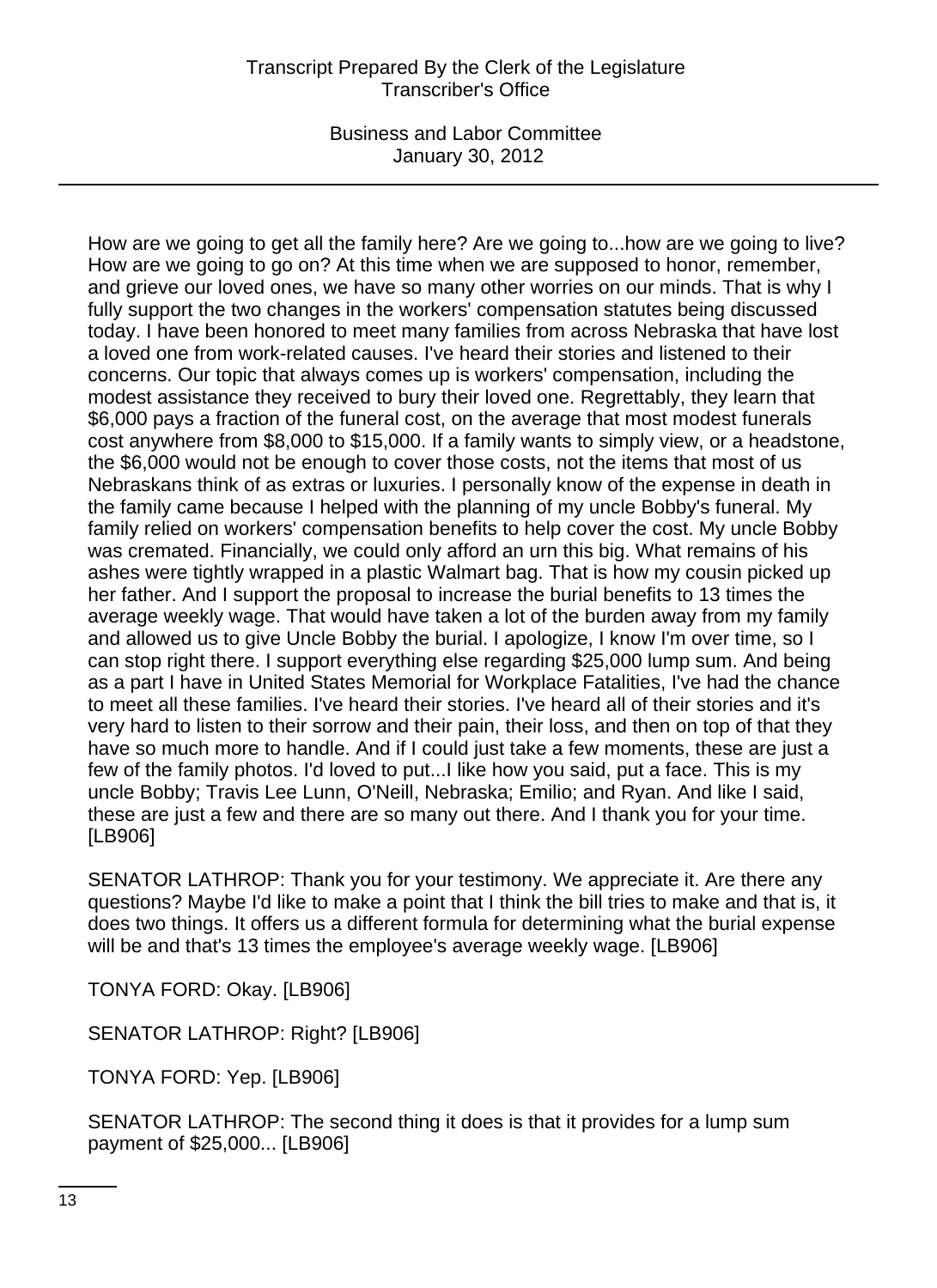TONYA FORD: Right. [LB906]

SENATOR LATHROP: ...in the event an employee dies without dependents,... [LB906]

TONYA FORD: Right. [LB906]

SENATOR LATHROP: ...which is the circumstance where under current law if an employee dies without a spouse or without children,... [LB906]

TONYA FORD: Uh-huh. [LB906]

SENATOR LATHROP: ...there's no benefit at all other than what the funeral expense is. [LB906]

TONYA FORD: Exactly, and I apologize, I kind of got cut off, so... [LB906]

SENATOR LATHROP: No, no, no, that's okay. I want to use your testimony as an opportunity to help the committee... [LB906]

TONYA FORD: Right. [LB906]

SENATOR LATHROP: ...understand that the second component of this addresses that situation where if one dies with children, then there's a benefit that's paid to help them for the loss of the money from their wages. But if there are no dependents,... [LB906]

TONYA FORD: Right. [LB906]

SENATOR LATHROP: ...nothing is paid. And this would allow for \$25,000. [LB906]

TONYA FORD: Exactly. [LB906]

SENATOR LATHROP: Okay. [LB906]

TONYA FORD: Thank you. [LB906]

SENATOR LATHROP: Does that present any questions for anyone? I see none. Thank you for your testimony. [LB906]

TONYA FORD: Thank you. [LB906]

SENATOR LATHROP: Next person in support. [LB906]

DANIEL NARANJO: My sheet had already been picked up, so, yeah. Once again, my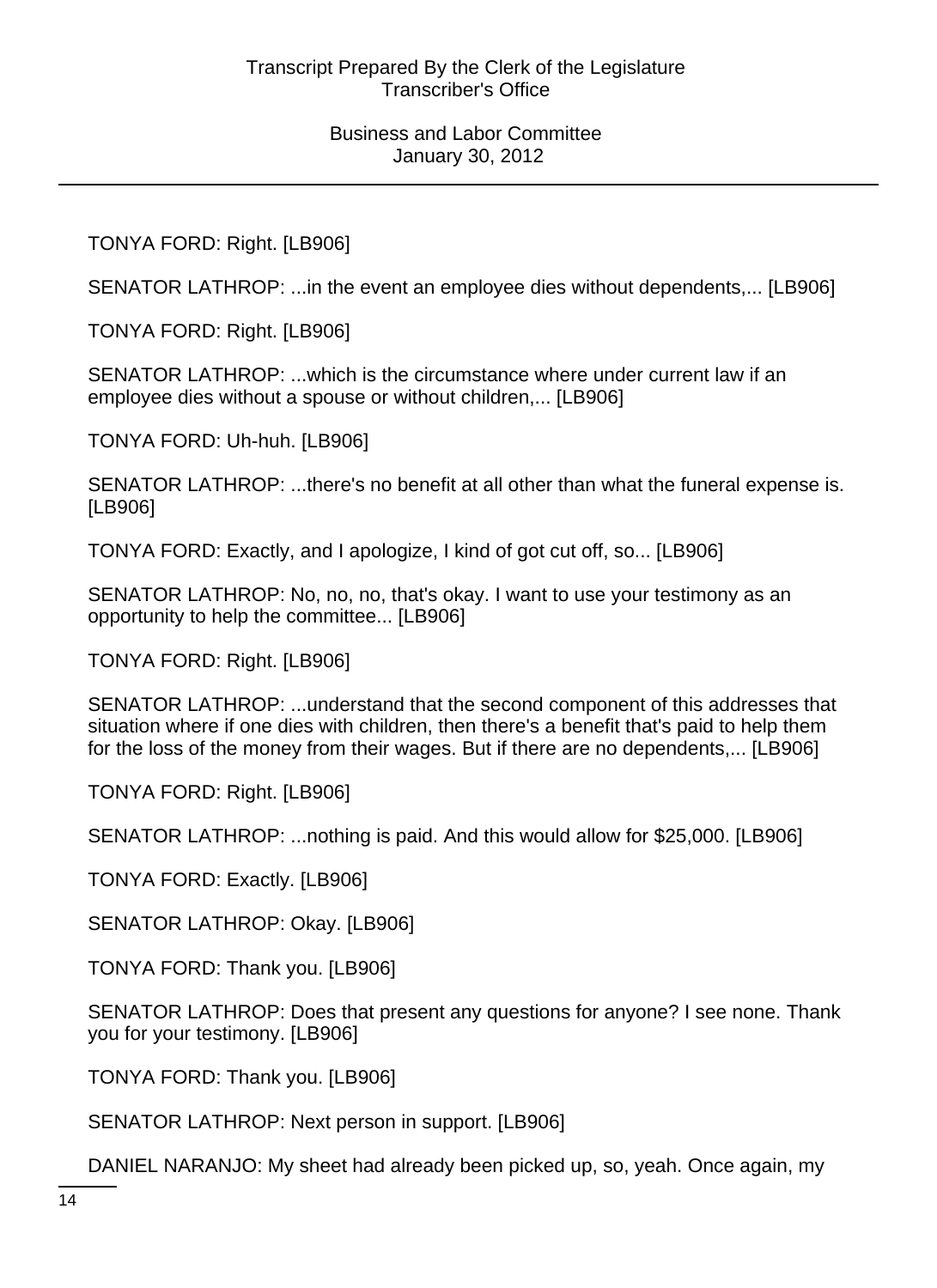### Transcript Prepared By the Clerk of the Legislature Transcriber's Office

Business and Labor Committee January 30, 2012

name is Dan Naranjo from Grand Island, Nebraska. I'd like to also speak in favor of this bill. As mentioned in LB738, \$10,000 just begins to cover the funeral expenses. A little background: Before 1997 when the \$6,000 was adopted, actually the limit was \$1,000 for many, many years and then in 1997 was increased to \$6,000. Now with this bill, I come as a business owner, as a business owner, and with the words that Mike Gloor shared, if it was one of my employees that was killed because of what I've done, it would be difficult to tell the family \$6,000. We started at \$10,000 with the other bill. Basically, if the individual that is the victim of the fatality is single, no dependents, with this bill, it would increase that to \$25,000, which I think would be a huge benefit to any family to the families that have to go through this. And lastly, the only thing I'd like to close with here is, you keep in mind when a workplace fatality happens, one of the first organizations that comes in is OSHA. And in most instances, where there is negligence, OSHA issues a pretty hefty fine. Keep in mind, none of that money goes to the victim's family. OSHA keeps that money. I thank you for your time. [LB906]

SENATOR LATHROP: Very good. Thanks, Dan. Any questions of this witness? I see none. Thanks for your testimony. [LB906]

ROD REHM: (Exhibit 4) Good afternoon. Rod Rehm on behalf of NATA--R-e-h-m. I already signed up also. A couple of things about this bill: Many states provide the additional benefit beyond just the burial costs, some as high as \$60,000 up in Minnesota. Kansas has \$25,000, I think. There's a variety of ways to deal with this issue of the wrapping up of a loved one's affairs. The formula for the funeral costs is based on Iowa law. There's a lot of different approaches, but Iowa's made sense. I think it makes sense because it increases every year and actually the language is keyed to the state maximum benefit, not the worker's benefit. So for instance, this year it's 13 times \$731, next year it will probably be 13 times \$740 something, the idea being that, hopefully, the law keeps up with inflation and we don't have to have another hearing ten years from now unless it proves that costs are way out of whack. I've been testifying in this room, and in other hearing rooms, for the Business and Labor Committee for over 20 years. And, gosh, this is just one of those things that is just the right thing to do. And I know that the folks on the other side can always find reasons to say it's going to cost too much and it's not intended to be part of the original act, and we're going to hear those arguments. There's a lot of things that people are getting paid workers' compensation for now that weren't in the bill in 1917 or '18 when workers' comp was enacted in Nebraska. They had never heard of carpal tunnel. People weren't getting paid for any repetitive motions. The death benefits were much lower. Widows were the only people that got money, not...now actually if there are dependent adult parents, if they get 50 percent or more of their income, they get paid ongoing benefits as well. I think that somebody smarter than me said, politics is the art of the possible, you know, and probably should have started this number a lot higher if it's going to get a bidding war, because I have a feeling we're going to hear that this is just too expensive. And that's why I handed in this handout. The back page of the handout is a summary of benefits. It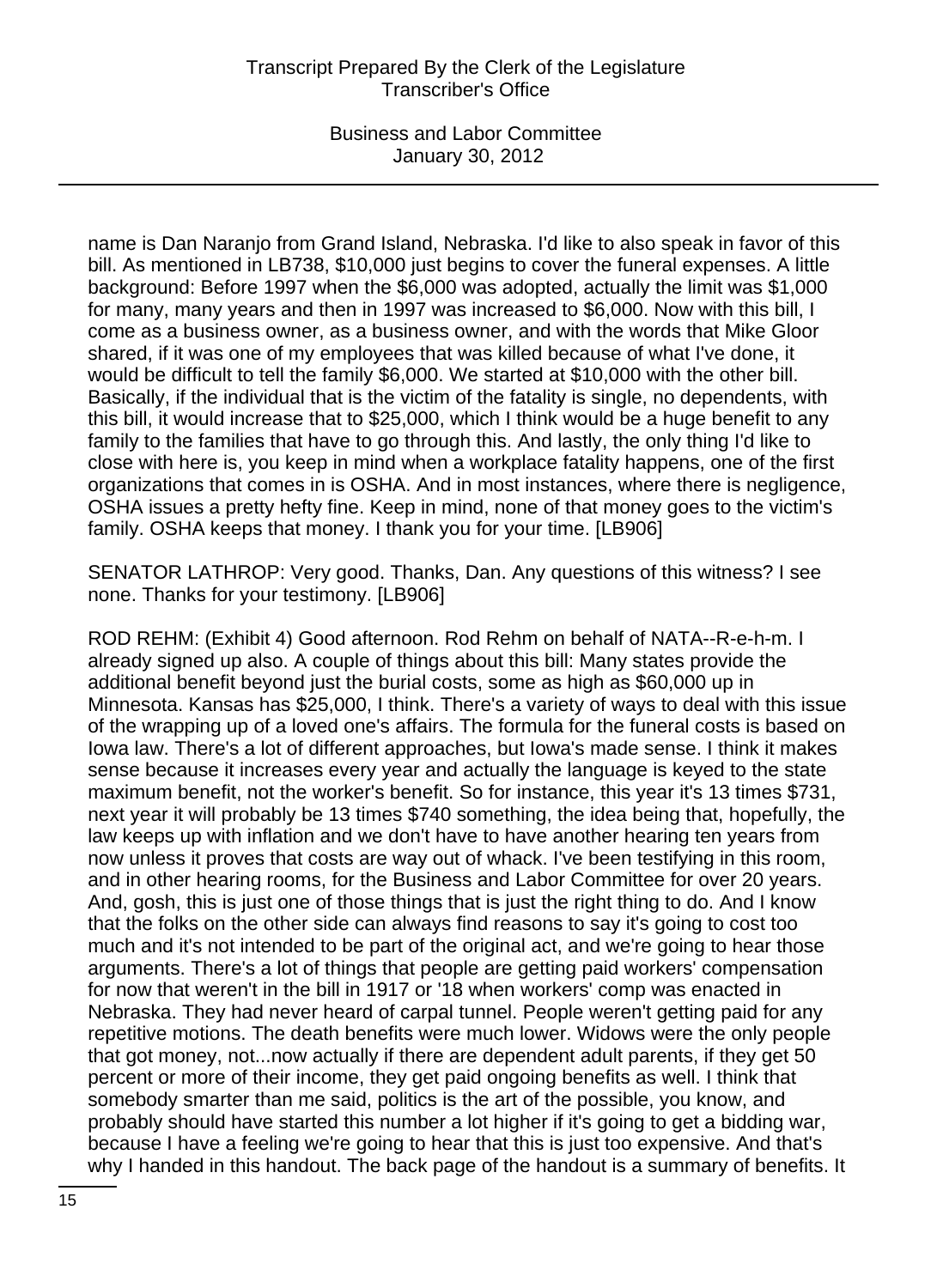also shows the number of deaths that happened in Nebraska in a given year. It's just copies of a court's annual report and then the statistical report. You know, two or three million dollars in death benefits are paid every year under our system out of hundreds of millions of dollars--a couple hundred million dollars. This is a small amount. You know, and there's 41 people killed...or 40 or so people killed. I don't have access to the numbers of how many are not dependent. But let's just say it's ten. Can they really say and tell that it's fair and equitable that we can't afford to add another \$250,000 to the cost of workers' compensation in Nebraska? That's what they're going to say. I don't care how their actuaries do their business, the numbers don't lie. This is not a big issue except for the people that lose the loved ones. That's all I have. [LB906]

SENATOR LATHROP: Thanks, Rod. Are there any questions for Mr. Rehm? I don't see any. Thanks, Rod. [LB906]

STEVE HOWARD: Good afternoon. Steve Howard, H-o-w-a-r-d, appearing on behalf of the State AFL-CIO. And it is true that this bill would, if passed, would prevent or hopefully prevent future sessions from having to take up an increase as to the dollar amount because it would be tied to the state average weekly wage. The same merits as were presented on Senator Gloor's bill would apply with respect to that amount, but I want to talk about the \$25,000. Currently, of course, unless a person is statutorily dependent upon the deceased worker, there's no recovery. That doesn't mean that the family has no loss. Many adult children support their elderly parents, and that is setting aside even the other loss, the nonfinancial loss that comes associated with a death of a family member, even in the absence of actual statutory dependents. If we go back to the time when workers' compensation was originally passed, it replaced personal injury claims. It replaced tort claims or common law claims against employers. Common law claims against employers are not...or against tortfeasors, against negligent entities, are not...don't have as a system excluded from a benefit like this. In other words, when workers' compensation was passed, it took away rights against the employer. Well, there's nothing in the current act that substitutes for that with respect to the loss that would otherwise be recoverable in a tort claim. I'm not explaining that very well. If you can sue someone because they hurt you and they were negligent, there are certain things that can be recovered. But if a worker dies on the job and has no statutory dependents, that's not replaced by the current system. That's what I want to say. So the \$25,000...I would also point out, isn't like it automatically goes to family members. It goes to the personal representative of the estate. That's how I read the bill. So if closing up an estate, there may be local creditors, there may be the utility company or the landlord or a credit card company, someone in business that's owed money by the deceased individual that may have a claim. But if that person doesn't have assets, if there are no funds there to go into the estate, then those creditors are not going to get paid out of that. So certainly, hopefully, it's designed so that the nondependent family members do have something who, when a worker dies, they may have bills. This goes into the estate and it ties the source of the funds to what happened, and that being an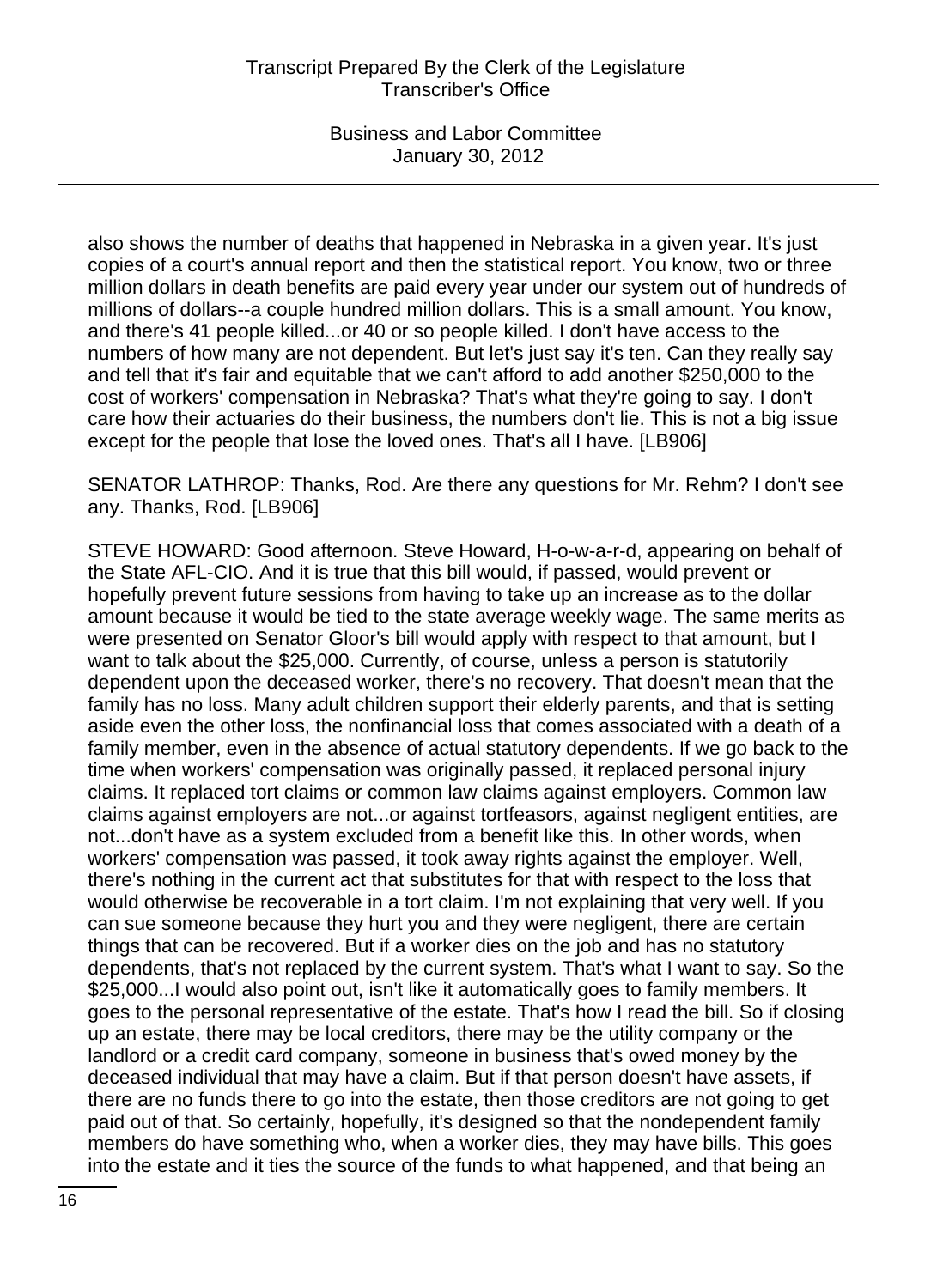on-the-job injury. So that's all I have. [LB906]

SENATOR LATHROP: Very good. Thanks, Steve. Senator Carlson. [LB906]

SENATOR CARLSON: Thank you, Senator Lathrop. Steve, help me understand, under current law if there is someone that is dependent on the person who died--was killed on the job--it could be a spouse, it could be a child or children, it could be spouse and children, it could be parents? [LB906]

STEVE HOWARD: It could be if they can meet the statutory definition of actual dependents, which is the majority of their dependents, yeah. [LB906]

SENATOR CARLSON: Okay, and today what happens if there is dependency? [LB906]

STEVE HOWARD: Then it's a formula and it's different for children. Children would be able to recover until they reach the age of majority or if they're in school. And there's a formula that divides it as between spouse and children and any other actual dependents. But if no one meets that statutory definition of actual dependents, then it's zero. It's just that... [LB906]

SENATOR CARLSON: But there's a limitation on that, correct? [LB906]

STEVE HOWARD: There is, correct. [LB906]

SENATOR CARLSON: Yeah. Okay. [LB906]

STEVE HOWARD: And it's tied to the average weekly wage and the statutory benefits, so. [LB906]

SENATOR CARLSON: But there's a limit on how long those payments go on, isn't it? [LB906]

STEVE HOWARD: There are. The children receive until such time as they are...reach majority or if they stay at least half time in school, and then so long as the spouse remains unmarried. And you can take a lump sum, you can elect for that, but this really speaks to the other scenario when there are no dependents, so, but... [LB906]

SENATOR CARLSON: Okay. Thank you. [LB906]

SENATOR LATHROP: Steve, can you tell the committee what the statewide average would be, wages right now? [LB906]

STEVE HOWARD: I think it's just over \$700. I'm...it's a little bit over \$700 and so I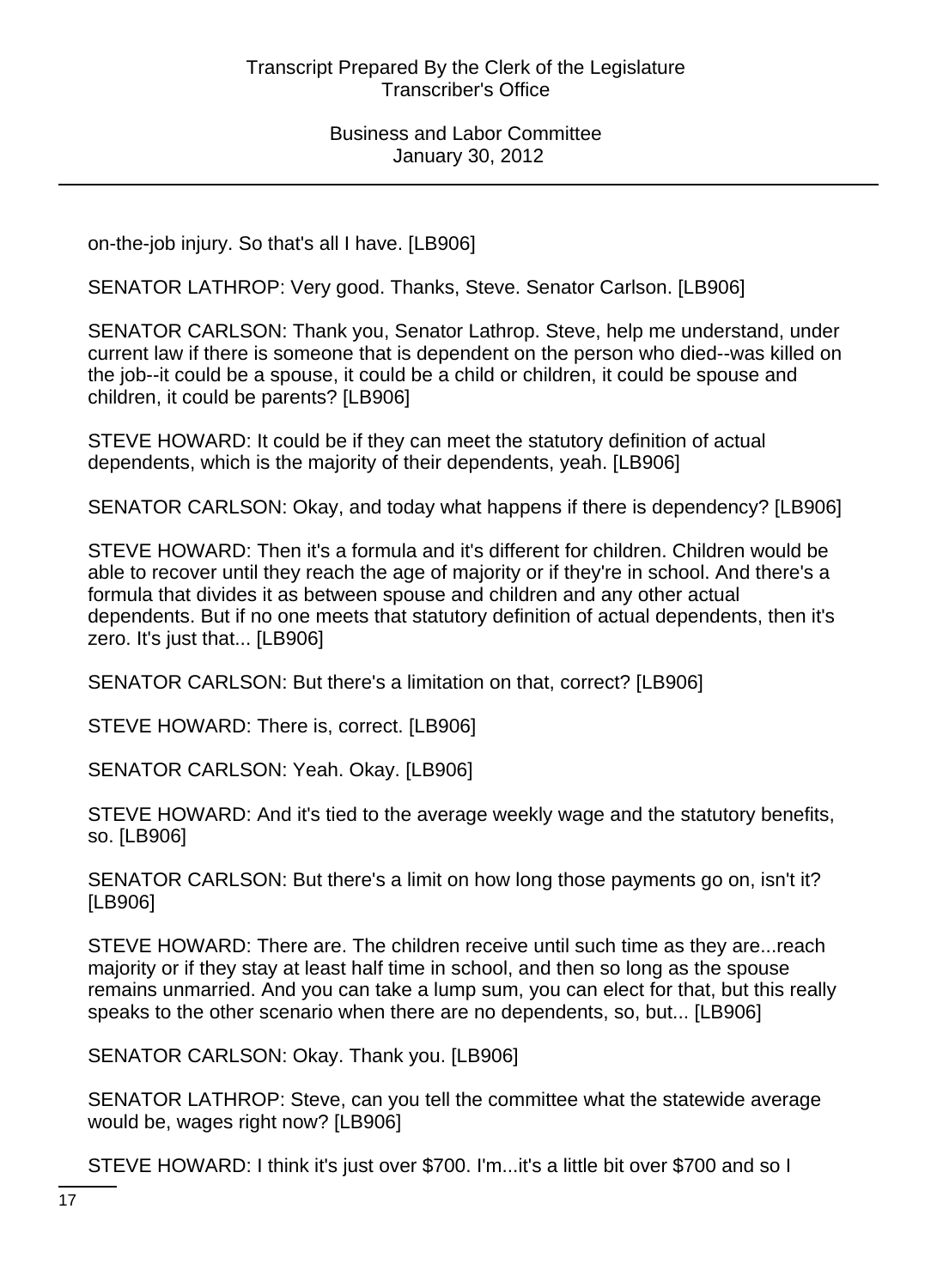thought that calculation was correct, that average weekly wage would reach \$9,230 for the maximum funeral benefit. [LB906]

SENATOR LATHROP: I was just going to say, this is actually less money for the funeral expenses than the first bill we heard. [LB906]

STEVE HOWARD: Than the \$10,000, correct. [LB906]

SENATOR LATHROP: Okay. But it would go up as the average...statewide average weekly wage went up. [LB906]

STEVE HOWARD: Just like when the Legislature amended the average weekly wage calculation. I mean, for years and years it was stuck at \$235, then \$245. Now it fluctuates. As employees are paid more, the maximum rate is adjusted every year to conform to the state's average weekly wage. So it's tied to earnings and inflation and such. [LB906]

SENATOR LATHROP: Okay. I see no other questions. Thanks, Steve. [LB906]

STEVE HOWARD Thank you. [LB906]

SENATOR LATHROP Anyone here to...oh. [LB906]

ALBERT DeLEON: My name is Albert DeLeon, D-e-L-e-o-n, and thank you for allowing me to speak on this behalf of LB906. I would also support this because when I did receive that call, it wasn't shortly after that that the OSHA representatives contacted me and they started their investigation. And when it was all said and done, this company from Grand Island, Nebraska, was fined \$24,000, a little bit over. They settled for \$16,000. OSHA received more than I received for the death of my son. You could actually get injured at work, slip, fall, have surgery, and receive more in compensation for that than a death. Because my son was single, had no dependents, he was a minority. In today's era, that shouldn't even be a question, not at all. This state needs to do something for that. If not given this amount, allow us recourse because this was...they were proven guilty by OSHA in wrongdoing, but yet as parents, there's nothing we can do. That's just the way it is. You know, they dust their hands off, they go on. My wife has lost her job because...excuse me, she didn't lose it, she quit because she couldn't deal with the turmoil at work. She does hair and for there you have to be like a therapist and she just couldn't do it anymore. It changed her life forever, and mine too. I work for the city of Grand Island. They were very wonderful. I had sick leave. They allowed me to take time off for the weeks after that, but my wife had no benefit, none. She lost wages. We're seeing therapists, you know. Everyday we wake up, it's a nightmare, you know. And there's nothing we can do. How can you honestly sit here and think to yourselves how that happens in today's time frame? There's none. We, as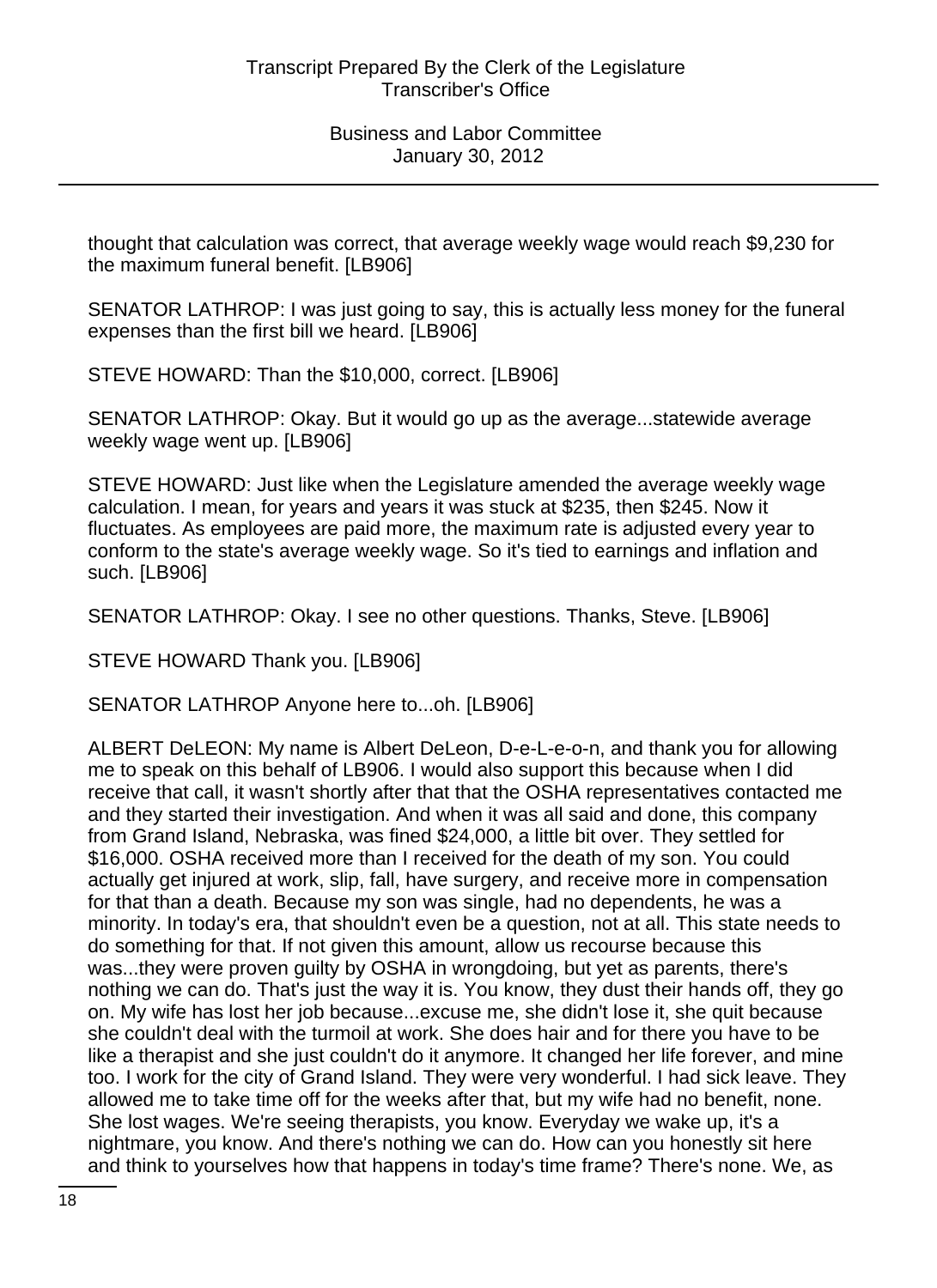parents, can do nothing. Do any of you have children and how would that make you feel? Think of that, you know, there's nothing that you can do. Because they have no dependents and they are single, there's nothing. Six thousand, here you go. That is wrong. That is so wrong. And I thank you for allowing me to speak. [LB906]

SENATOR LATHROP: Very good. [LB906]

ALBERT DeLEON: If anybody has any questions, I'm more than happy to answer them. [LB906]

SENATOR LATHROP: Okay. Mr. DeLeon, I might make a point with your testimony and what I think Mr. Howard was trying to say is, your son is injured in an industrial accident that was the fault of his employer but you cannot file a claim, a civil lawsuit against him because the work comp law precludes you from making that claim, right? [LB906]

ALBERT DeLEON: Right. Right. In the state of Nebraska, yes. [LB906]

SENATOR LATHROP: Right, probably in every state, I think that's part of the Work Comp Act. And your point is, even though the employer is at fault, you could make no recovery whatsoever under any system of justice in this state. [LB906]

ALBERT DeLEON: Yeah. Right. Correct. Yeah. And I believe Kansas recognizes parents as dependents. So does South Dakota. And I believe one of the two states, might be South Dakota, even goes a step further and recognizes grandparents, because in today's era, I'm raising my granddaughter, you know. And there's a lot of people out there that are raising their grandkids, you know. [LB906]

SENATOR LATHROP: Okay. Okay. Thank you for your testimony. [LB906]

ALBERT DeLEON: Thank you. I appreciate it. [LB906]

SENATOR LATHROP: We know it was difficult for you to be here. Anyone else here to testify in support of LB906? [LB906]

GENE CARY: Again, my name is Gene Cary, and this time I'm just going to read what I wrote and then I have a few other things to say at the end. [LB906]

SENATOR LATHROP: Can you spell your last name for us? [LB906]

GENE CARY: C-a-r-y. [LB906]

SENATOR LATHROP: Okay. Thank you, Mr. Cary. [LB906]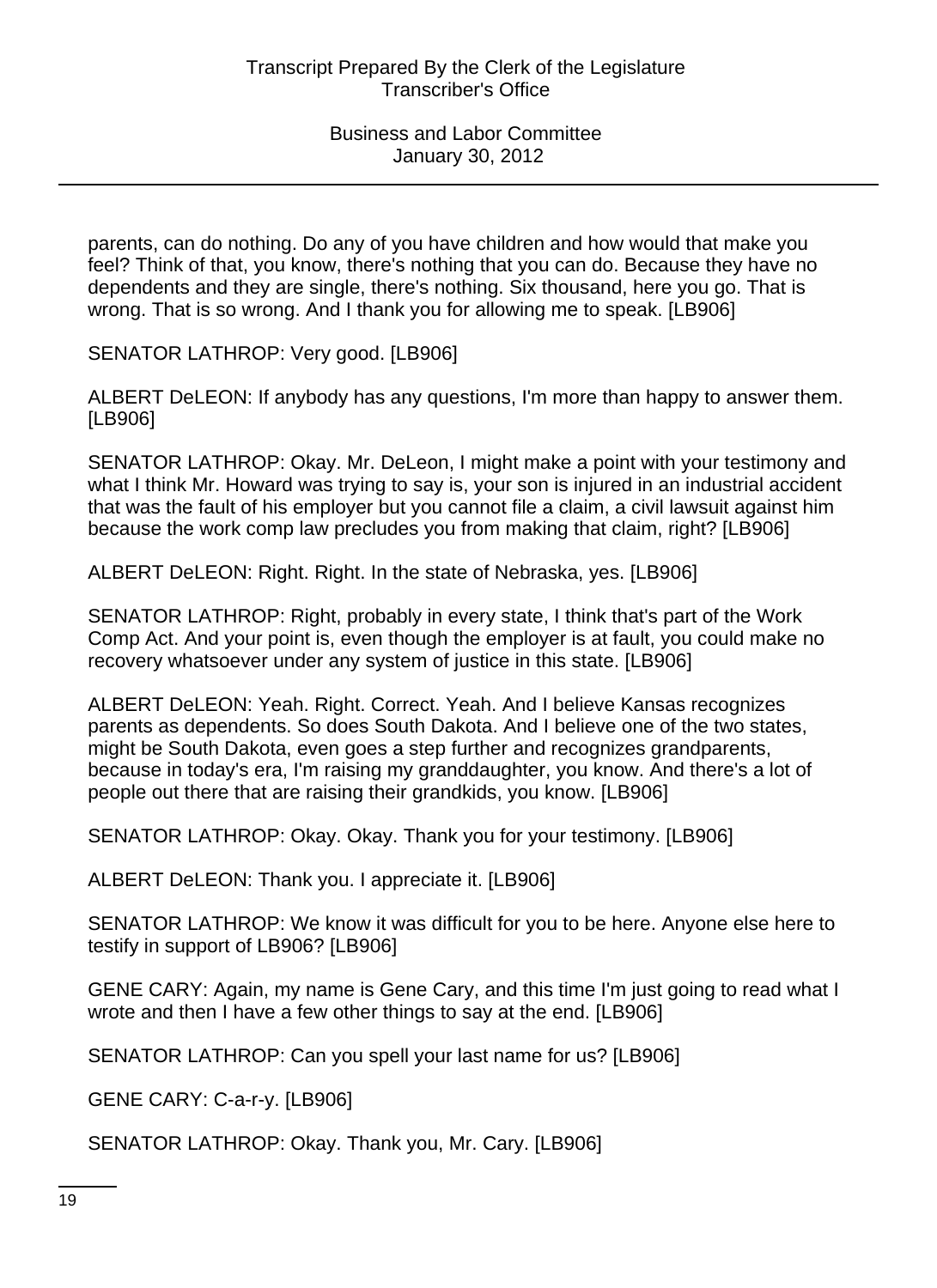GENE CARY: I'm here to speak about my son, Neil, who lost his life to a Lancaster...in Lancaster County June 15, 2010. He was a new employee of Raymond Heating and Air in Raymond, Nebraska, for approximately one month. He fell to his death due to unsafe working condition. He had no life insurance through the company and who knows whether the company even offered the benefits. We don't know that at this point. We had to plan a funeral. We laid Neil to rest in a local cemetery in Lincoln. We did not have an elaborate funeral. If his sudden death wasn't enough, then we get hit with the financial problems with it being, like I said before, a minority of approximately five families a year that lose their children, they have no children. Neil was 30 years old. That's kind of a rare case anymore when you have a 30-year-old that does not have children. You know, he was a good boy. You know, I can still call him my son, my boy, even though he's a man. The funeral cost approximately \$18,000. Workmen's comp only paid \$6,000 of the death benefits. This nowhere came close to the cost of laying him to rest. Because of the state law in place at this time, we have no legal rights to make Raymond Heating and Air Conditioning responsible. I feel that they were solely responsible for his death because of their lack of safety measures required by OSHA. OSHA went in and fined Raymond Heating and Air. No safety rails, sending him to a workplace that was unsafe. They knew it was unsafe and they sent him there anyway. OSHA fined them. They also went into a court with that and by plea bargaining, they was able to reduce the fines. OSHA claims that they don't make any money. Well, one way OSHA can make money and make these plants safe, stick with their fines. Make the companies pay what they need to pay to keep their employees safe. Make sure they have people that can check on these employment places of industry, construction work, whatever it might be. It was a fall that took Neil's life, only ten feet. But in the state of Nebraska they should have been tied off after four feet. There's supposed to be safety railing on stairways and on the mezzanine that he was working on. There was none. He was working by himself. He's a new employee of the company. The new employees are the ones you're supposed to take care of and show them the way, not the wrong way. They took his life. They're responsible for his life. They're going about their business. We're going without our son. There's right and there's wrong. This is wrong. [LB906]

SENATOR LATHROP: Thank you, Mr. Cary. I see no questions. Thank you for your testimony, once again. [LB906]

GENE CARY: Thank you. [LB906]

JANET LIND: Afternoon, gentlemen. Again, my name is Janet Lind. At the funeral of my son, I looked down at him in his casket and I thought of all the years I would have to live without him. I could no longer hug him, or laugh with him, give him a kiss. I would never dance at his wedding, or live to see any of his children born, or be a grandmother. Neil was 30 years old when he died and he left behind a 9-year-old younger brother. They had a very special bond and they were very close. Neil was his hero, and his brother worshiped his older brother. I can never take away the memory of the day that I had to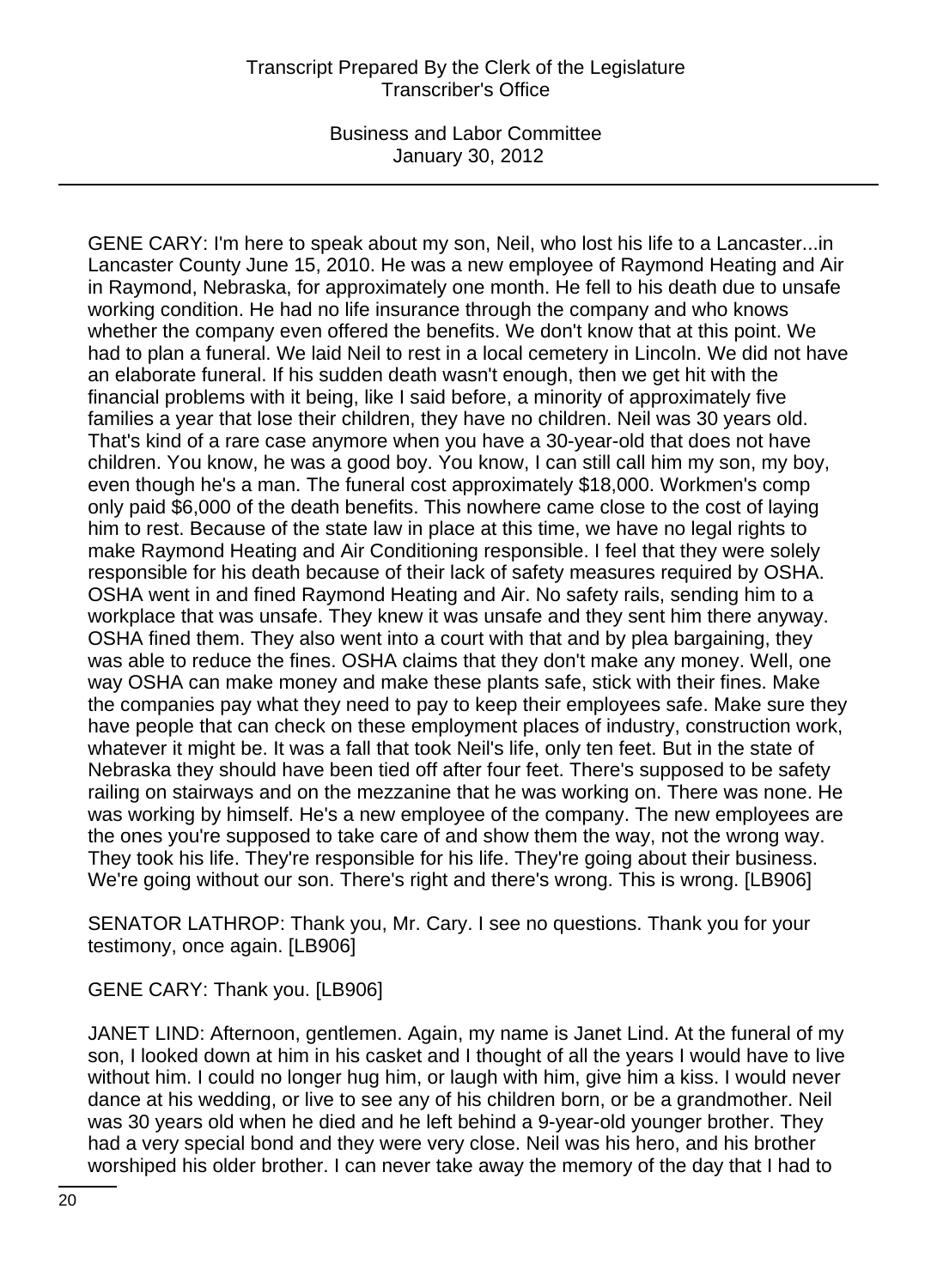### Transcript Prepared By the Clerk of the Legislature Transcriber's Office

Business and Labor Committee January 30, 2012

tell my youngest son that his brother, his hero, was dead. The person he always looked up to be and the only hero he had was no longer going to be with him anymore. As I held him in my arms and he cried his broken heart out, all I could think of was how Neil's death could be so dehumanized. How could I tell my son that there would be no benefits to help us cope, not even for grief counseling, no benefits to do what needed to be done and to help my son over this area. How could I tell him that why Neil's life was worth more than gold to us, to others a human life is cheap, and point of fact, \$6,000 worth. My youngest son had a tough time accepting Neil's death. He never went to Neil's funeral. He stopped mentioning to the brother and even this day he will not go to the cemetery with me to visit my son's headstone. He hardly ever talks about his brother and very seldom mentions Neil by name. Is all this worth only \$6,000? I firmly believe that the current funeral benefit is behind the times and need to be adjusted to reflect current funeral prices. I also believe that benefits should be available to include extended family members. If a worker's death does not leave behind a spouse or children, it still leaves behind loved ones. A father, a mother, siblings, brother, sisters, these are all loved ones, all people who have been left behind, loved ones who must now cope with the death of their child or brother or sister, and with no less pain or grief and, yes, even rage, that a spouse or a child of a departed loved one has. It is my belief that these areas need to be addressed and changed, and it is my hope that in being here today and hearing my story that you will see fit to do just that. Thank you. [LB906]

SENATOR LATHROP: Thank you, Ms. Lind. I see no questions. We appreciate your testimony. Anyone else here to testify in support? How about in opposition? Is there anyone here in opposition? [LB906]

ROBERT HALLSTROM: (Exhibit 5) Chairman Lathrop, members of the committee, my name is Robert J. Hallstrom. I appear before you today as registered lobbyist for the Nebraskans for Workers' Compensation Equity and Fairness to testify in opposition to LB906. I have also signed in on behalf of the National Federation of Independent Business in opposition as well. While we have testified earlier this afternoon in support of a reasonable increase in the burial benefits, we were opposed to LB906, for one reason, that we do not want to tie the benefit to the state average weekly wage which would, if history stands, would provide us with an automatically annually increasing amount of the funeral, maximum burial expense benefit, even though as was pointed out the initial 13 times the state's average weekly wage might be slightly below \$10,000 to begin with. Secondly, we oppose the provisions that would entitle the estate of a worker who is...whose injuries result in death to receive a \$25,000 lump sum payment in cases which there is no spouse, child, or other dependent entitled to the benefits. We believe a longstanding policy of the workers' compensation system is to provide those immediate family dependents with wage replacement for the loss of the worker who was...died as a result of injuries in the workplace and that that policy should be continued. Be happy to address any questions that the committee may have. [LB906]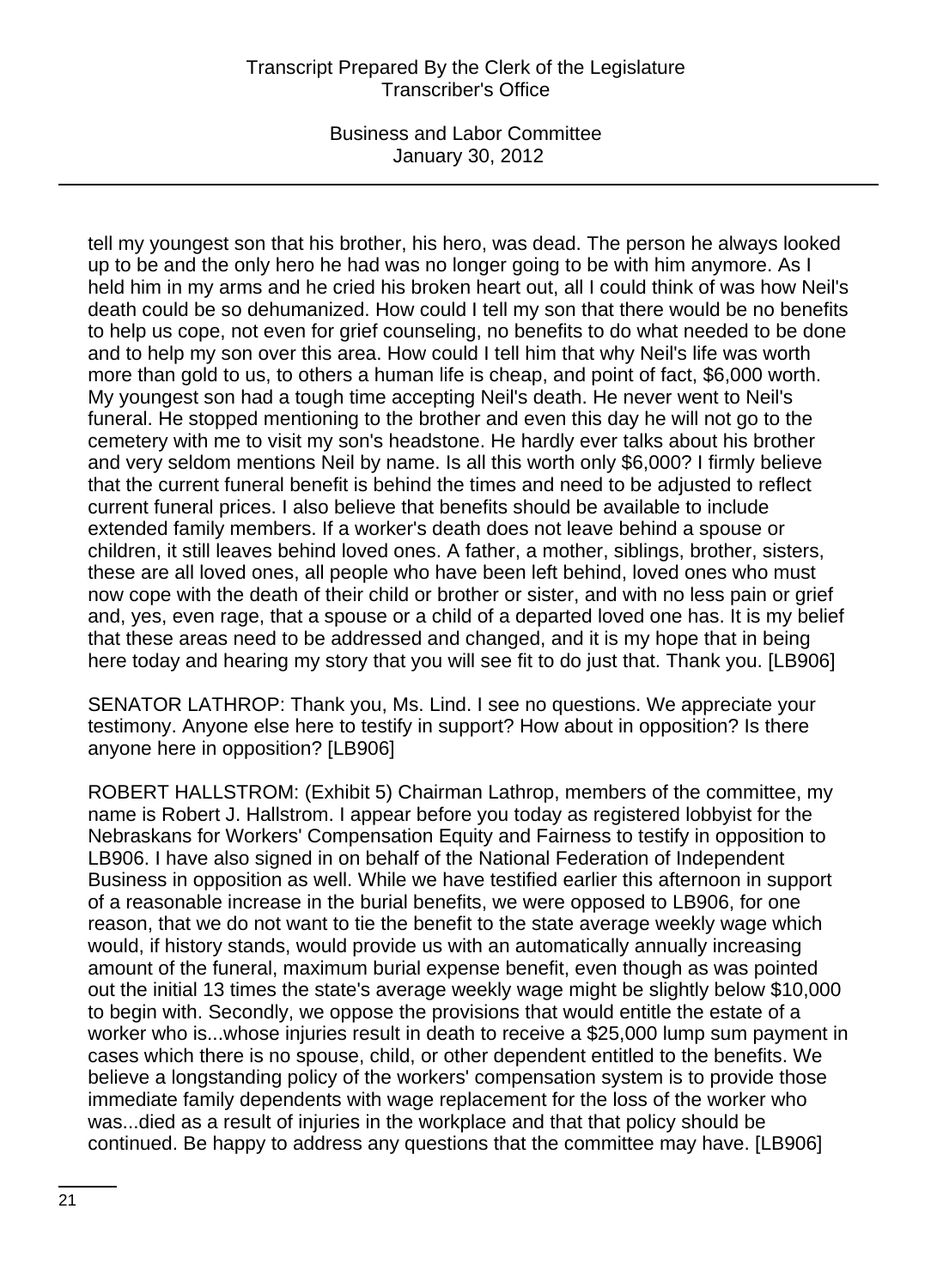SENATOR LATHROP: Thanks, Bob. Senator Carlson. [LB906]

SENATOR CARLSON: Thank you, Senator Lathrop. Bob, you've indicated because of a longstanding history of not having these other benefits in the case where there weren't any dependents, so that's really the portion of LB906 that you're opposed to? [LB906]

ROBERT HALLSTROM: Along with tying the burial benefit, maximum burial benefit expense to a state average weekly wage. [LB906]

SENATOR CARLSON: Okay. I go back to...asked you a question on the previous bill, whether you'd had anything to do with the writing of it, and you said no. If that...if the previous bill, LB738, had been written to provide \$12,000 instead of \$10,000, what would your response have been to that bill? [LB906]

ROBERT HALLSTROM: Senator, I guess the question is in the reasonableness. If we can look...I don't have any statistics on what the average cost of a funeral is. I certainly would be open to looking at those. But I think from our conversations with Senator Gloor, he had looked at some information that led him to settle on the \$10,000 figure and that seemed to be reasonable to us. [LB906]

SENATOR CARLSON: Okay. Thank you. [LB906]

SENATOR LATHROP: Okay. Thanks, Bob. [LB906]

ROBERT HALLSTROM: Thank you. [LB906]

SENATOR LATHROP: I don't see any other questions. [LB906]

RON SEDLACEK: Chairman Lathrop and members of the Business and Labor Committee, for the record, my name is Ron Sedlacek, S-e-d-l-a-c-e-k, and representing the Nebraska Chamber of Commerce. In regard to the tying the burial expense to the state average weekly wage, we do not have a position at this point and as I reflected earlier. And so this is something that certainly would like to discuss with our labor relations council as well as our board. However, we have had a longstanding policy entering in on the second issue and that would be nondependent coverage under workers' compensation. I would be happy to answer any questions. [LB906]

SENATOR LATHROP: I see none, Ron. Thanks for your testimony today. [LB906]

RON SEDLACEK: Thank you. [LB906]

KORBY GILBERTSON: Good afternoon, Chairman Lathrop, members of the committee. For the record, my name is Korby Gilbertson, it's spelled K-o-r-b-y G-i-l-b-e-r-t-s-o-n. I'm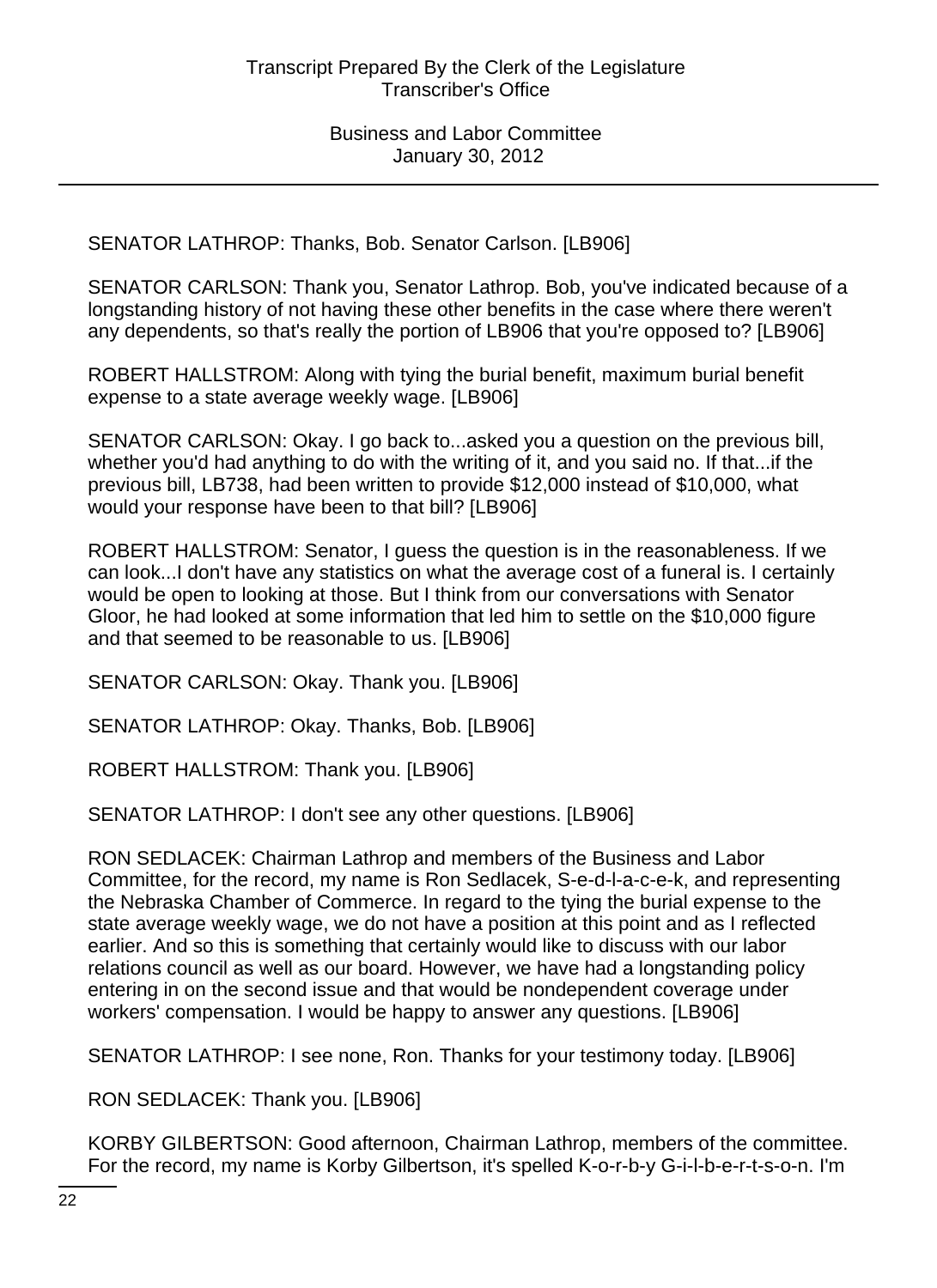appearing today as a registered lobbyist on behalf of the Property Casualty Insurers Association of America in opposition to LB906. Let me make it clear, the first part of the bill where the average weekly wage is used to figure out the death benefit is not the issue with the bill that PCIA has. Our issue is just with Section 10 and the \$25,000 benefit that goes, even though there's not a dependent. Senator Carlson, I wanted to address one thing that you brought up and I think one of the proponents talked about, that the state doesn't give any rights to any brothers, sisters, or grandparents or grandchildren. Actually, we do. It's in...if you read in this bill even, it's referenced on page 5. And our issue with the legislation is not only could that money, that \$25,000, which arguably wouldn't ever be enough if you would look at anyone's outstanding bills, but the money isn't tied to just being used to be paying bills. It could be given to charity or done...a number of things with. There's no restrictions with how that money would be spent. If the actual burial expenses need to be increased, then we would much rather look at doing something like that. [LB906]

SENATOR LATHROP: Very good. Senator Carlson. [LB906]

SENATOR CARLSON: Thank you, Senator Lathrop. Korby, what you referred to here, it still...it's an "if", if there's dependency. [LB906]

KORBY GILBERTSON: If they are dependent. Uh-huh. [LB906]

SENATOR CARLSON: And other than that, if there isn't any dependency, then there is nothing additional as far as being available for that estate to pay any type of bills or anything, so strictly geared to dependency. [LB906]

KORBY GILBERTSON: Right. Yes. [LB906]

SENATOR CARLSON: Yeah. Thank you. [LB906]

SENATOR LATHROP: Okay. Seeing no other questions, thank you. [LB906]

KORBY GILBERTSON: Thank you. [LB906]

SENATOR LATHROP: Anyone else here in opposition to LB908? Anyone here in a neutral capacity for...? I called it LB908, it's LB906, pardon me. I see no one. Senator Wallman to close. [LB906]

SENATOR WALLMAN: I want to offer my condolences to the people who testified. Having been in accidents around my place, a couple of neighbor kid, so I think this is reasonable. You know, the minimum wage doesn't jump around that much. And it cost money to bury people. And to bury your loved one and then to have to hassle with money issues, I think is asinine for a state. So I appreciate your support on this bill.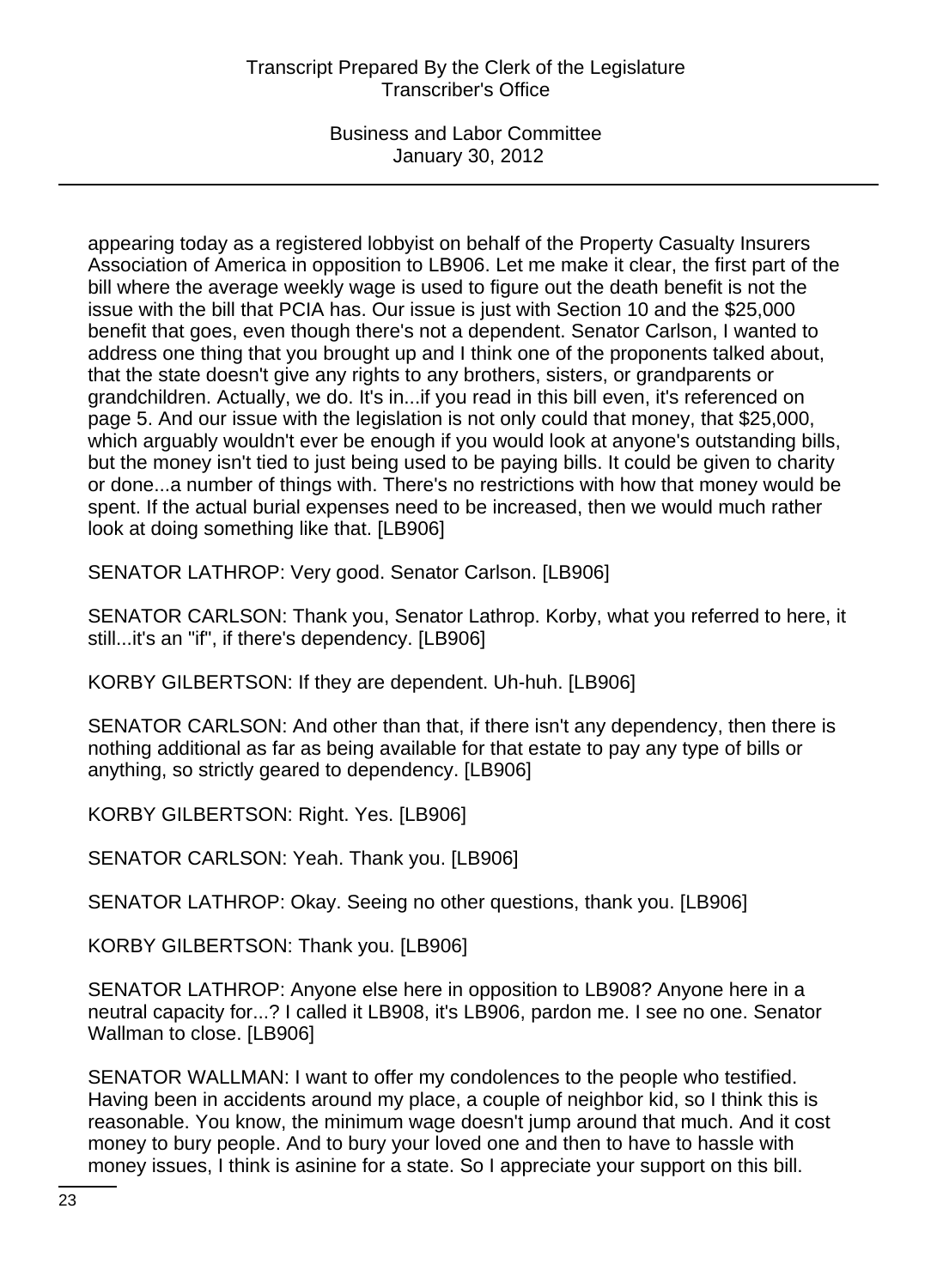Thank you. Any questions? [LB906]

SENATOR LATHROP: (Exhibit 3) Very good. Thanks, Senator Wallman. I see no other questions. We will add to the proponents a letter from Nebraska Appleseed dated January 30, 2012, that's offered in support of LB906. And with that, we'll close the hearing on LB906, and turn next to LB1008 and that brings us to Senator Fulton. Thanks to all of you who came so far to be here for the testimony today. Senator Fulton, welcome to the Business and Labor Committee. [LB906]

SENATOR FULTON: Thank you, Mr. Chairman. For the record, my name is Tony Fulton, T-o-n-y F-u-l-t-o-n, and I represent District 29 here in Lincoln. I bring to you LB1008. LB1008 would require the Nebraska Workers' Compensation Court to establish by rule evidence-based utilization and treatment guidelines for medical services. Reasonable medical, surgical and hospital services would include services consistent with the utilization and treatment guidelines adopted by the Workers' Compensation Court, as well as services falling outside of the guidelines, if the provider or supplier obtains prior authorization for the services from the workers' compensation insurer, risk management pool, or self-insured employer. The legislation would also authorize the Workers' Compensation Court to (a) hire a medical director; (b) establish by rule an independent medical review process for treatment or services denied by an insurer as not reasonable medical, surgical, or hospital services; and (c) provide for an annual review of the evidence-based utilization and treatment guidelines to consider amendments or changes to the guidelines in consultation with providers with relevant experience and education. Utilization and treatment guidelines for workers' compensation cases are currently in place in at least 23 states. These states have adopted a variety of approaches, including the establishment of state specific guidelines to define treatment standards and ranges for specific injuries or disabilities; adoption of external guidelines including the Work Loss Data Institute's Official Disability Guidelines Treatment in workers' compensation and the American College of Occupational and Environmental Practice Guidelines. The most common workers' compensation treatment guidelines are for low-back, upper extremities, lower extremities, and carpal tunnel injuries. While the utilization and treatment guidelines can reduce medical costs, they also result in improved healthcare for employees. Medical treatment guidelines provide a framework for consistent and reliable decision-making regarding the diagnosis, management, and treatment of injury and illness. Adoption of evidence-based treatment guidelines will ensure that injured workers receive appropriate medical care in a timely fashion and can serve to control costs by reducing unexplained variations in care and ineffective services. The guidelines should not be designed to serve as absolute prescriptions for care, nor to replace the judgment of individual healthcare practitioners. And I'll try to answer any questions, if you have any. [LB1008]

SENATOR LATHROP: Senator Fulton, can you give us a couple of examples of what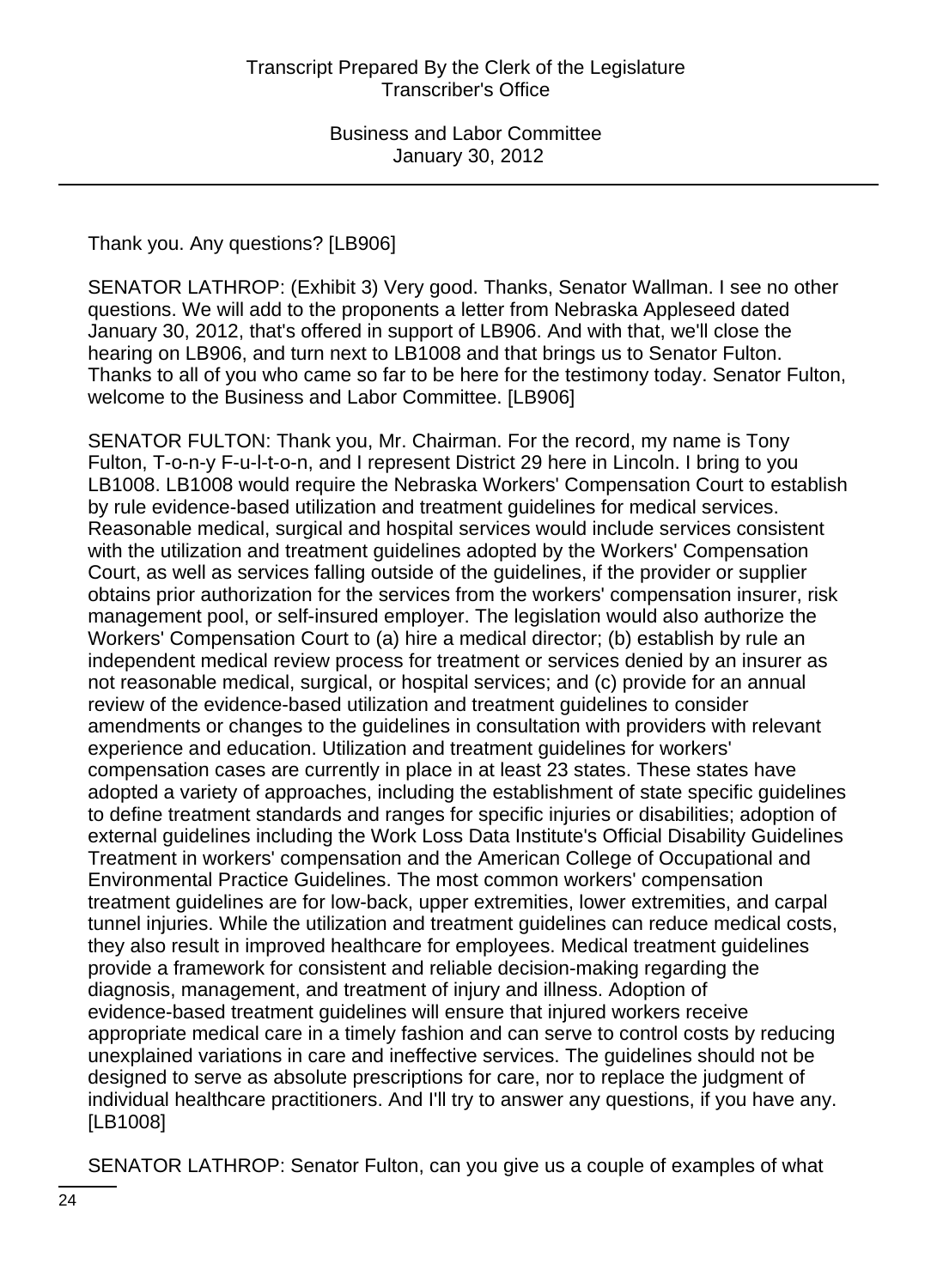you're trying to fix,... [LB1008]

SENATOR FULTON: Yeah. [LB1008]

SENATOR LATHROP: ...or give us an example of what you're taking aim at with this bill? [LB1008]

SENATOR FULTON: Well, this is...I've had some interest in workers' compensation for my life previous to the Legislature. I had served on some policy boards here in the Lincoln Chamber, and so I've been open to ideas that have been brought forward having to do with workers' compensation, and I've had a particular bill in front of you a couple of times. This actually was an idea brought to me by one of the workers' compensation groups and it was presented to me as an idea that's done in every...that is done in other states. And so when it was presented to me, like you, I had other things on my agenda. But this is something that I reviewed and thought about and if indeed we put in place something objective, guidelines by which to operate, it seems that perhaps we could decrease the amount of cost to employers and to employees, if indeed we're doing things that have become habitual that can't be fleshed out evidentially. And so...I'm not...it's not necessarily a specific that I'm going after. This is an idea that was brought to me that I think at least merits some attention. [LB1008]

SENATOR LATHROP: Do you have an example of something that's getting treated now that you think a utilization process would eliminate? [LB1008]

SENATOR FULTON: I do not. No, I do not. I'm bringing this generally as an idea. [LB1008]

SENATOR LATHROP: Okay. And my other question or concern as I read the bill is that if it's not on, or some approved form of treatment, you would leave it to the work comp carrier and not the medical director at the Work Comp Court? [LB1008]

SENATOR FULTON: Yeah, as the bill is drafted... [LB1008]

SENATOR LATHROP: Can you see a potential conflict there for the...? [LB1008]

SENATOR FULTON: Yeah. Right and that's one of these, I added a line here just as I was sitting here thinking through this. My intention is not to put forward prescriptions that would preclude the judgment of medical health practitioners or...so if that's problematic, then let's...and if this is something that you're willing to move forward on, then certainly that's something that we should change. [LB1008]

SENATOR LATHROP: Okay. [LB1008]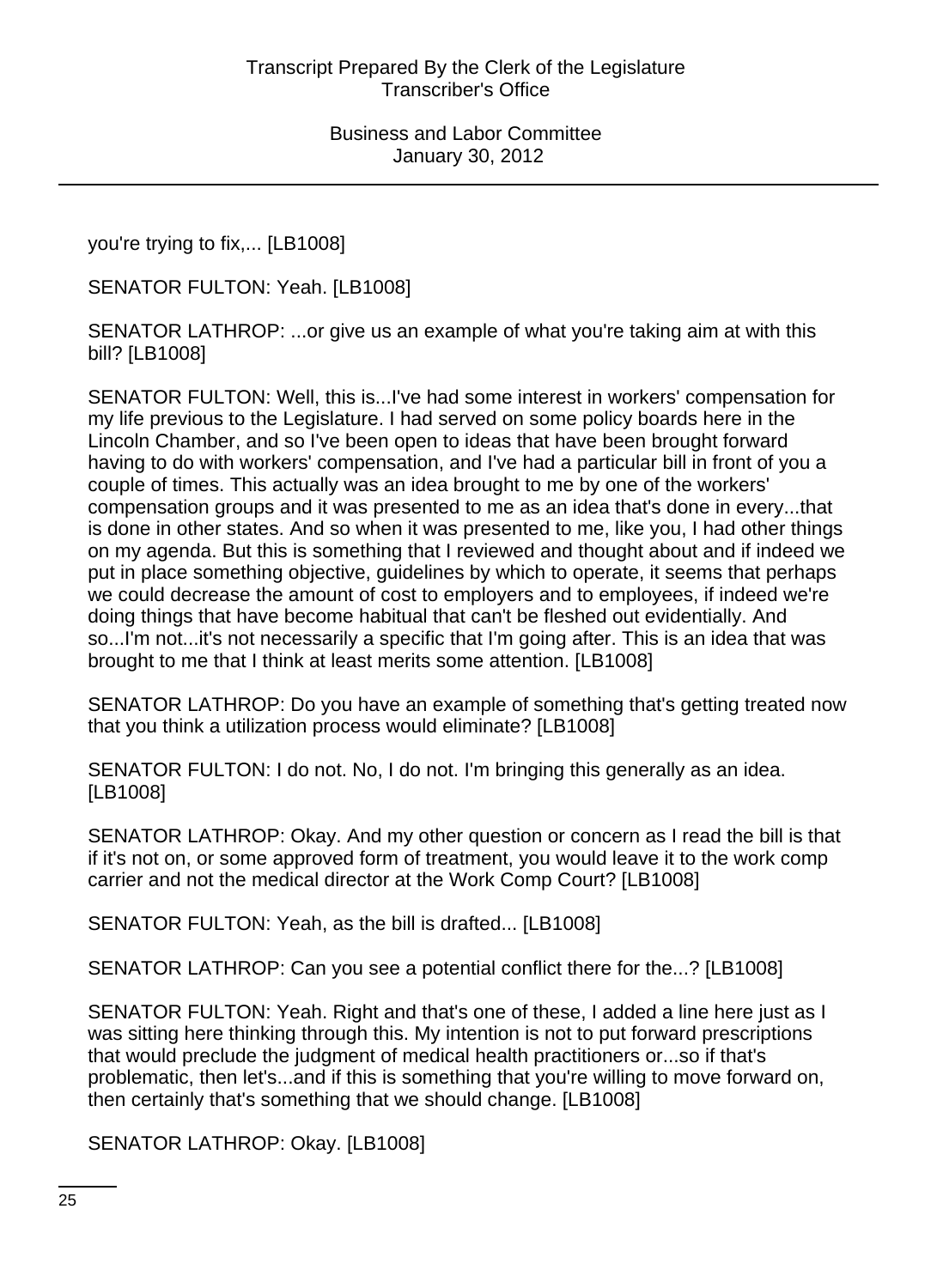SENATOR FULTON: More than anything, I think this is an idea worthy of consideration anyway. [LB1008]

SENATOR LATHROP: Okay. Senator Wallman has a question for you. [LB1008]

SENATOR WALLMAN: Thank you, Chairman Lathrop. Thanks, Tony, for bringing something like this. Is there a cap on how long you can receive treatment for a medical condition, you know, work-related injury, you know? [LB1008]

SENATOR FULTON: I mean I think that's...that would be specific to an injury and right now that's per...there's some judgment to be employed there. But I don't...and I'm not advocating putting forward any...yeah, I'm not going to that type of specificity in the bill. [LB1008]

SENATOR WALLMAN: Thanks. [LB1008]

SENATOR LATHROP: Okay. Do you have a question, Senator Carlson? [LB1008]

SENATOR CARLSON: Uh-huh. Thank you, Senator Lathrop. [LB1008]

SENATOR LATHROP: You gave me the look but not the finger. (Laughter) I want to be clear, he doesn't give me the finger. He gives me one of these to indicate his interest in asking a question. (Laughter) That didn't come out right. [LB1008]

SENATOR CARLSON: I want to follow up a little further on Senator Lathrop's question because it appears that you've studied this and you feel like this might be a way of making treatment more economical and, in the same way, making it more effective. Would that be fair? But you didn't have any specific problem right now that you're aware of that you're trying to solve with this? [LB1008]

SENATOR FULTON: The answer to your question is, you are correct. I don't have a specific problem that I am honing in on and targeting. This was an idea that was brought forward and it seems reasonable on its face. I'm not immersed in this as you are in Business and Labor Committee, but I look at this from my own life experience. I'm an employer and so we do everything we can to make sure that our employees are informed and educated such that they can continue serving our clients. I also grew up...my dad worked in a meat packing plant and so he experienced, he needed workers' compensation insurance, so on the other end of it. It seems to me that if we're doing things over and over by force of acquired habit, that that actually hurts both of those parties. And when this idea was presented to me, it seemed like one of these, at least ostensibly, that we ought to be able to incorporate such that both entities are indeed served, because typically those are the entities that are...that militate against one another when they're in front of you. [LB1008]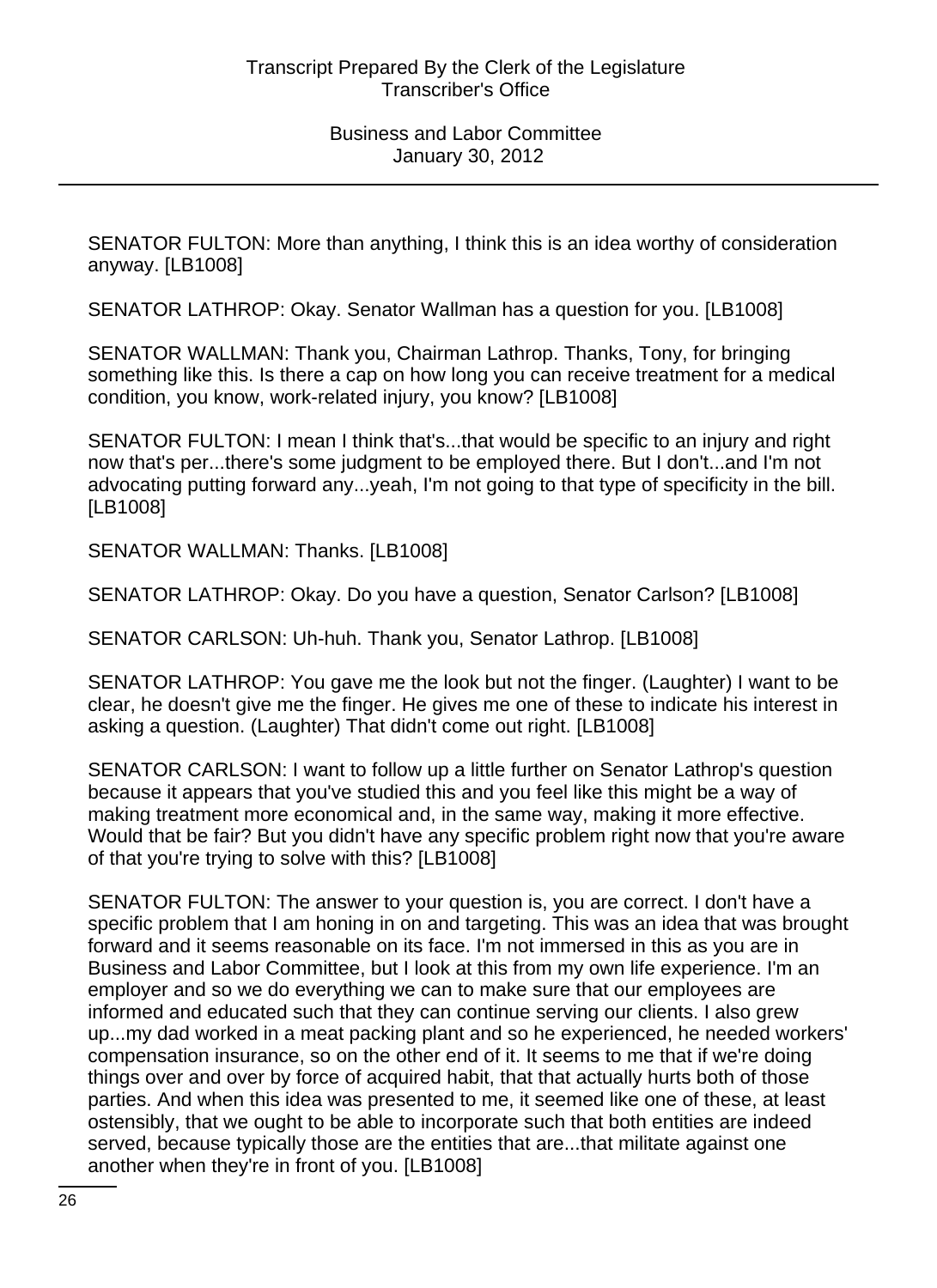SENATOR CARLSON: Thank you. [LB1008]

SENATOR LATHROP: Okay. Thanks. Are you going to stick around to close? [LB1008]

SENATOR FULTON: I will not, regrettably. [LB1008]

SENATOR LATHROP: Okay. Well, I'll see you soon. I'll be down in Appropriations before the end of the day. [LB1008]

SENATOR FULTON: Oh. [LB1008]

SENATOR LATHROP: So thank you, Senator Fulton, for your introduction. We'll take those who are here in support of Senator Fulton's LB1008. [LB1008]

ROBERT HALLSTROM: (Exhibit 7) Chairman Lathrop, members of the Business and Labor Committee, my name is Robert J. Hallstrom. I appear before you today as registered lobbyist for the Nebraskans for Workers' Compensation Equity and Fairness to testify in support of LB1008. I've also signed in on behalf of the National Federation of Independent Business in support of the bill as well. As Senator Fulton noted, I think the background of this bill and our interest in the bill is twofold. The first one is that it has the ability to enhance the quality and timeliness of medical care that's provided to injured workers by recognizing and providing for the best treatment practices, and secondly, by doing so, can serve to minimize or reduce disputes. If you have a standard protocol for a treatment for a particular type of ailment or injury incurred in the workplace, in most of the states that have adopted utilization and treatment guidelines, those practices and protocols are deemed to be reasonable and, therefore, subject to payment without dispute or without the need for litigation. And so we would hope that it would minimize the cost of the system in that respect. Secondarily, our organization has been involved in looking at reducing the medical cost component of workers' compensation system over the years in terms of looking at medical fee schedules. There are obviously two components of costs in the medical area for workers' compensation. One is the fee schedule and the other is utilization of services. The guidelines will provide a protocol for treatment that is recognized by scientific evidence, and again, we think there could be a by-product of reduced cost if we were to adopt the protocols. One of the things that we have done...and you'll notice that I don't ask in my testimony for you to advance this bill to General File. We have met so far with the Medical Association. We've had conversations briefly with the Hospital Association. Also look forward to meeting with anyone else that may express an interest in this concept in terms of looking for informal meetings or perhaps even requesting an interim study hearing through this committee to continue the dialogue and the public discourse on this issue. We've introduced this in a bare-bones fashion, not wanting to send a message that we're predisposed to any particular proposal or approach. Some states have adopted their own guidelines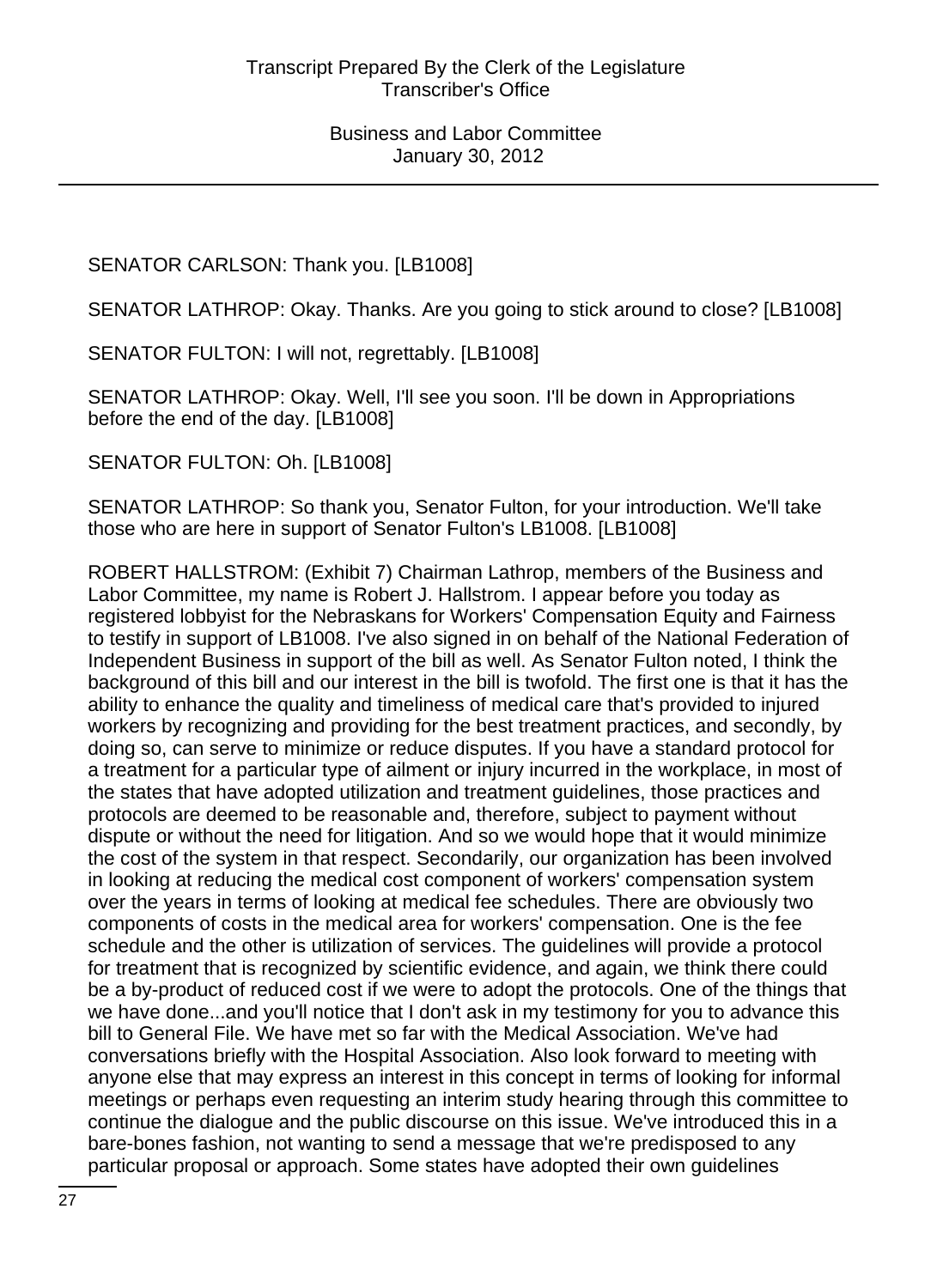through a medical panel of experts. Others have adopted the official disability guidelines or other recognized treatment guidelines that are based on scientific evidence. So we look at this as a longer term project and look forward to working with those that are interested in the subject matter. [LB1008]

SENATOR LATHROP: Very good. [LB1008]

ROBERT HALLSTROM: Be happy to answer any questions. [LB1008]

SENATOR LATHROP: Very good. Bob, do you have an example? And I'm...the first thing that comes to mind is maybe physical therapy or chiropractic care. Do you...if you brought this forward, tell me in those states where it's done, where do you think things would be different in Nebraska, or what kinds of care, or can you give me an example of what might be eliminated in the treatment process? [LB1008]

ROBERT HALLSTROM: I think there are some states that have gone the direct approach, maybe in line with Senator Wallman's question, if I heard that correctly, of looking at limitations on visits. That is not something that it was my understanding they go to the specificity of in the treatment guidelines, if we were to adopt guidelines from the ODG or ACOM, which is the other group. I think, however, there are back treatments that are recognized in terms of protocols, the best practices under these guidelines that perhaps they would set up to say if you perform the surgery on the back in a particular way, that those fall within the guidelines and, therefore, there should be no dispute with regard to the entitlement to compensation and payment for those benefits. If someone wanted to go outside those boundaries with a treatment that is not as clear or well-established, that could still be subject to being compensated for but it would have to go through, in some states, a prior authorization protocol to get approval in order for that to be preapproved. But some states don't go through prior authorization. So there's a whole host of different...this is...we're kind of on the...we're not on the cutting edge but we're on the front edge in terms of our looking into the situation. But it's been adopted. We've talked with some of the individuals that are in charge in Colorado and Minnesota and other states where it has been in place for a good number of years and it has worked very well for all parties concerned, I believe, in those states. [LB1008]

SENATOR LATHROP: Okay. I see no other questions. Thanks, Bob. [LB1008]

ROBERT HALLSTROM: Thank you. [LB1008]

SENATOR LATHROP: Anyone here to testify in support of LB1008? Anyone here in opposition? [LB1008]

ROBERT MOODIE: I'll go first. [LB1008]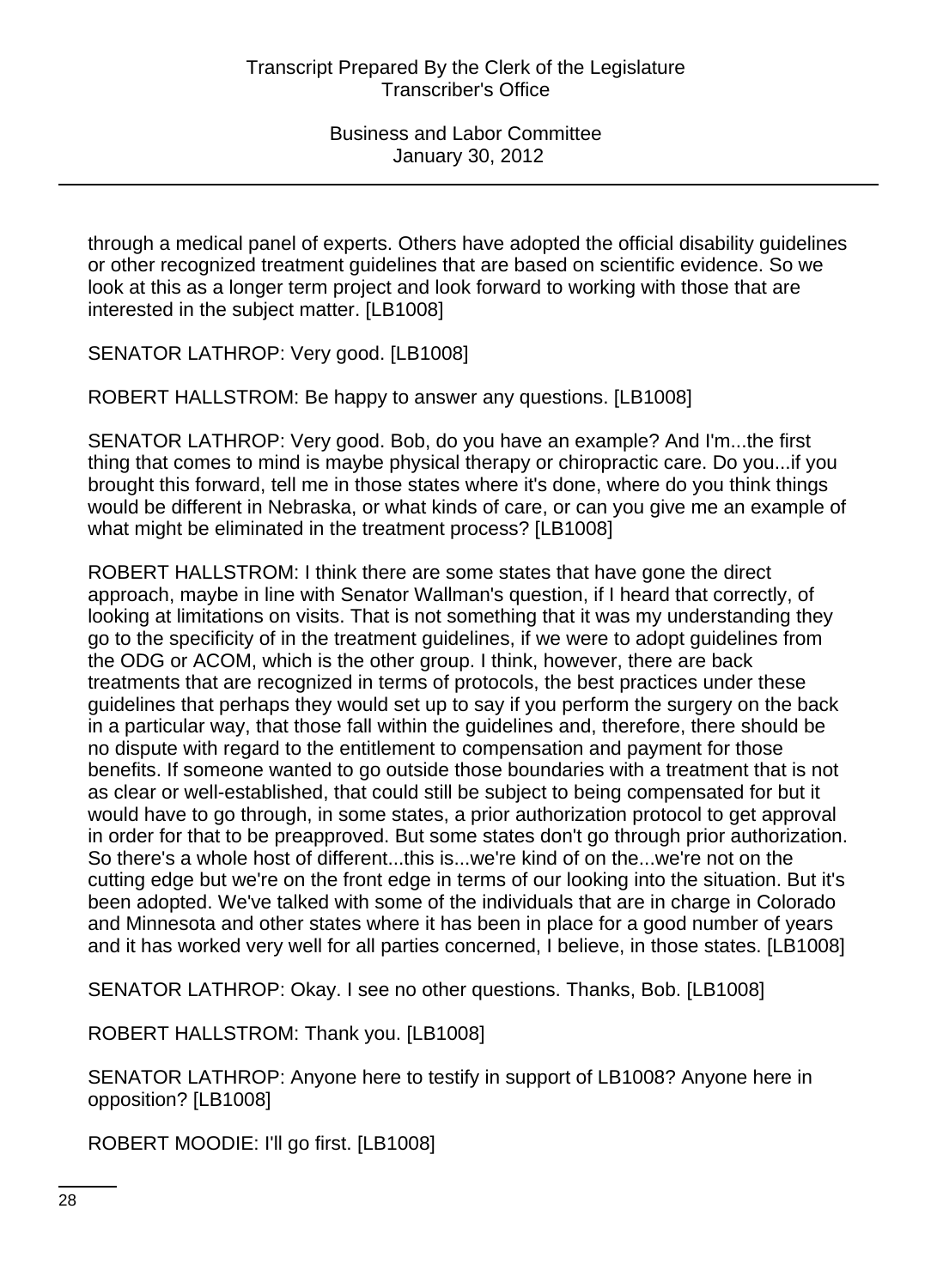SENATOR LATHROP: Mr. Moodie, welcome to the Business and Labor Committee. [LB1008]

ROBERT MOODIE: Thank you, Senator. Senator Lathrop, members of the committee, Robert R. Moodie, M-o-o-d-i-e, testifying on behalf of the Nebraska Association of Trial Attorneys. I am a lawyer in Lincoln, practicing in the field of workers' compensation. My comments on this bill are essentially four points. The first point is that evidence-based utilization, medicine, treatment the way it's envisioned by LB1008 would take the treatment decisions and control away from the treating doctor and the patient. It is our position that this represents a governmental intrusion into individual healthcare decisions. The proponents seek to save costs by rationing healthcare and intruding on the personal relationship between the patient and the doctor. My second point is that the bill would take the authority away from the workers' compensation judge to decide issues of the reasonableness of medical care. Currently, the way workers' compensation law is organized, employers are responsible to pay for reasonable medical treatment required due to an injury that would relieve pain and promote healing. If the employer or its insurer feels that some treatment is not reasonable, they can and will refuse to pay for that treatment, thereby setting the stage for the issue to be presented to a judge of the Workers' Compensation Court. That judge does what judges are supposed to do. He or she receives evidence and argument from both sides, considering what is relevant and reliable, acting as the gatekeeper, if you will, disregarding what is not relevant and reliable. The judge then makes a decision based on the information received about that patient, his injury, and the opinions from the doctors who have treated or examined him. Our judges have gone through an exhaustive process of determining their qualifications to serve in that role. They are qualified, impartial, and capable of making those kinds of rulings. The proponents of LB1008 would rather have this decision be made strictly based upon statistics accumulated in other cases and studies oftentimes done in other parts of the country or even other countries. We have good judges in Nebraska. We need to let them do their jobs and not turn the decision over to a statistical equation. My last two points are only to suggest that I would challenge the proponents and the committee should challenge the proponents to do two things. They should prove to you that evidence-based medicine will result in improved quality of patient care. And they should prove to you that the implementation of this actually results in sustainable cost savings. This meeting...this hearing came up rather quickly on me and I haven't been able and done all the research that I would like. But my cursory research indicates that, for example, in California, where this type of program was instituted in 2004, there was a temporary reduction in the escalation of medical costs, but starting in 2009 those costs have increased at a rate which is as great or greater than they were before the implementation of this program. [LB1008]

SENATOR LATHROP: Thanks, Bob. Are there any questions? Senator Carlson. [LB1008]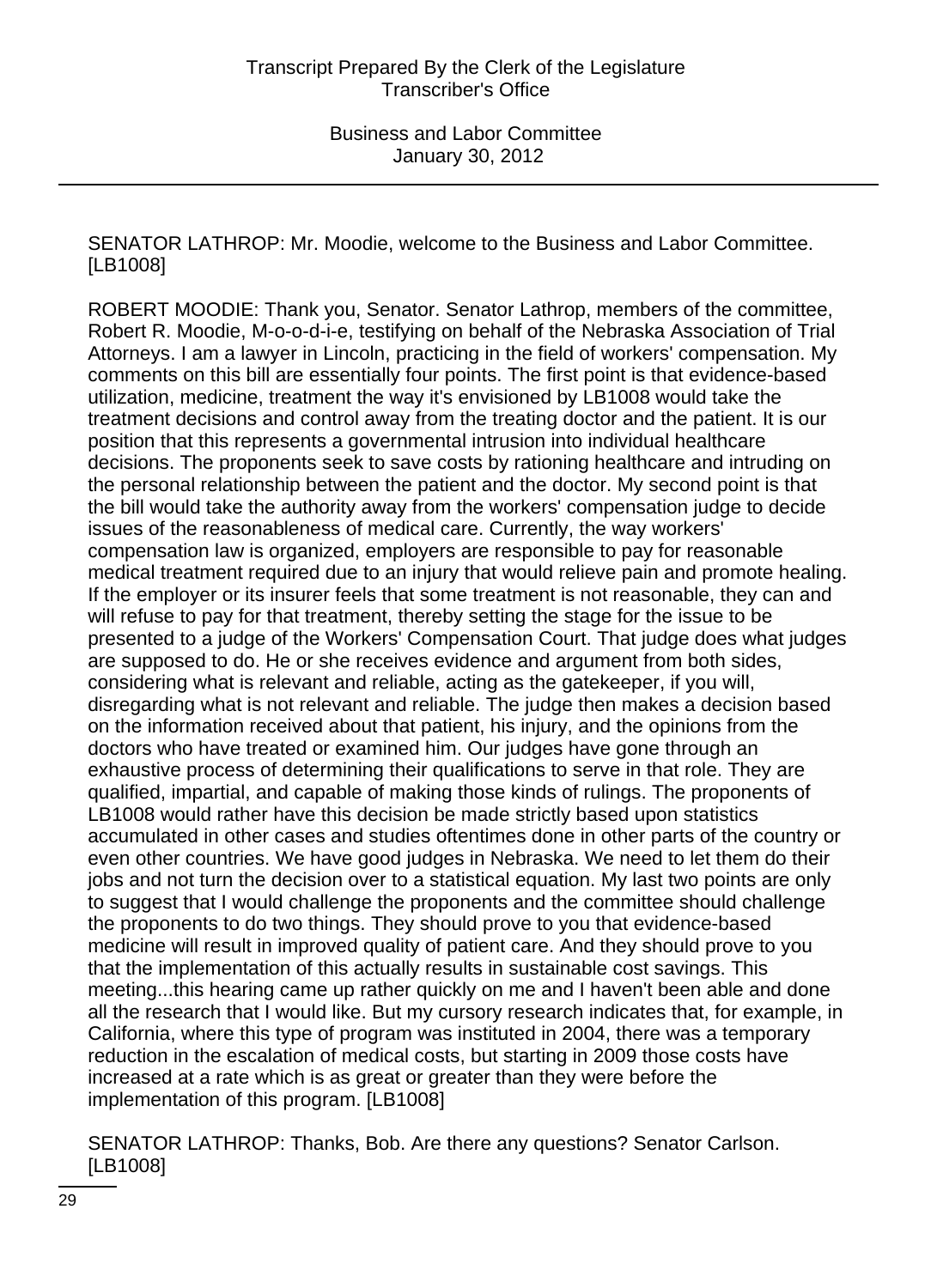SENATOR CARLSON: Thank you, Senator Lathrop. Appreciate your testimony and I would say that I like your arguments and I'm agreeing with what you've said. Would you have the same arguments toward Obamacare? (Laughter) [LB1008]

ROBERT MOODIE: Different...it's a different...I would have...well, you're asking a different question. I would have objections to any governmental intrusion into the doctor-patient relationship. To the extent that the federal law imposes that, then I would have that same argument. I would not, necessarily, have that argument as applies to all sections of that federal law. [LB1008]

SENATOR CARLSON: Okay. Thank you. [LB1008]

SENATOR LATHROP: I think that's it for questions. Thanks, Bob. [LB1008]

ROBERT MOODIE: Thank you. [LB1008]

SENATOR LATHROP: Anyone else here to testify in opposition? [LB1008]

ROD REHM: (Exhibit 8) Just a quick...Rod Rehm and I'm testifying on behalf of my law firm and our clients that are in the workers' compensation system. I'm handing out another handout that the back page, once again, is the important page. There's some background information showing essentially that the workload and the numbers of injuries in the Nebraska workers' compensation system have been pretty static for a long time. And the back page is a summary of the court's statistical record of types of benefits paid since 2001. The cost of medical care has been going down here in Nebraska, so I guess I'm a conservative to the extent that I say we shouldn't fix something that ain't broke. And there isn't a crisis. There isn't anything going on with medical costs exploding, at least as far as the court's records indicate. Looks like they've gone down of late. So, interesting, that's all. Facts...evidence is kind of pesky stuff. [LB1008]

SENATOR LATHROP: Rod, some of the...when we see a downward trend on the medical expenses since probably 2007, that would reflect... [LB1008]

ROD REHM: Right. [LB1008]

SENATOR LATHROP: ...providing for schedules for the doctors and schedules for the hospitals, bills that we've passed out this committee. [LB1008]

ROD REHM: Yeah, it's dropped hugely. I mean, it was \$157 million in 2007, which was about the time there was this Cunningham study that some of us participated in. And that resulted in some changes in the guidelines for charges and now the costs are way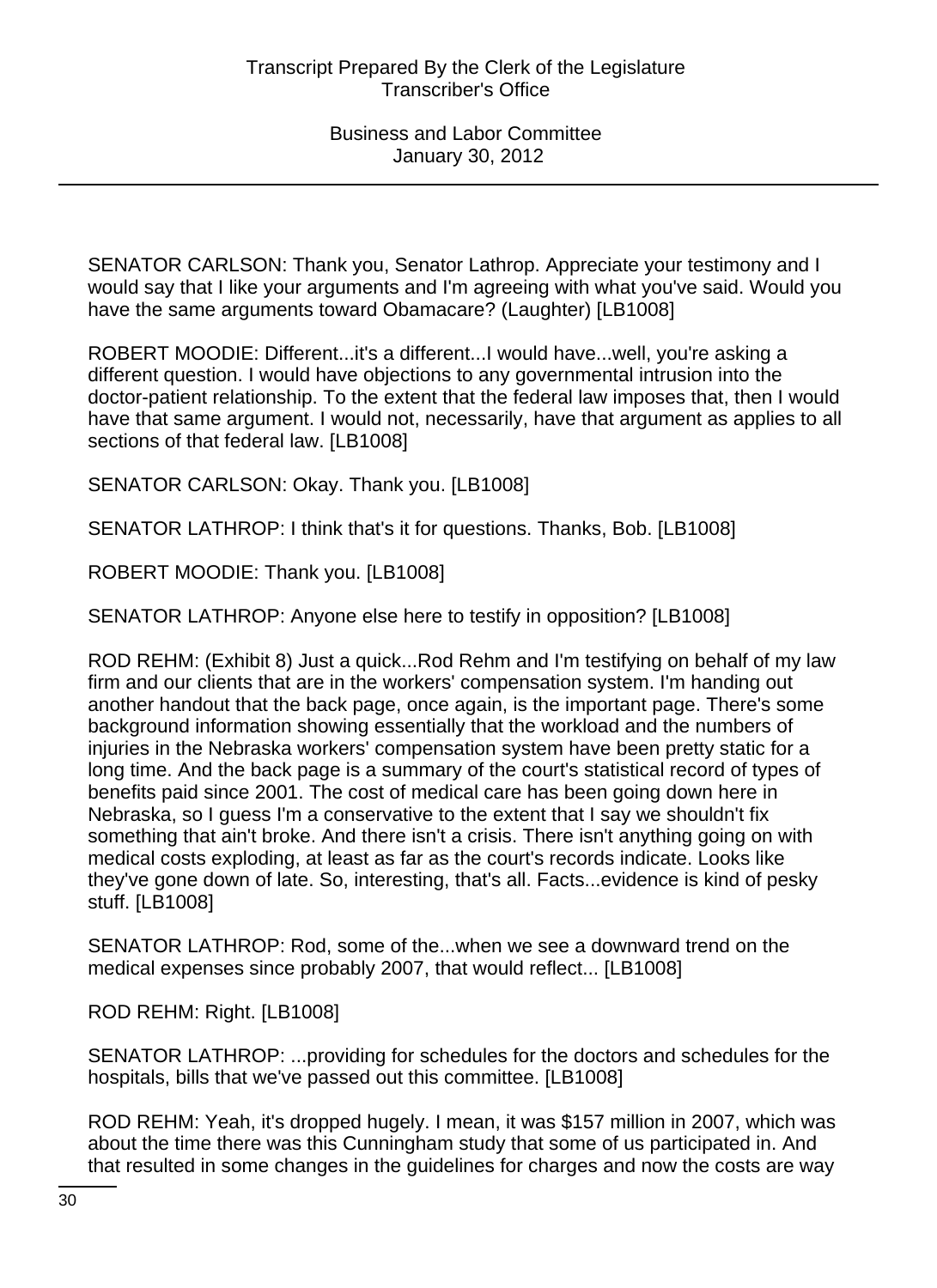down. Good job. What do you want workers to do, you know, give up all their choice? My question on this whole situation is, would you want a situation, would you want a system where the care that your loved one, your family gets is made essentially by a registered nurse second-guessing a doctor based on studies that shows that if your cartilage loss is 27 centimeters instead of 40 centimeters, you only get this type of surgery? None of us would want that. That's what this evidence-based medicine does in its extreme. I'm not saying that happened all the time but that's what it does. That's how it works. [LB1008]

SENATOR LATHROP: I see no other questions. Thanks, Rod. [LB1008]

ROD REHM: Thanks. [LB1008]

STEVE HOWARD: Steve Howard, H-o-w-a-r-d, for the State AFL-CIO. So I adopt what Mr. Rehm just said and so I'll cross a whole bunch of things I was going to say. But I will say this, that in the real world of workers' compensation, it's not as if the injured worker goes out and convinces the doctor to do some surgery or to rack up some bills, and then later on they get stuck for it by the court. In the real world they go without care because it's being denied and you have to get a judge to approve it. And so it isn't like some runaway train where the doctor is willing to treat the person. When you go in for treatment or you schedule surgery, the first call goes to the workers' compensation people. And many times the procedures are approved. You know, those are the good cases. Those are cases that don't go to lawyers. But usually the approval comes ahead of time and so...and judges don't just blanketly sign off and order all of the bills paid. A lot of times those bills have been paid by someone other than workers' compensation if the person is fortunate enough to have health insurance or Medicaid or Medicare. And it's a point to keep in mind that as we whittle away or erode the rights of workers to have medical services paid for, that may drive up costs elsewhere in society, governmental programs, tax-based, tax-funded programs. So the other thing is this, and I just state this for the record, that if Obamacare is unconstitutional, then this may be unconstitutional because...and I'm not suggesting one way or the other, but when you take away the judicial function from judges and give it to a nurse case manager, that may be a violation of the judicial branch and the powers that are there with the judicial branch. So generally, the State AFL-CIO opposes this. I guess, the other thing I would say is that I don't know that it's an automatic conclusion that the number of disputes and conflicts would go down. Anytime there's a new change in the law, lawyers and insurance companies will test that. And this may cause the number of claims...of people that have to go hire lawyers to go up. And if we're speaking purely out of self-interest, the more conflict there is, the more the lawyers are involved. And so, anyway those are my comments. [LB1008]

SENATOR LATHROP: Thanks, Steve. I see no questions, so thank you. [LB1008]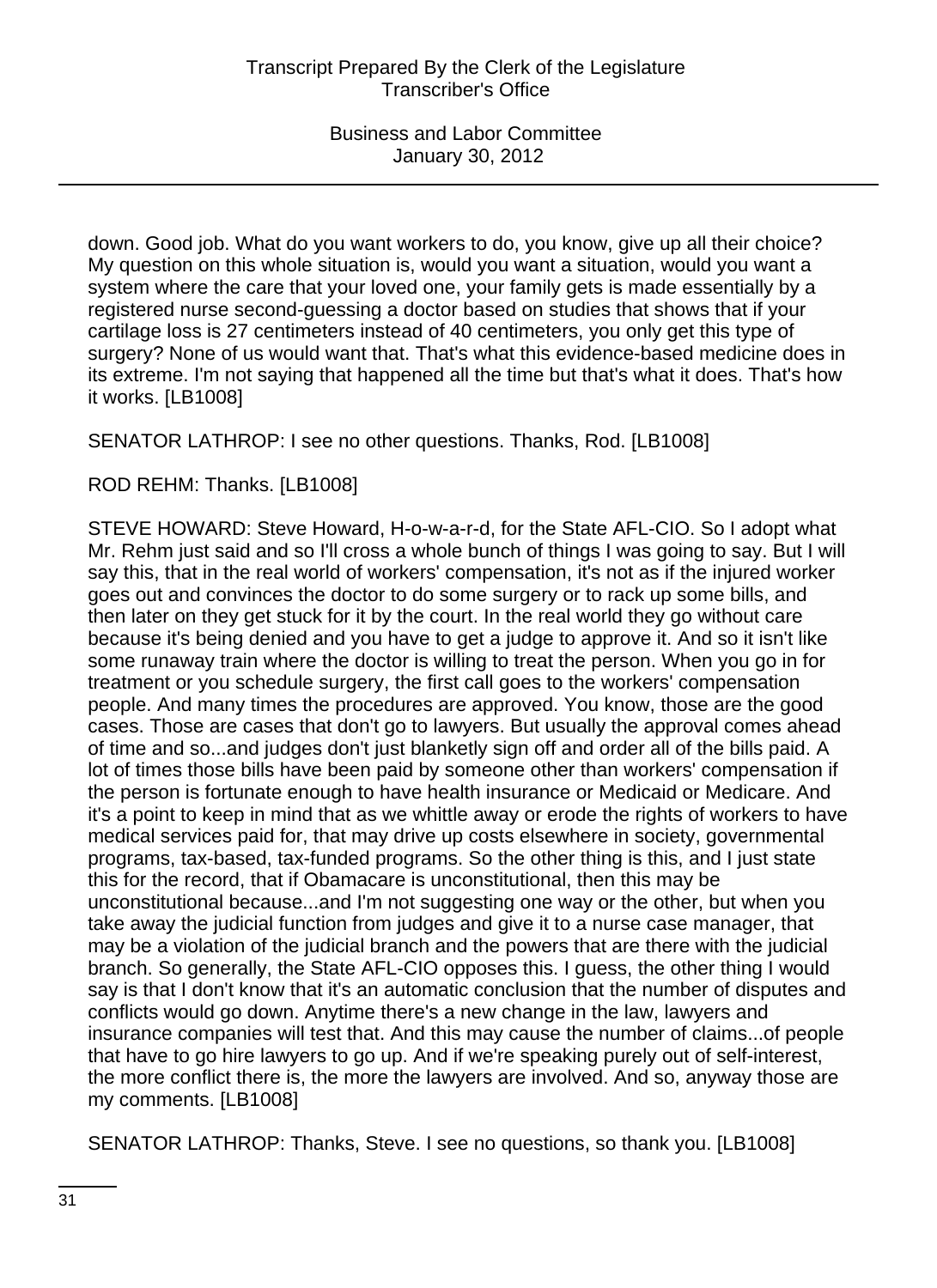STEVE HOWARD: Thank you. [LB1008]

SENATOR LATHROP: Anyone else here in opposition to LB1008? Anyone in a neutral capacity? [LB1008]

DAVID BUNTAIN: Senator Lathrop, members of the committee, my name is David Buntain, B-u-n-t-a-i-n. I am legal counsel and registered lobbyist for the Nebraska Medical Association, and we are appearing today in a neutral capacity on LB1008 for several reasons. Number one, our legislative commission does not meet until Wednesday, and so we have not taken an official position on this bill. Secondly, when this was first brought to us in December by the proponents, it was our understanding that the bill that is before you was the opening of a dialogue that we anticipate will go beyond this session, over the interim, and with an indefinite final date. So it did not come as a surprise to us, but we are very interested in the bill, obviously, because it affects the way medicine is practiced. Right now, there is a lot of interest in evidence-based practices and evidence-based protocols well beyond the workers' comp area. So we do not reject that out of hand, but for some of the reasons that you've heard today from the opponents, there are a lot of concerns about how it would be implemented and certainly our interest is being sure that the patients that are served by medical providers through the workers' comp system receive timely and excellent care. And so we will gladly participate in the conversations. We found the court to be very easy to work with on this and so we're looking forward to having that conversation. [LB1008]

SENATOR LATHROP: Very good. Any questions for Dave? I see none. [LB1008]

DAVID BUNTAIN: Thank you. [LB1008]

SENATOR LATHROP: Thanks for being here today. [LB1008]

DAVID BUNTAIN: Yep. [LB1008]

SENATOR LATHROP: (Exhibit 6) Anyone else in a neutral capacity on LB1008? Seeing no one, that will...wait a minute. Before we close the hearing, we have a letter from the Nebraska Hospital Association dated January 30, 2012, in a neutral capacity that will be included, and a letter from the Workers' Compensation Court hand-delivered January 26, 2012, is the date of that, and that's also in a neutral capacity. They will be entered in as part of the record, and that will close our hearing on LB1008, and bring us to LB1151, which is my bill. (Exhibit 10) Good afternoon, members of the Business and Labor Committee, my name is Steve Lathrop, L-a-t-h-r-o-p. I'm the State Senator from District 12 in the Ralston-Millard area in Douglas County. I'm here today to introduce LB1151. LB1151 removes the June 30, 2014, sunset provision contained in LB780 passed by the Legislature in 2010. As most of you will recall...and LB780 is the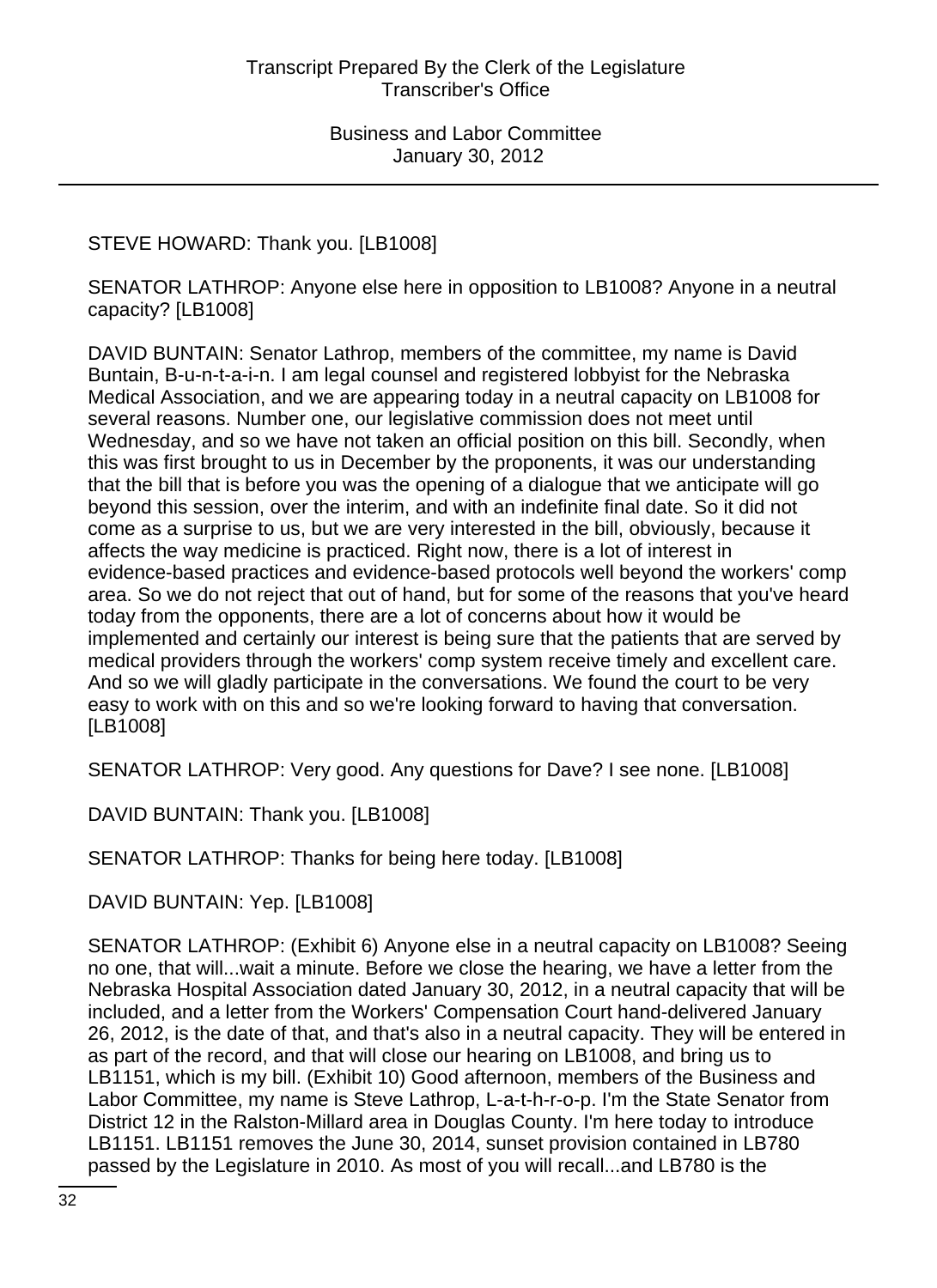### Transcript Prepared By the Clerk of the Legislature Transcriber's Office

Business and Labor Committee January 30, 2012

mental-mental bill, that's the shorthand for LB780. As most of you will recall, LB780 allowed workers' compensation coverage for mental injury claims suffered by first responders. The mental injury must have arisen out of extraordinary and unusual circumstances in comparison to the first responder's normal employment conditions. It's my understanding, through correspondence with the Nebraska Workers' Compensation Court, that there have been no known claims made pursuant to LB780. This information is supported by employers...included in the fiscal note. And while LB780 has not been used, it's important that our first responders know that, if needed, they will be taken care of in the case of extreme distress, and I ask for your support of LB1151. I'm going to make a couple of comments off the script in support of LB1151. The sunset is not until 2014 so you might ask, why don't we wait until next year? I think it's useful to take it up this year because with term limits we will have six of our senators leave who participated in LB780, and I think we have enough experience with LB780, or the mental-mental bill, to appreciate that when I...and I'll hand around the fiscal note from LB780, because you'll remember this was the subject of considerable debate when we passed the mental-mental bill and that was, what's this going to cost? The fiscal note, I think was...well, you can see it. It was a small amount. I want to say...well, Evan took the only copy that I had (laughter) so now I'm going to have to guess at it. But it was, it was...the fiscal note came to \$7,500. And, in fact, it hasn't...in the time since LB780 passed, no one has paid a claim on the mental-mental bill. This is important, committee members, to, in particular, the volunteer firefighters who work at retention and have members who volunteer, but they're not the paid professionals that see this day in and day out and they're the people that are most likely to have to go to the scene of a bad accident and pick up a family member or someone they know in the community. And so I'm grateful that no one has had to take advantage of LB780, but at the same time I think that we need it to help the volunteer firefighters with their recruitment and retention, and that this service or this benefit should be available to those first responders who see something so horrific in the course of their employment or in the course of their work as firefighters and police officers that they need that kind of counseling. So I'd be happy to answer any questions. [LB1008 LB1151]

SENATOR COOK: Are there any questions from the committee? Seeing none...oh, Senator Smith. [LB1151]

SENATOR SMITH: Thank you, Chairwoman. Senator Lathrop, so how do you define or determine when that extreme event occurs? You know, it sounds like the language is not real clear as to exactly when it is that they are encountering something that is beyond their routine work? [LB1151]

SENATOR LATHROP: Right. We took that up when we passed LB780 and had a considerable amount of debate. And what we learned is that most fire departments, for example, and law enforcement agencies have employee assistance programs. So if you were...if you went to a house fire and three people perished and you're involved in trying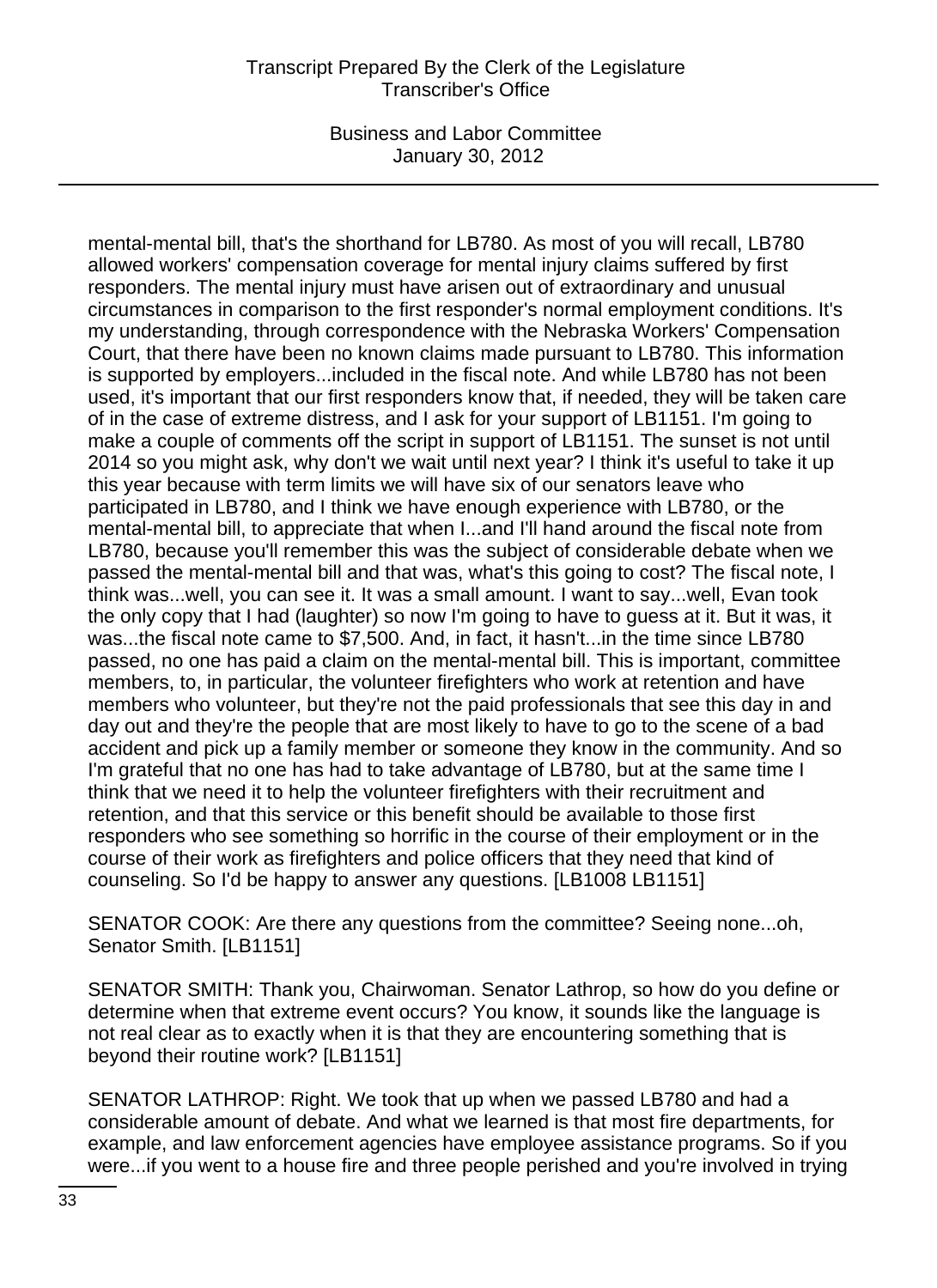to bring them back or bring them out of the house, something that you see that just throws you over the top, the first line is for you to go to the employee health assistance type program. And they have those set up where they do debriefings, they talk about it, they make the firefighters talk about it so that it doesn't become a posttraumatic stress disorder. But these are the kinds of things that just become too much for the employee to endure. That kind of a process doesn't help you, doesn't get you over it, and now you can't go to work. [LB1151]

SENATOR SMITH: And you say it would vary for the individual, would it not? [LB1151]

SENATOR LATHROP: Oh, absolutely. And just as some people can lift up a...you know, a wheelbarrow full of cement without hurting their back, some people can't. This is for the person who has a condition that would be on the order of posttraumatic stress disorder. They can't work, they can't function, and that's the type of an injury we're talking about, and frankly, it hasn't happened yet. And that really is a testament to the fiscal note that we had in 2010 when there were many skeptics on the floor that said, we're going to put a sunset provision on this because I can't believe that there won't be a bunch of claims and, in fact, there haven't been. But it's important to the Ralston volunteer fire guys or the La Vista, the Papillion. If somebody needs it, it needs to be there. [LB1151]

SENATOR SMITH: Okay, thank you. [LB1151]

SENATOR COOK: Any other questions from the committee? Seeing none... [LB1151]

SENATOR LATHROP: I will stay to close. I may get pulled away down to Appropriations in which case you can close without me. Okay? [LB1151]

SENATOR COOK: Thank you, Senator Lathrop. First testifier in support of LB1151. [LB1151]

DAVE ENGLER: Good afternoon. My name is Dave Engler, E-n-g-l-e-r. I'm the president of the Nebraska Professional Firefighters. We're in support of this. I think Senator Lathrop spelled it out. Those that were opposed to it, to the initial bill, their concerns didn't come to fruition. We've got two years under our belt. I think it's very comforting that this is available to employees out there. But it's not something that's going to be abused, as there was concerns about. So we'd like to see this passed and the continued coverage. I'll answer any questions. [LB1151]

SENATOR COOK: Any questions for Mr. Engler? Seeing none, thank you very much. [LB1151]

DAVE ENGLER: Thank you. [LB1151]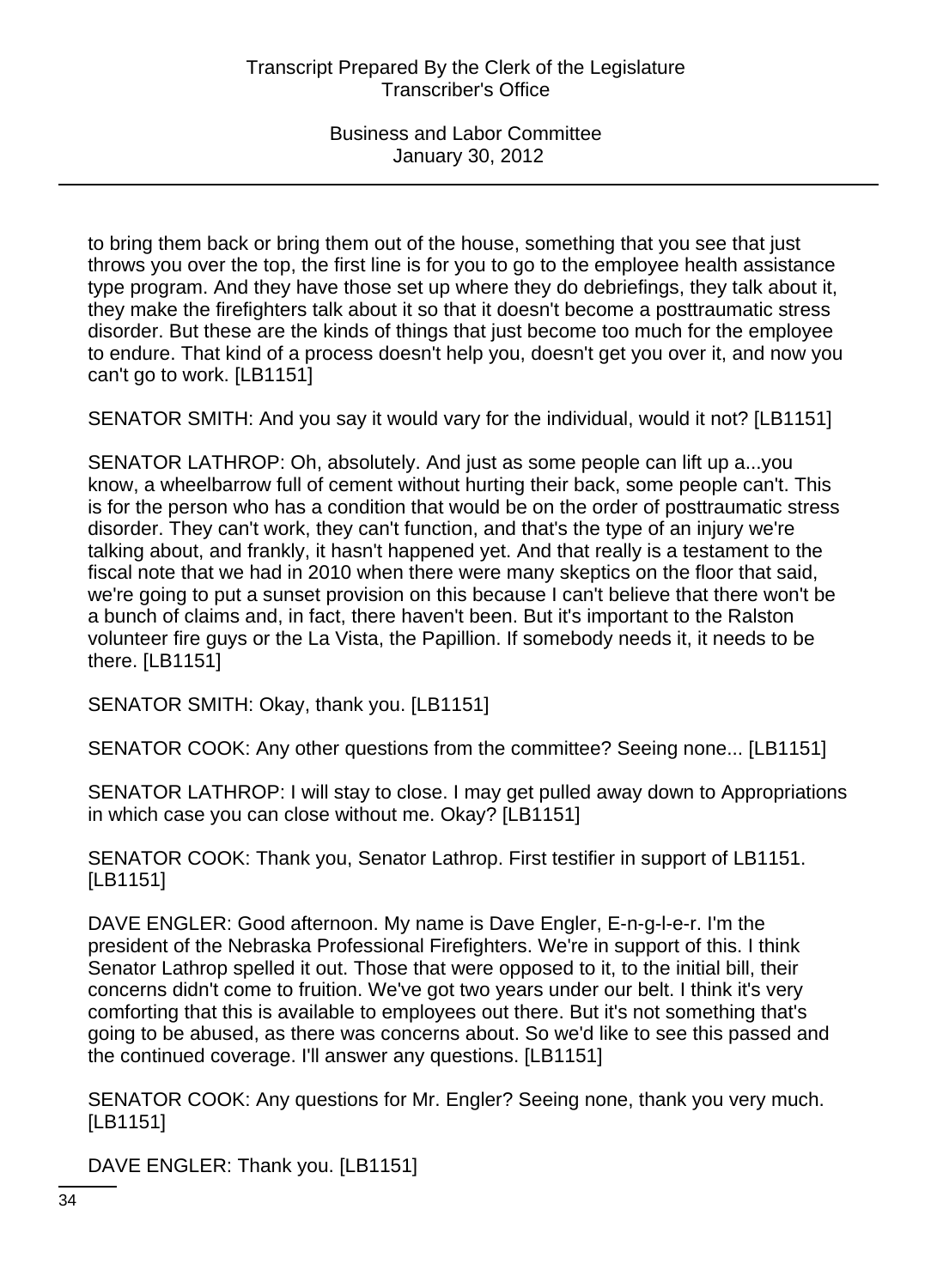SENATOR COOK: Next testifier in support of LB1151. [LB1151]

DAVID HEYWOOD: My name is David Heywood, H-e-y-w-o-o-d. I'm the current president of the Nebraska Volunteer Firefighters Association. We represent all the volunteer fire and rescue personnel across the state. We strongly supported the mental-mental bill when it was passed by the Legislature. We saw a need for a healing process for firefighters and EMS personnel, help they could get when that memory of that bad accident or fire scene just would not go away. That need still exists. The bill was passed by the Legislature and we thank them for that, but it did contain the sunset clause, and now we support the repeal of the sunset clause so we can permanently offer our first responders the help they deserve to overcome their mental stress and return to our departments and to the service of the citizens of the state. [LB1151]

SENATOR COOK: Thank you. Thank you, Mr. Heywood, I apologize. Are there any questions? Senator Harr. Senator. Mr. Heywood. [LB1151]

DAVID HEYWOOD: Oh, I'm sorry. I am sorry. [LB1151]

SENATOR COOK: (Laugh) Thank you. You're popular, more than you know. Thank you. [LB1151]

SENATOR HARR: Thank you, Mr. Heywood, and thanks for all you do as a volunteer firefighter. Do you know how many unit firefighter, volunteer firefighter units there are in the state of Nebraska? [LB1151]

DAVID HEYWOOD: How many volunteers there are? [LB1151]

SENATOR HARR: Well, units, and then how many volunteers, yeah. So how many different municipalities have volunteer firefighters? [LB1151]

DAVID HEYWOOD: How many municipalities have volunteer fire departments? [LB1151]

SENATOR HARR: Yeah, yes. [LB1151]

DAVID HEYWOOD: Omaha, I believe, and...can you guys help me here? [LB1151]

AUDIENCE: Seward, 400 services, and we're talking about 10,000. [LB1151]

DAVID HEYWOOD: Yeah, we're talking 12,000 volunteers throughout the... [LB1151]

SENATOR HARR: Thank you very much. I appreciate that. [LB1151]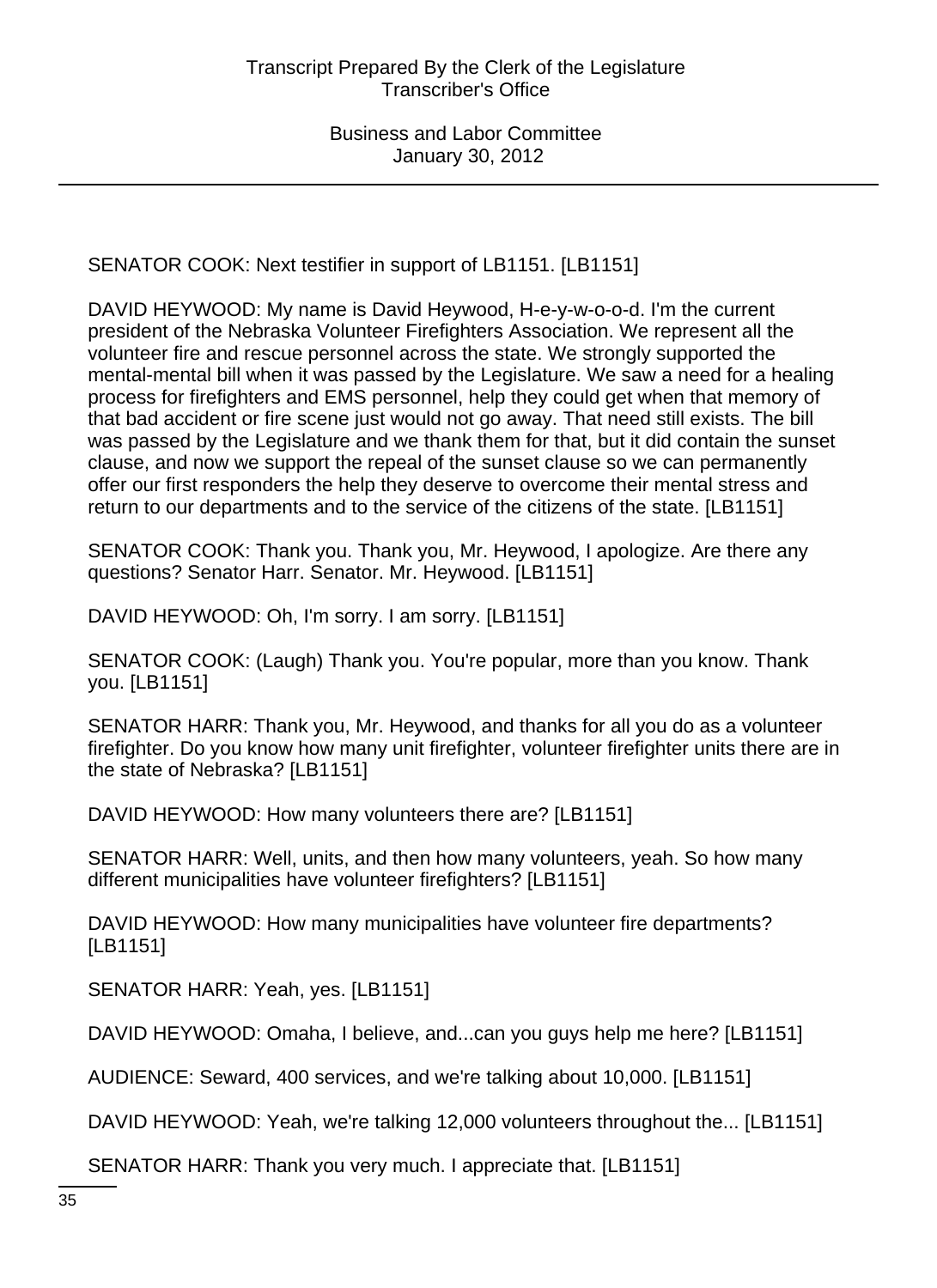DAVID HEYWOOD: Yeah. [LB1151]

SENATOR HARR: Yeah. Senator Carlson has a question. [LB1151]

SENATOR COOK: Thank you. Senator Carlson. Senator Carlson has a question? (Laughter) You really want to get out of that chair. (Laughter) [LB1151]

DAVID HEYWOOD: I don't do this every day. All right, where are we at? (Laughter) [LB1151]

SENATOR COOK: I would say the hot seat, but that would be kind of like a pun, the "hot seat." [LB1151]

SENATOR CARLSON: This is just a short statement because I had some concept of what you people do and appreciate what you do and know what...we would be in a heap of trouble without you. So keep doing what you're doing. We appreciate it. [LB1151]

DAVID HEYWOOD: We thank you very much and we will keep doing what we're doing and this will help us. [LB1151]

SENATOR CARLSON: Okay. [LB1151]

DAVID HEYWOOD: Thank you very much. Now... [LB1151]

SENATOR COOK: Yes, and there he goes again. Thank you, Mr. Heywood. I was just going to thank the volunteer firefighters. [LB1151]

DAVID HEYWOOD: Can I get out of here now? (Laughter) Thank you very much. [LB1151]

SENATOR COOK: No, I was in a house fire and volunteer firefighters from Irvington put it out,... [LB1151]

DAVID HEYWOOD: Yeah. Yeah. Okay. Good. [LB1151]

SENATOR COOK: ...so it's kind of a scary thing, so thank you very much. [LB1151]

DAVID HEYWOOD: We do the best we can. Thank you very much. [LB1151]

SENATOR COOK: Yes. Now you may leave the chair. [LB1151]

DAVID HEYWOOD: Thank you very much. [LB1151]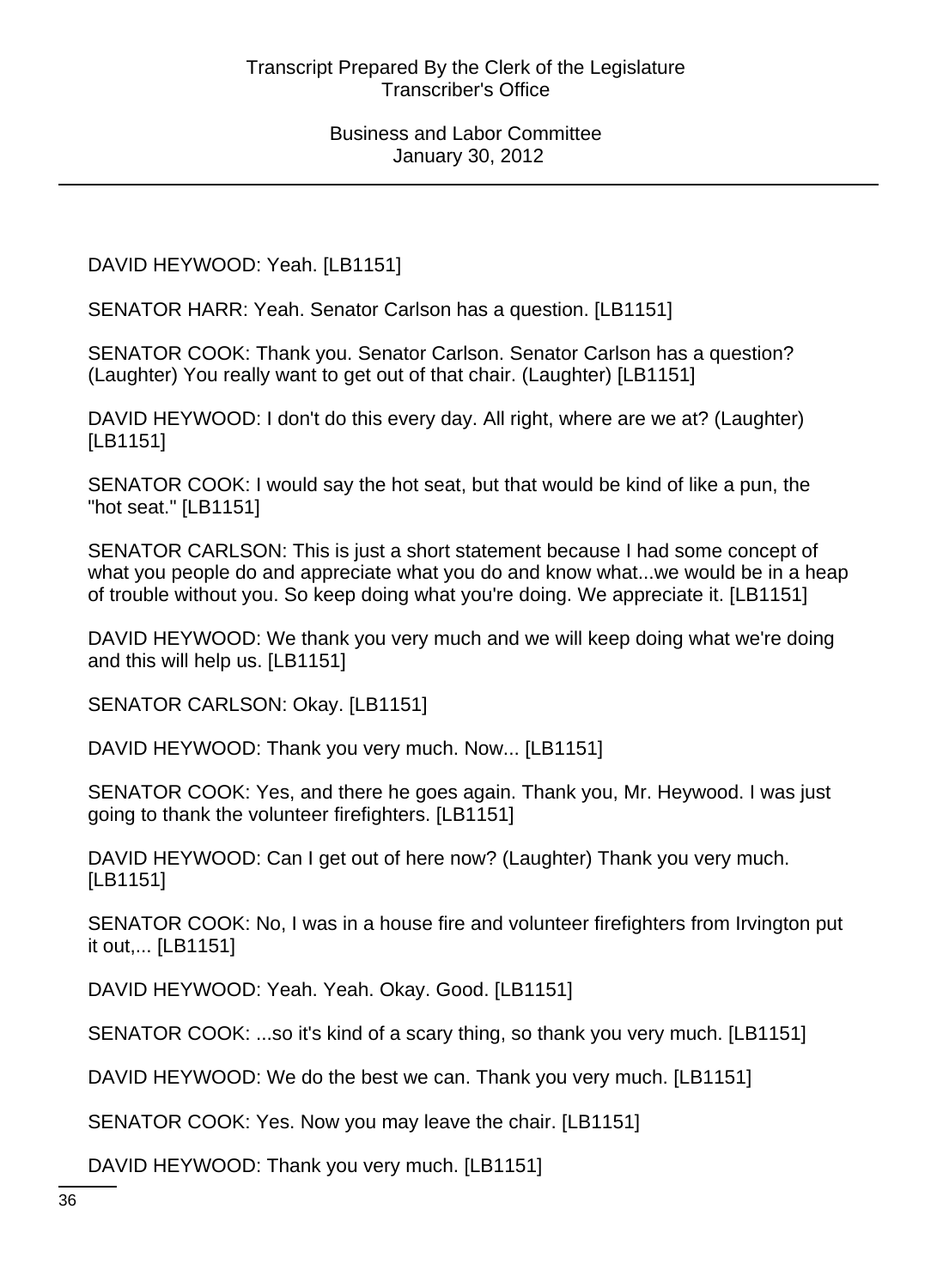SENATOR COOK: The next testifier in support, please, of LB1151. [LB1151]

MICHAEL DWYER: (Exhibit 11) Good afternoon. My name is Michael Dwyer, D-w-y-e-r, and I'm from Arlington, Nebraska. I'm a business owner, member of the school board, and a board member of the Blair Area Chamber of Commerce. I am also a member of the Nebraska State Volunteer Firefighter Association's legislative committee, an EMT, and a 28-year member of the Arlington Volunteer Fire Department. I am here today to testify in support of LB1151. In my 28 years I've responded to over 1,300 incidents, including fires, accidents, cardiac and diabetic episodes, farm injuries, broken bones. If memory serves, I have rescued two cats from roofs. I have also performed CPR 18 times, 4 times on children. All but two of those patients passed away, all but three of those patients were people that I knew. I've responded to a partial decapitation, the death of my son's best friend, and seven suicides, which is how my father died. While none of my 1,300-plus calls were ordinary, I--we--have recovered and continue to respond. I'll try not to rehash my testimony from LB780, except to remind you that the protection afforded under LB780 continues to be so important. In the past two weeks I've had critical calls with a client of 20 years and the guy that I sit next to in my church choir. My point is that for volunteers especially, it's personal. We rarely respond to a call that we don't know somebody on or connected to the call, and that makes the recovery from a critical incident that much more difficult. Given the significant shortage of volunteers, it makes that recovery that much more important. The original sunset provision of LB780 was included because of concerns that we would open the proverbial floodgates, and clearly that has not happened. As I indicated in my original testimony on LB780, the culture in the fire service is not the kind that would encourage these kinds of claims. Not only as a firefighter but as a businessperson and as a school board member and a member of a chamber board of directors, I can with good conscience and great confidence ask you to support LB1151--the repeal of the sunset provisions of LB780. I truly appreciate Senator Lathrop's continued work and I would welcome any questions. [LB1151]

SENATOR COOK: Thank you, Mr. Dwyer. Are there questions for him? Yes, Senator Carlson. [LB1151]

SENATOR CARLSON: Thank you, Senator Cook. In your 28 years, how many incidents have you...can you recall where people actually required and had follow-up treatment? [LB1151]

MICHAEL DWYER: To answer you honestly, I can remember three. One of them was personal, it was my own case. But in those 1,300 calls, three. As the previous testifier mentioned, we have critical incident stress debriefing which is incredibly invaluable, but frankly, it's a one-hour, one-and-a-half-hour process. Many of us have been through it a number of times. And there's a critical need for, in those rare cases, something beyond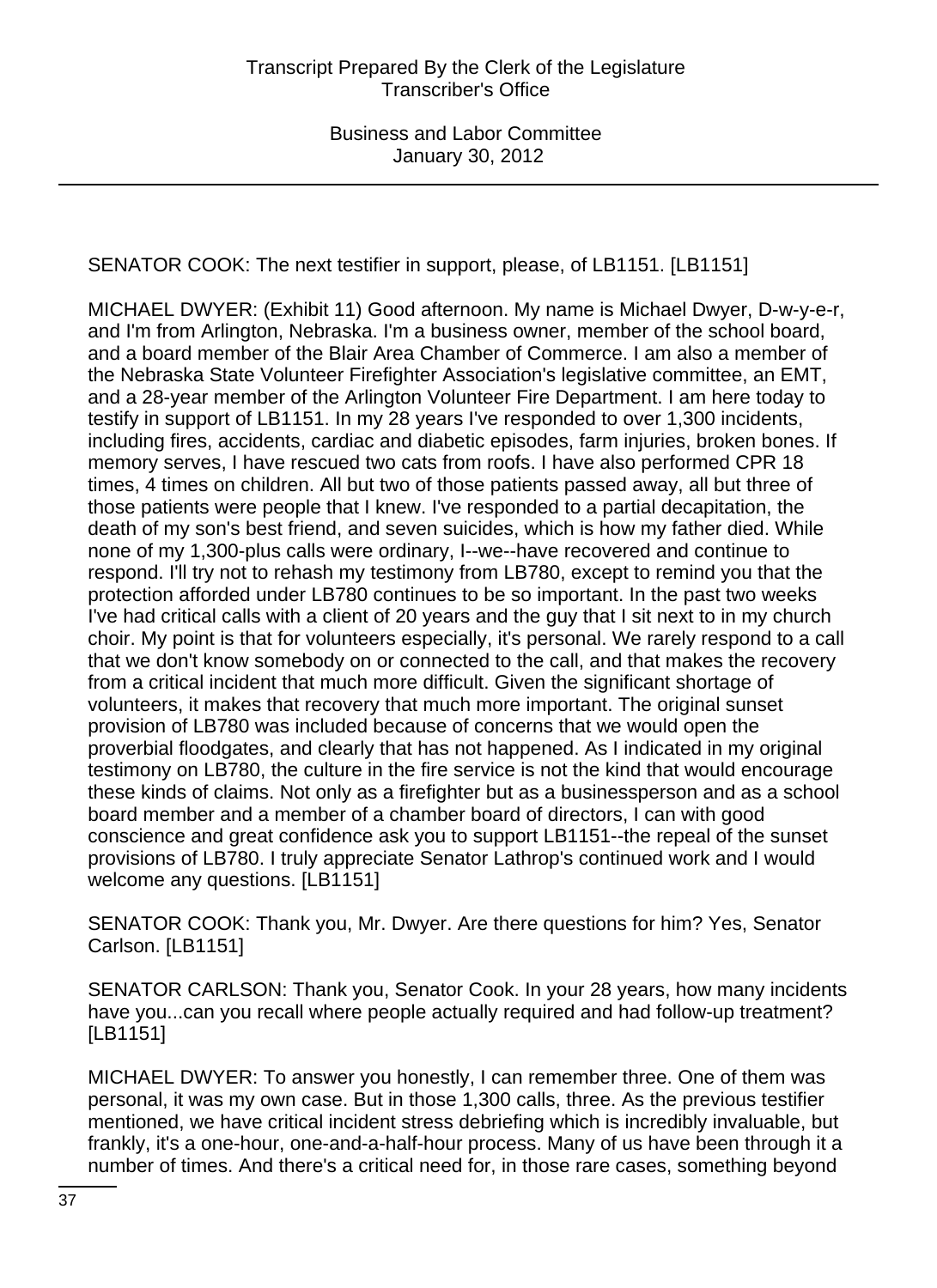that. In my personal case, a horrible car accident involved a very good friend. Her husband, who is an...happened to be an ER nurse, responded to the...or happened to stumble onto the call, so part of my job was to tackle him and keep him away from viewing the body of his dead wife. So I took three months off from fire service and just continued to try to work, but it haunts you. It was...again out of 1,300 calls, it was really the only one that really rattled my cage, but that was the one. [LB1151]

SENATOR CARLSON: So you, yourself, were one of the three that you're counting? [LB1151]

MICHAEL DWYER: Correct. [LB1151]

SENATOR CARLSON: The other two, are you aware of that they finally recovered and served again? [LB1151]

MICHAEL DWYER: I know in one case, yes; I know in one case, no. It was a little bit of an unusual case without going into details that I, for other reasons, can't reveal: a young gentleman, it was a middle-of-the-night car accident at an intersection. I went around to the one side of the car. He was very new on the department. He went around to the other side of the car. I asked him to check and he found a body and he quit the next day. I believe, knowing him, he's okay, but I also know we lost a critically important member of the department. I hope that answers your question. [LB1151]

SENATOR CARLSON: Well, it does...it partially does but in these three instances, there was really no professional treatment given. [LB1151]

MICHAEL DWYER: That's correct. [LB1151]

SENATOR CARLSON: Okay. [LB1151]

MICHAEL DWYER: In my personal case, talked with my pastor but didn't seek any professional help and didn't seek the remedies under LB780. [LB1151]

SENATOR CARLSON: Okay. All right. Thank you. [LB1151]

MICHAEL DWYER: If I could add just one thing, Senator Smith had questioned earlier, how do we define those extreme symptoms? And in...just in addition to what Senator Lathrop said, in my case and in my experience it's those symptoms, when there's specific things that the responder can't seem to get over, when he has difficulty going back to work, when he has difficulty sleeping, when he has difficulty functioning within the department or within his job. When there's something symptomatic that attaches to that, as there would be in a regular workmen's comp claim, to me that's when you identify that that was a critical incident. I hope that helps. [LB1151]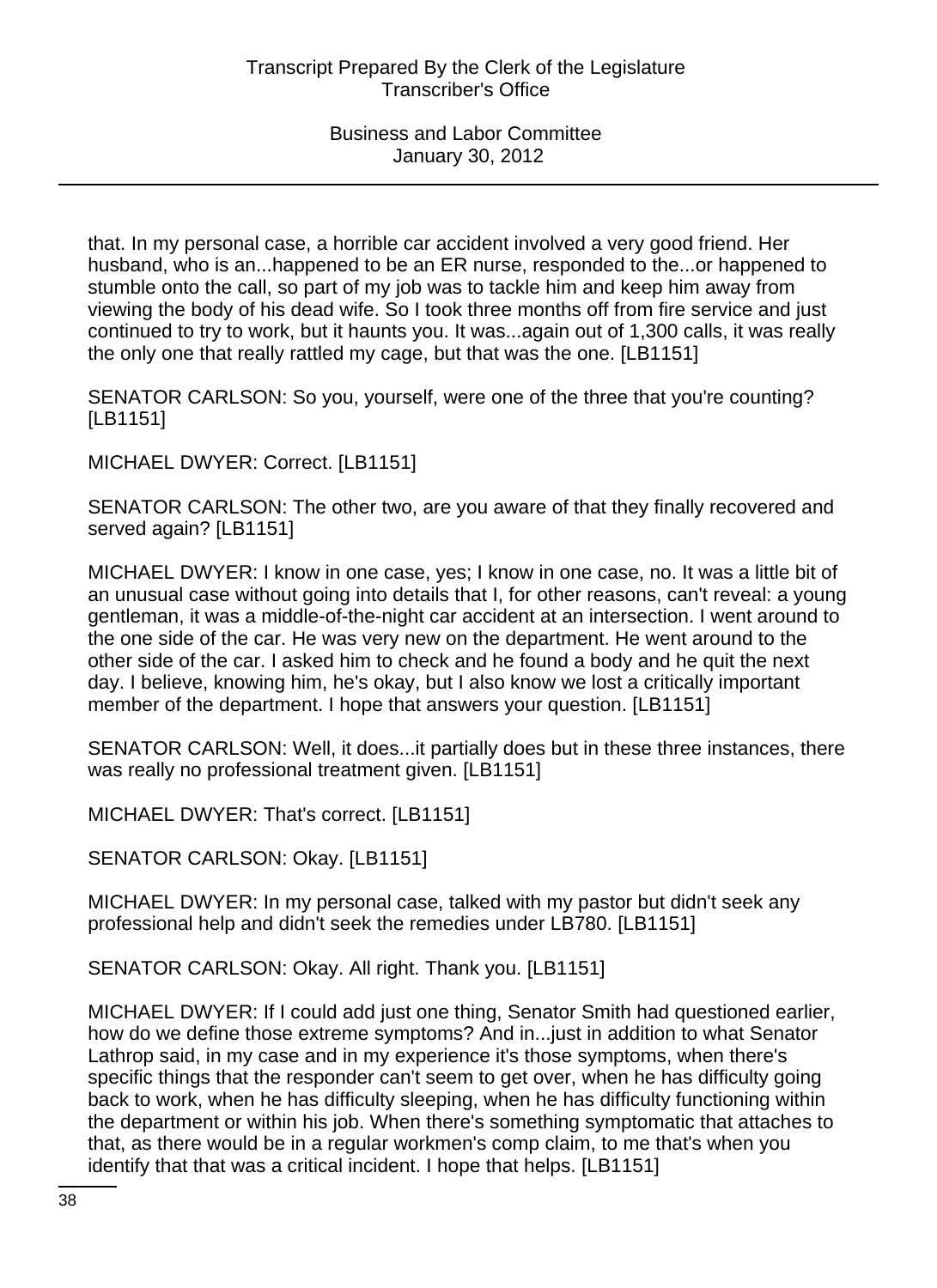SENATOR COOK: Thank you, Mr. Dwyer. Any other questions from committee members at this time? Seeing none, thank you very much, sir. Next testifier in support of LB1151. [LB1151]

TOM HAMERNIK: (Exhibit 12) Good afternoon. My name is Tom Hamernik, H-a-m-e-r-n-i-k, and I am a member of the Clarkson Volunteer Fire and Rescue Department. I serve as the fire chief, and I'm a member of the NSVFA legislation committee. And I, too, testified in support of the original LB780. As a 30-plus year volunteer EMT in a rural community, I am here in support of LB1151. I was disappointed to understand that the sunset clause was added to LB780. I believe it's extremely important to continue to provide mental health support in the form of workmen's comp to our emergency responders, particularly those in volunteer services who are without the structure and support provided in a full-time service like a paid department. I have responded to many terrible calls over the almost 33 years and have personally witnessed the stress it places on our responders. On March 14 of last year our service responded to an apparent suicide of a fellow Clarkson fireman committed with a large caliber handgun. It was an extremely gruesome sight, especially disturbing because of the relationship we all had with this young man. He worked for me for three years. He was a volunteer fireman for about three. We had ambitions of getting him to take the EMT class. He had been a Marine. He was in the Marine Reserves. He had everything in front of him. He was just a super young guy and he had driven the ambulance for me six days before on a call...routine call. And without being really graphic, we have responsibilities at a scene like that, and we can't simply wait outside the door until law enforcement arrives. You can't hide from the scene. You have to check that victim to see if anything is possible. You have to make sure the weapon is secure. You have to make sure that what you think happened there, the evidence supports it, and you have to protect the scene for law enforcement to arrive so that they can do the investigation. As a squad, we were all in shock for several days. We provided support within the squad and requested the critical incident stress debriefing team to come in and provide a debrief, which they did three days later which is their protocol. The mental health professional that was provided through the CIST did a super job and provided counseling both in the session and after the session to the people that really needed it. I know for a fact at least one of our responders sought counseling through their own physician. I know that none of these services were provided through the workers' comp program, even though it very well could have been. In the end, we lost that particular EMT because they struggled with dealing with that case. Our squad currently has three people taking the nearly six-month-long EMT training class. Prior to that class, the husband of one of the people in the class asked me specifically about what aid we could give his wife should she have to answer a call of someone she knew or a relative. And I was able to tell him all the steps that we would go through, including the legislation that was passed as part of LB780. Providing mental health services as work comp in extreme situations is absolutely necessary for our emergency responders. We ask them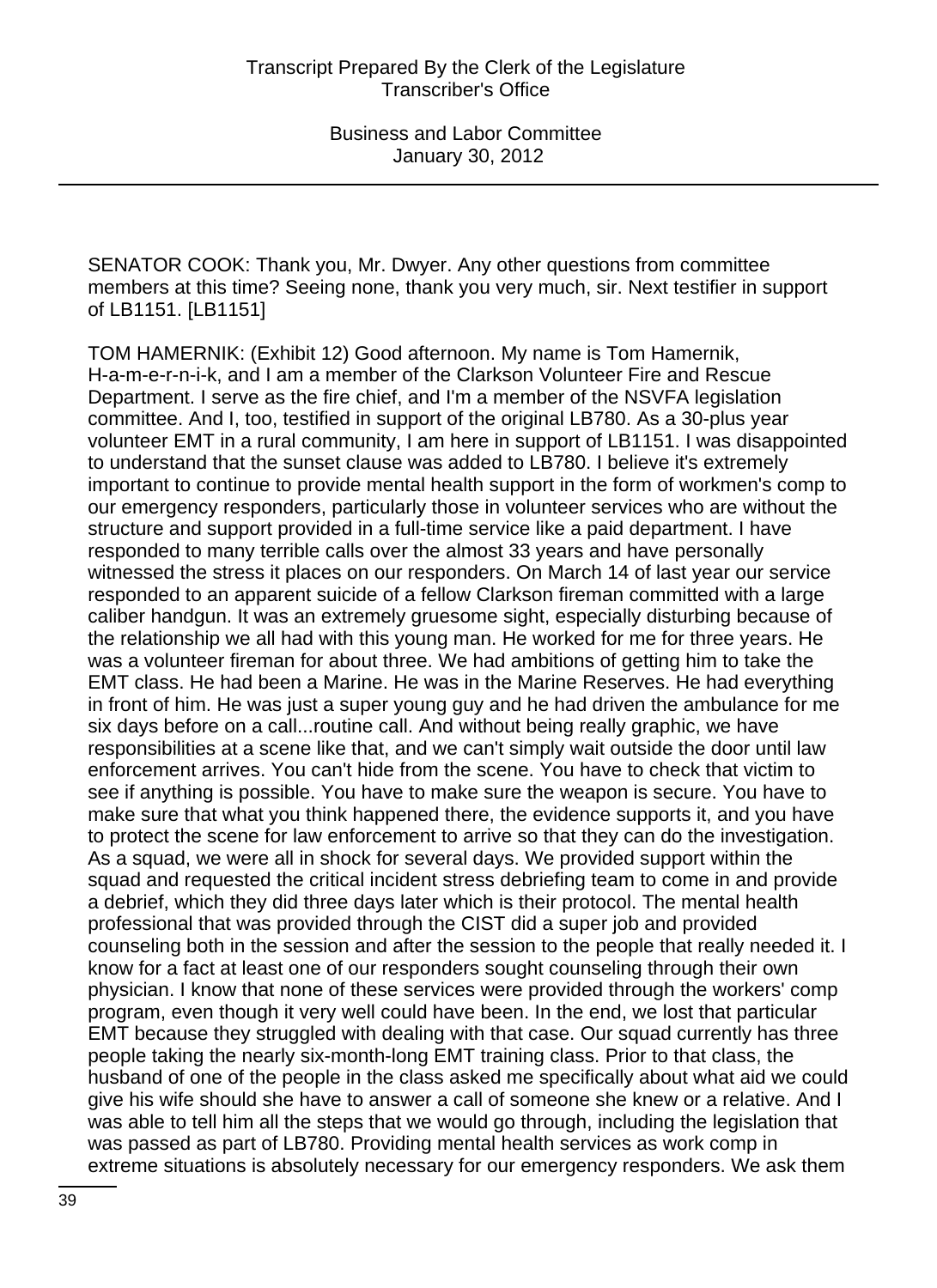to handle situations many people simply won't subject themselves to. In small towns across the state, responders continue to serve long after they've really done their part, 20, 30, and 40 years and even more--my previous chief retired after 50 years, 40 of them as an emergency responder--because they feel the responsibility and there simply aren't people waiting in line to take their spot. I respectfully request that you move LB1151 out of committee and on to the floor for debate. The sunset clause needs to be removed from the legislation to provide stability and a true commitment to supporting our emergency responders. And with that, I'd take any questions that you might have. [LB1151]

SENATOR COOK: Thank you, Mr. Hamernik. Are there questions? Seeing none, thank you very much for your time. [LB1151]

TOM HAMERNIK: I thank you for your time. [LB1151]

SENATOR COOK: Next testifier in support of LB1151. [LB1151]

ROBERT MOODIE: Members of the committee, thank you. My name is Robert Moodie, M-o-o-d-i-e. I'm testifying on behalf of the Nebraska Association of Trial Attorneys, just briefly to say that we are in favor of this bill. The original bill was a good idea. It's still a good idea. We think the sunset provision should be removed. [LB1151]

SENATOR COOK: Thank you very much. Any questions for Mr. Moodie? Seeing none, any more testifiers in support of LB1151? [LB1151]

MATT SCHAEFER: Good afternoon, Senator Cook, members of the committee. My name is Matt Schaefer, M-a-t-t S-c-h-a-e-f-e-r, registered lobbyist appearing today on behalf of the State Troopers Association of Nebraska. Again, just briefly, we wanted to register our support for LB1151 out of the importance for workers' compensation covering these sort of mental injuries and illnesses arising out of extraordinary and unusual employment conditions. [LB1151]

SENATOR COOK: That's it? [LB1151]

MATT SCHAEFER: Thank you. [LB1151]

SENATOR COOK: Thank you very much. Oh, do you have any questions? [LB1151]

SENATOR WALLMAN: No. No. [LB1151]

SENATOR COOK: Waving good-bye? [LB1151]

SENATOR WALLMAN: Yep. [LB1151]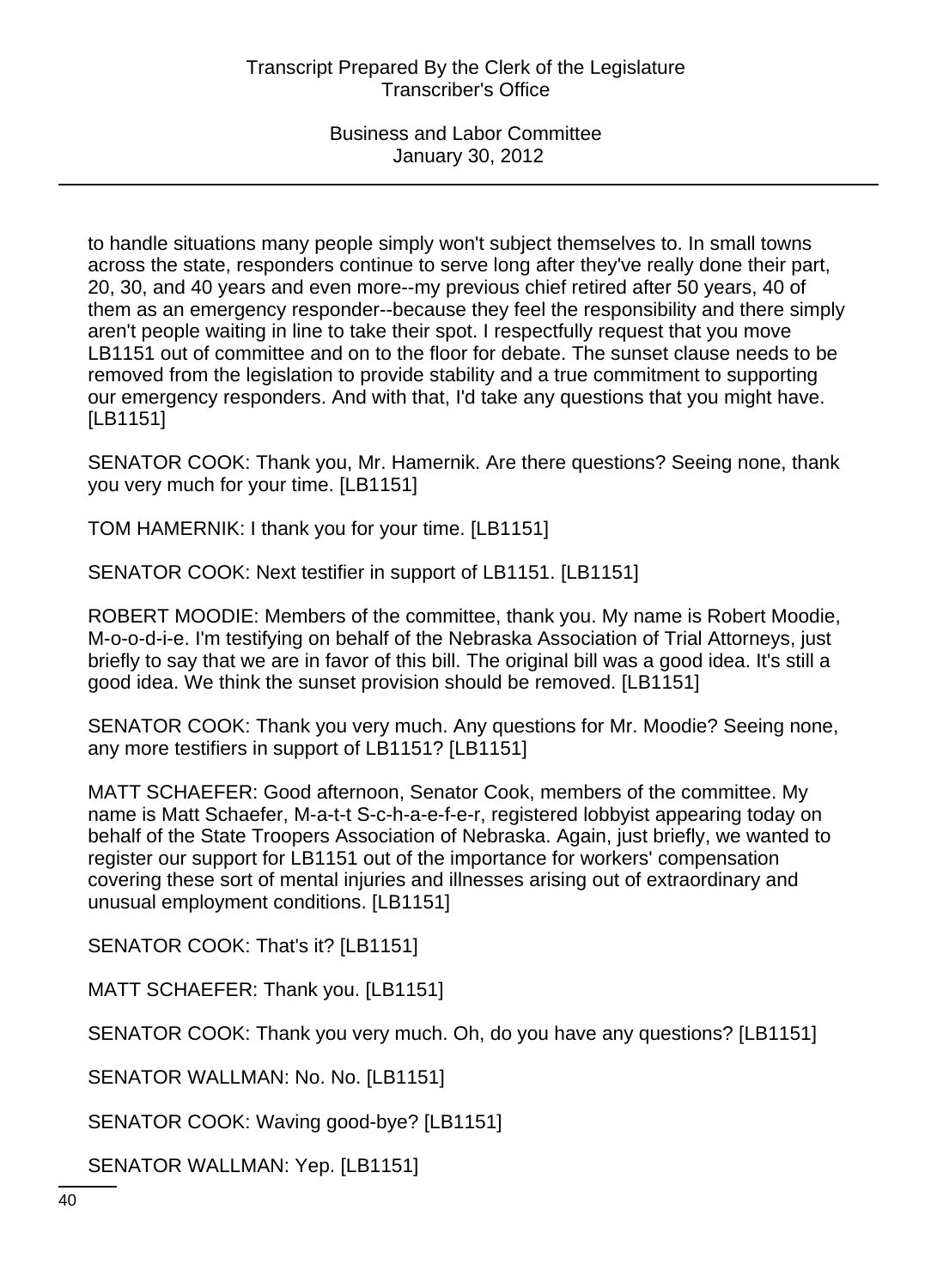SENATOR COOK: Thank you, Mr. Schaefer. Next testifier, please. [LB1151]

STEVE HOWARD: Steve Howard, H-o-w-a-r-d, for the Nebraska State AFL-CIO, just here to make the point that if a sunset provision, philosophically, is put in place in the form of a compromise to avoid unforeseen consequences to avoid a floodgate of claims that may not be foreseeable, if that's the purpose of it, then that hasn't happened. And so, not that the issue is unworthy of redebating, but if the reason the sunset clause is in place is to avoid something that wasn't planned for, then that certainly hasn't happened. So nothing else from us. [LB1151]

SENATOR COOK: Okay. Any questions for Mr. Howard? [LB1151]

STEVE HOWARD: Thank you. [LB1151]

SENATOR COOK: Seeing none, next testifier in support of LB1151. Seeing none, testimony in opposition to LB1151. [LB1151]

ROBERT HALLSTROM: (Exhibit 13) Vice Chairman Cook, members of the committee, my name is Robert J. Hallstrom. I appear before you today as registered lobbyist for the Nebraskans for Workers' Compensation Equity and Fairness to testify in opposition to LB1151. I've also signed in, in opposition for the National Federation of Independent Business. I think looking back, historically, it's probably important for the committee to note that before LB780 was introduced, there was a bill that would have applied the provisions of LB780 both to the private employers and public employers. That bill was vetoed by the Governor, I think, in 2009. In 2010 when LB780 was introduced, even though it only applied to public entities and certain first responders, our organization and organizations I represent in the business community remained opposed to the bill. During the course of the negotiations on that particular legislation, there was a lot of discussion and I think Senator Carlson had first promoted a sunset amendment that we considered. If I remember correctly, there was discussion about putting a two-year or a three-year or a four-year of a five-year sunset on the bill. Part of the grand compromise ultimately was the four-year, June 30, 2014, compromise that is in place at this time. Certainly do not fault Senator Lathrop for being anxious to remove the sunset. It's an issue that he's interested in and passionate about, but I think we should look closely to the issues of whether or not there are reported decisions to the Workers' Compensation Court, whether there are litigated cases that are currently pending, or perhaps whether or not the court is in control of information regarding claims that are pending. I cannot tell the committee today because I've not been authorized to disclose any information, but when LB1151 was introduced, we asked some of our members that are in the insurer side to determine if there were any claims pending that had not been litigated or taken to final judgment. And it was suggested to us that there is a fairly...potentially, fairly significant claim that is pending from one of our insurers. We will be asking them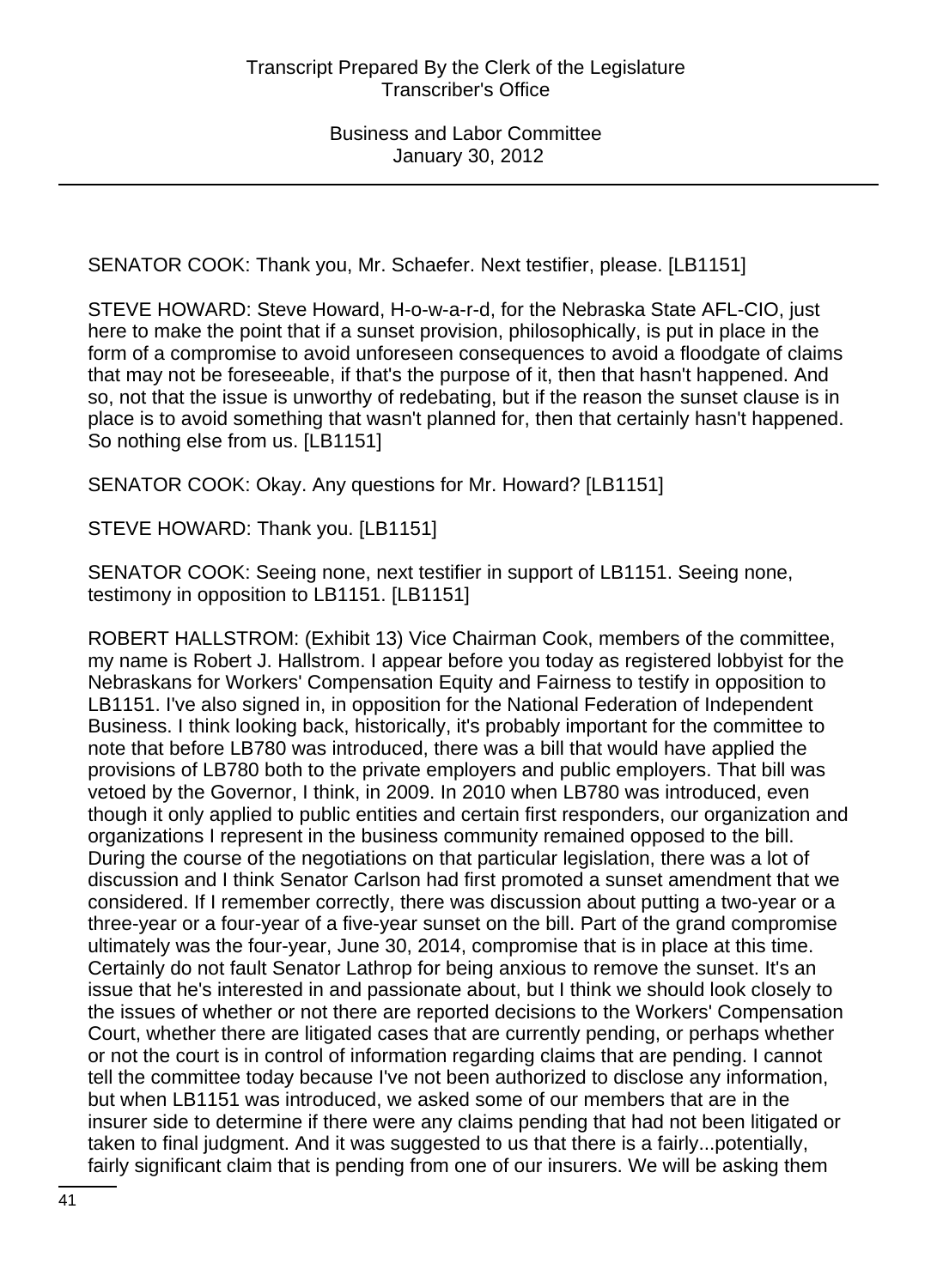# Transcript Prepared By the Clerk of the Legislature Transcriber's Office

Business and Labor Committee January 30, 2012

to get information regarding that claim and will convey that to Senator Lathrop and the committee at our earliest possible convenience. I think another issue I'd just note is that with regard to the sunset and the four-year period, one of the concerns had to do with not only the number of claims but the severity of claims. For those of you who were here when LB780 was debated, one of the major issues was the significant dollar volume of the claim involved with the state trooper up in Norfolk in the bank robbery and murder cases. That was a significantly high, somewhere in the neighborhood of \$500,000 to a million dollars that the state, as a self-insurer, incurred. So there are...there is a potential in this area for a few number of cases to be large in severity and I think we should let that particular scenario play out through the four-year period. It's not about going back to rehash the merits of whether the law should be in place. It's simply whether or not the sunset should be allowed to go through the 2014 Session with the Legislature to come back more closely in time to that to repeal it, if appropriate at that time. Be happy to address any questions. [LB1151]

SENATOR COOK: Are there any questions for Mr. Hallstrom? Seeing none, thank you very much, sir. [LB1151]

ROBERT HALLSTROM: Thank you. [LB1151]

SENATOR COOK: Next testifier in opposition to LB1151. [LB1151]

RON SEDLACEK: Thank you, Senator Cook and members of the Business and Labor Committee. My name is Ron Sedlacek, S-e-d-l-a-c-e-k, representing the Nebraska Chamber of Commerce. Mr. Hallstrom has fairly outlined similar reasons why we would come in to opposition. He gave the historical background in that regard. My recollection is the same and that is that we had talked about a testing period, so to speak, because there were claims that there may be significant costs, not necessarily a number of cases, but just as Mr. Hallstrom said, there may be these specific ones. And I remember specifically trying for a five-year sunset to increase that sunset, but it looked like four was the compromise and felt that would...at least two cycles would be able to determine. So far no costs. We still have next session or the session after to repeal the sunset provision and just like to give it the time that we all thought we agreed to. With that, I will close. [LB1151]

SENATOR COOK: Thank you. Questions? Mr. Harr, Senator Harr. [LB1151]

SENATOR HARR: Thank you, Senator Cook. But to the best of your knowledge, there have been no claims at this time? [LB1151]

RON SEDLACEK: I'm not aware of any personally, no, sir. [LB1151]

SENATOR HARR: Okay. Thank you. [LB1151]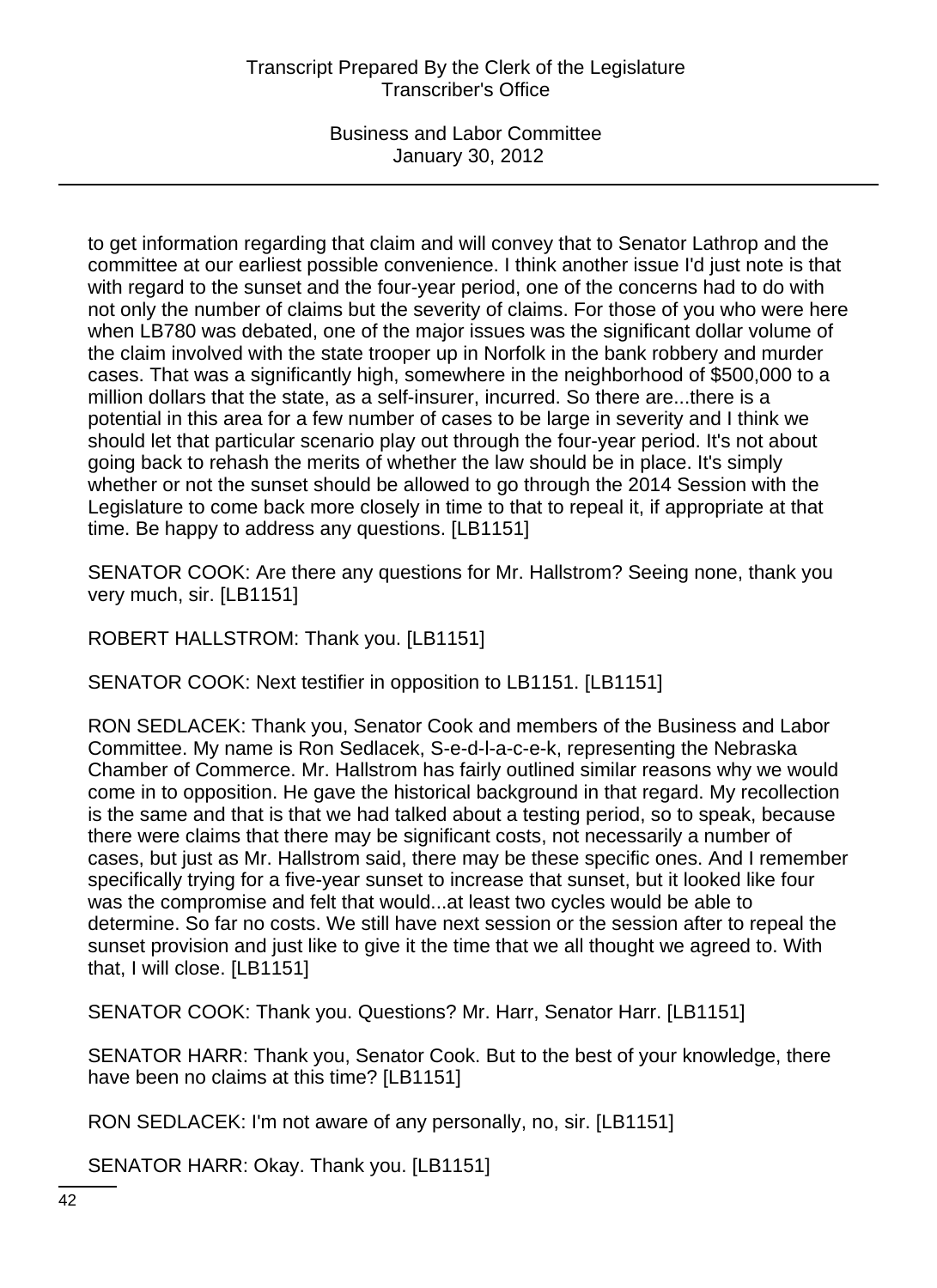SENATOR COOK: Any more questions? Senator Wallman. [LB1151]

SENATOR WALLMAN: Yeah, thank you, Senator. I noticed here other states like Missouri and Arkansas, they haven't hardly had any claims, you know, so it doesn't look like it's a big issue. Thanks. [LB1151]

SENATOR COOK: Any more questions for Mr. Sedlacek? Thank you very much. [LB1151]

RON SEDLACEK: Thank you. [LB1151]

SENATOR COOK: Next testifier in opposition to LB1151. [LB1151]

KORBY GILBERTSON: Good afternoon, Vice Chairwoman Cook and members of the committee. For the record, my name is Korby Gilbertson, K-o-r-b-y G-i-l-b-e-r-t-s-o-n. I'm appearing today as a registered lobbyist on behalf of the Property Casualty Insurers Association of America in opposition to LB1151. (Laugh) When I first saw this bill, I first thought, okay, I don't even care anymore, we should just let this go. But then I'm reminded of the old fact that a deal is a deal is a deal is a deal, and we all agreed at the time in order to let this bill go that we would walk away from the table until 2014. And it gives me, personally, a lot of heartburn to see this come back...the 2014 date wasn't just pulled out of the air. There were concerns at the time that there could be cases that hadn't even been filed yet that could have time to ripen and still be filed if the sunset was any shorter than that time period and that this would give us a full two-session cycle and still give time for Senator Lathrop, who would still be in the Legislature at the time, to introduce legislation in 2014 and have it pulled back then. With that said, I and PCIA oppose LB1151 and would ask that we stick to the original plan. Thank you. [LB1151]

SENATOR COOK: All right. Thank you, Ms. Gilbertson. Are there questions for Ms. Gilbertson at this time? Seeing none, thank you very much for your testimony. [LB1151]

KORBY GILBERTSON: Thank you. [LB1151]

SENATOR COOK: Any more testifiers in opposition to LB1151 today? Don't see any. Are there any to testify in a neutral...opposition or neutral? [LB1151]

TIM HIMES: Opposition. [LB1151]

SENATOR COOK: Opposition. Thank you very much, sir. [LB1151]

TIM HIMES: Senator Lathrop, members of the committee, my name is Tim Himes. I'm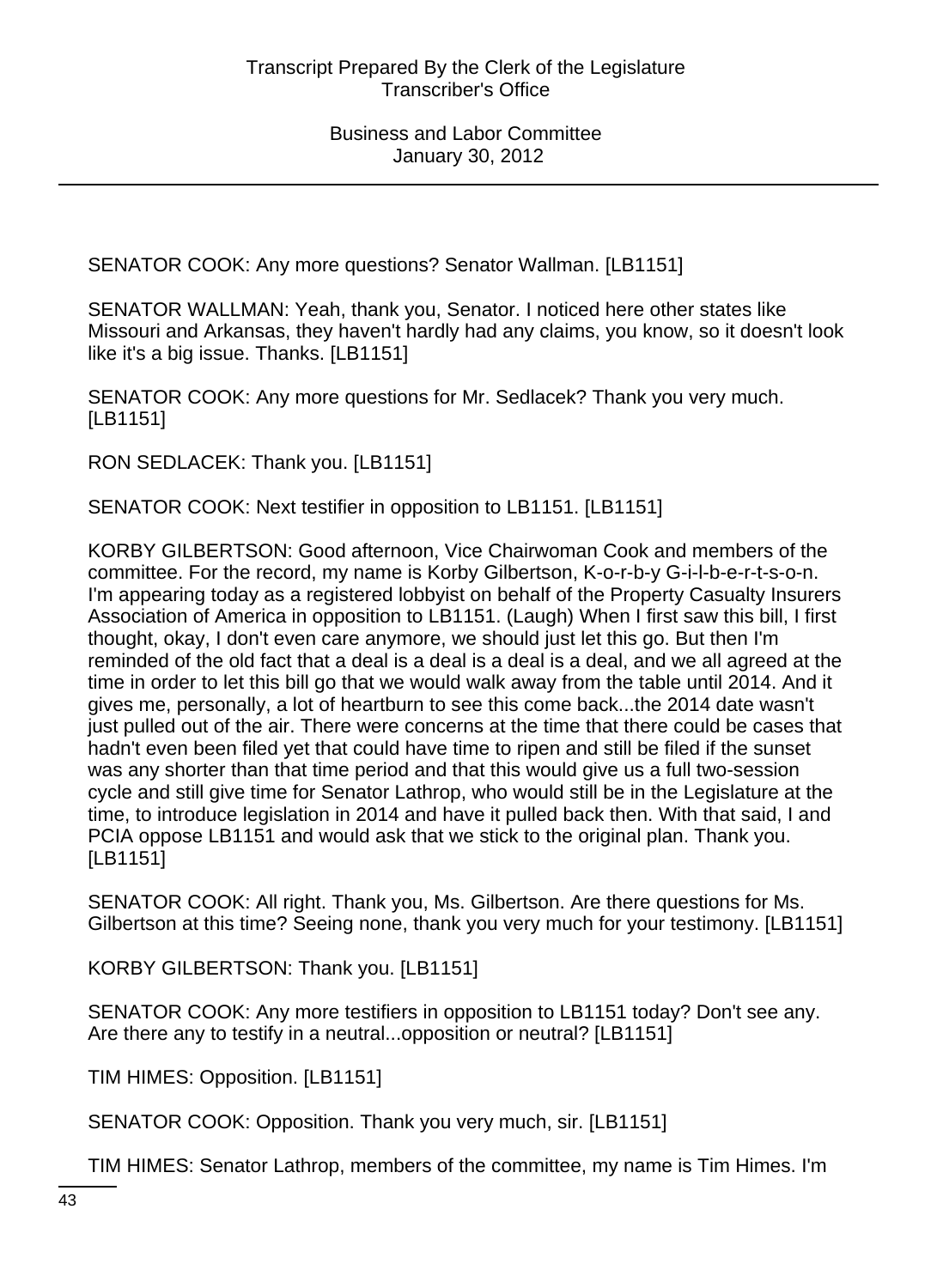### Transcript Prepared By the Clerk of the Legislature Transcriber's Office

Business and Labor Committee January 30, 2012

an assistant city attorney for the city of Omaha and recently inherited the workers' compensation practice, if you will, from Jo Cavel, who had handled those matters for the city for about a quarter of a century. And for that, I apologize. I'm sort of a new player to the...I came late to the party, let's say. I was notified on Friday that for personal reasons Ms. Cavel is in St. Louis. Her mother recently died. And so I was chosen to come down here on behalf of the city and oppose LB1151. I'd like to echo the last opponent's remarks and not repeat them regarding the sunset provision. Senator Lathrop admitted in his presentation that when this bill was introduced it was the subject of considerable debate. My consultation with the city of Omaha, human relations department, the benefits manager and the city's registered lobbyist, who is unfortunately also unavailable, makes it clear to me that this was a grand compromise, if you will. And by that I mean, this bill went forward with...under the assumption that there would be a four-year sunset provision. Contrary to some of the other testimony, I'm going to accept volunteer fire department concerns because those are clearly not part and parcel of the city's caseload. There are claims out there, and I feel at this point it's important to distinguish between claims and cases. I reviewed the fiscal note on Friday and I was disappointed to learn that nobody from the city of Omaha had been consulted. Consulting the Workers' Compensation Court is less than perfectly pleasing to the city also because a great majority of the city's claims are resolved without becoming a case. We're self-insured not only for our medical program but also for our workers' compensation program. There are at least two files on my desk presently that could result in the payment of significant workers' benefit, workers' compensation benefits under this provision. I would implore the committee to stick to the original deal. We're only halfway through the sunset provision. If, in fact, there are justifications for this...continuing this benefit outside of volunteer fire departments, the city would like to see the next two years and the information that we gather in that time, and the way that these present claims and cases work their way through our system are considered. And I would respond to any questions that anybody might have. [LB1151]

SENATOR COOK: Thank you very much, Mr. Himes. Are there questions? Senator Harr. [LB1151]

SENATOR HARR: Thank you, Senator Cook. And I'm new to this game too. I wasn't here two years ago and so I wasn't able to be a part of this deal. But I do understand the Legislature, that one Legislature can't bind a future Legislature. Is that your understanding as well? [LB1151]

TIM HIMES: Would you say that again, sir? [LB1151]

SENATOR HARR: One Legislature session cannot bind a future legislative session. Is that correct? [LB1151]

TIM HIMES: I have no basis to form a response to that. [LB1151]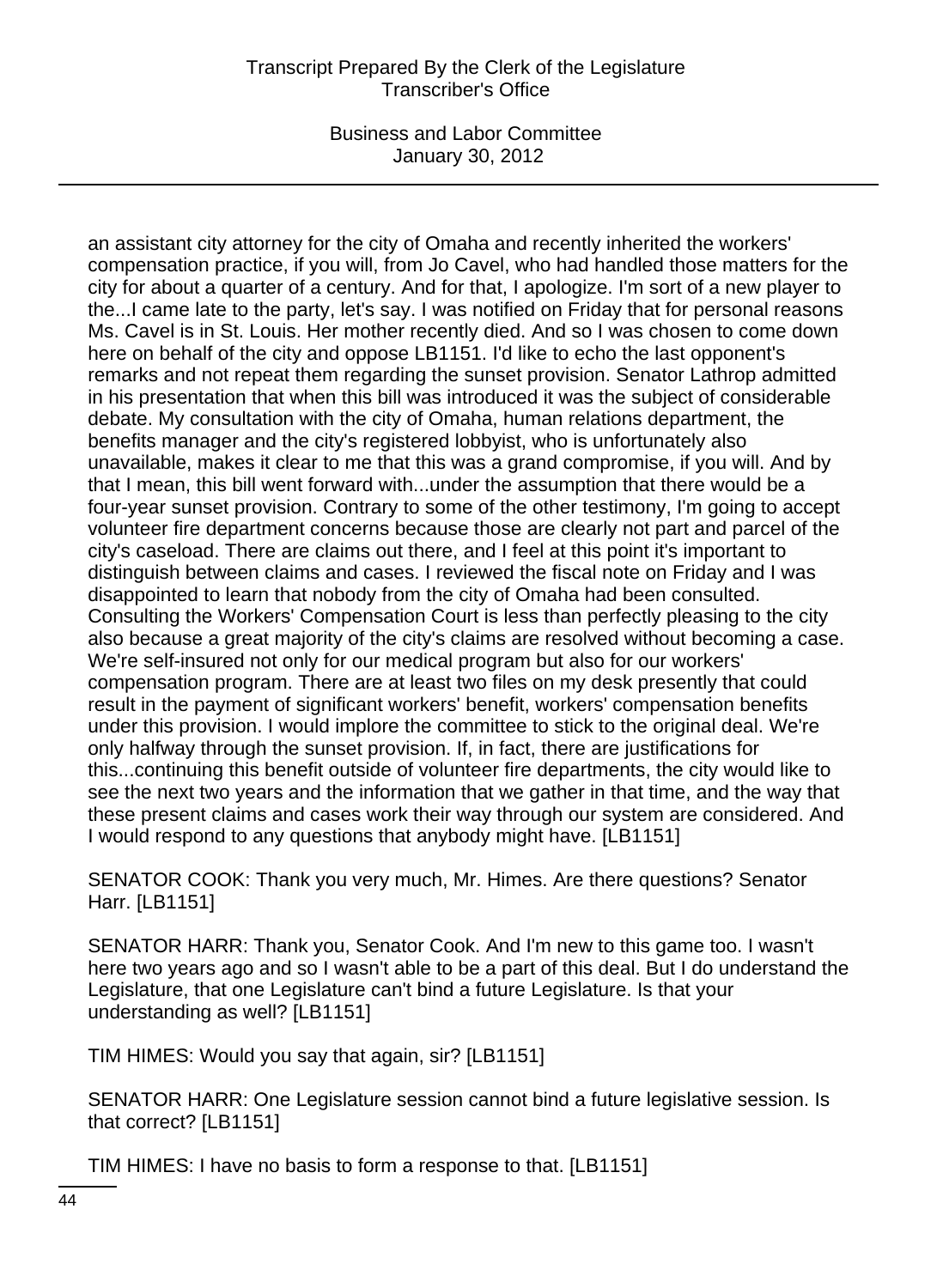SENATOR HARR: Well, you're a lawyer, aren't you? [LB1151]

TIM HIMES: I am,... [LB1151]

SENATOR HARR: Did you go to law school? (Laughter) [LB1151]

TIM HIMES: ...but I'm a trial lawyer. Your question is better directed at Senator Lathrop than me. I would say that the sunset provision, the arguments that I've heard in favor of it are circular, and that is the sunset provision was instituted as a compromise that allowed the bill to go forward. The concerns at the time of passage were a great floodgate of claims, which hasn't happened, all right? And yet there's this pressing need. And I haven't heard one cogent argument in support of this, eliminating the sunset provision, outside of the volunteer fire department arena, if you will. So whether the subsequent Legislature is bound...now that I've had a chance to think about it, I think the statutes are what the statutes are. And what we're dealing with here is an attempt to short-circuit a four-year sunset provision and make this bill effective in perpetuity, and the city of Omaha is opposed to that. [LB1151]

SENATOR HARR: And I guess what I would say is that I wasn't a part of the original deal, and that while legislation is legislation, it could be changed by future sessions, as we as a body witnessed a couple...or just last week on another issue where it was brought up that there was a compromise made at the time, and there was an attempt to change that. And I think this is very similar to that and at the time it was really a well-respected argument. So while I appreciate your argument, I tried to make that a couple of weeks ago. It fell upon deaf ears. (Laugh) So thank you very much. [LB1151]

SENATOR COOK: Thank you, Senator Harr. Senator Carlson. [LB1151]

SENATOR CARLSON: Thank you, Senator Cook. And, Mr. Himes, I'm going to make a statement and it isn't to make you uncomfortable, because you're doing what citizens of Nebraska are supposed to do and that's come to a hearing and give an opinion on a bill and testify. And we appreciate that you do that and we want that to continue. But it is a fact that we operate in such a way. This can work both ways, in terms of your concern for this coming up too quickly, and we have a sunset date, let's wait and see what happens when that date comes. On the other hand, we have issues that come before us as a Legislature that we debate and we vote down. The next year it comes back again. And sometimes you'd like to say, we settled it once, but that's not the Nebraska way. That's not the good way. And I have a bill that's coming up that we're going to rehash something that was settled before and I hope that we rehash it again. So that's kind of our procedure and we appreciate you coming, but that's just part of the way things work. [LB1151]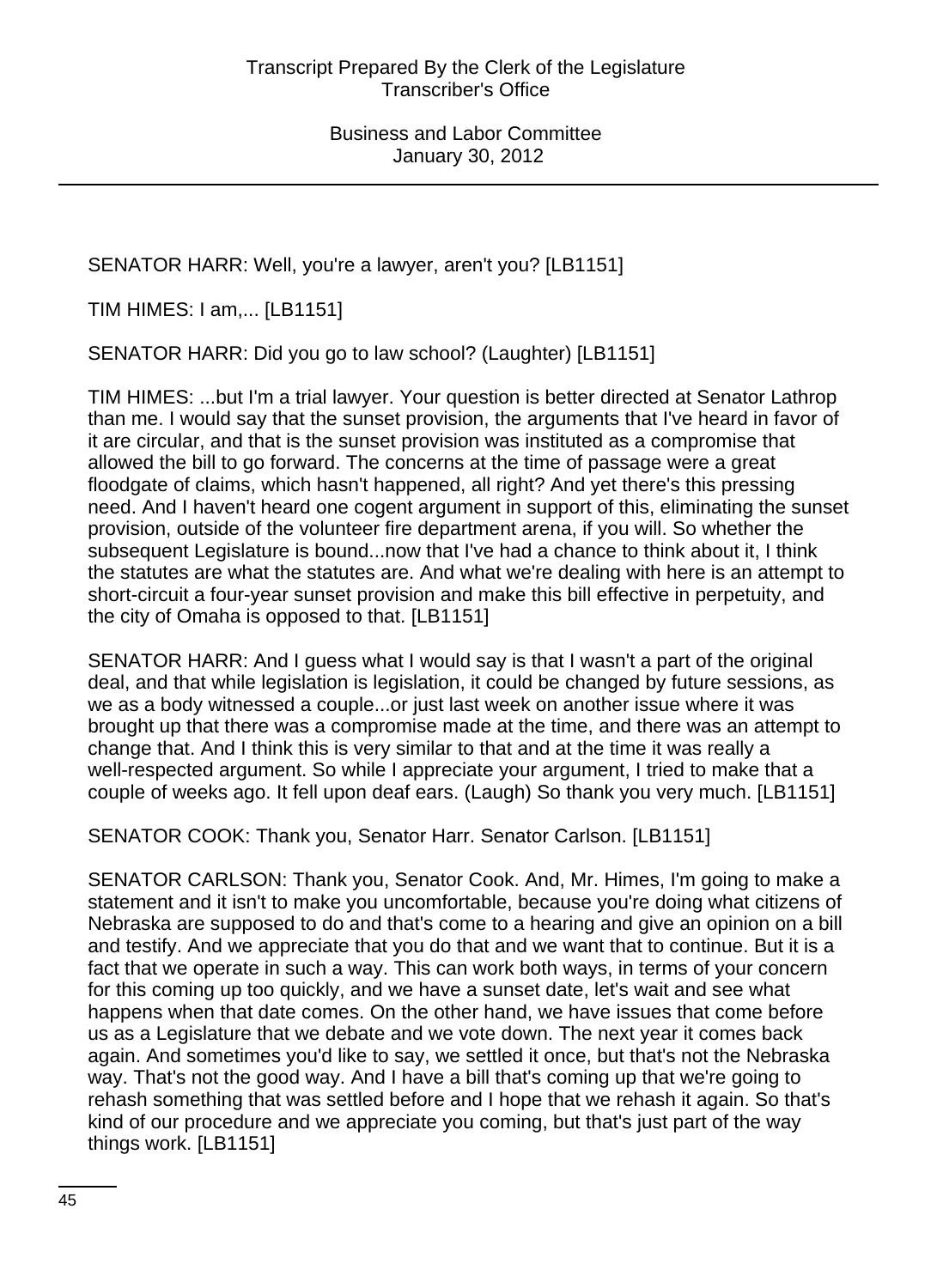TIM HIMES: And, Senator, if I may respond, I think Senator Lathrop could clear that up. But the legislative history of LB780, as I understand it, is that it was the only successful attempt in a series of attempts to get this legislation passed in the wake of the Von Maur shooting in Omaha, and that it came up, was voted down; came up, was voted down; came up and was finally passed with the four-year sunset provision. And this...far from insisting that future Legislatures are bound by this compromise, the city of Omaha's position is that the statute provides for a four-year sunset provision and that that should be honored. And if there are, in fact, hasn't been a flood of cases, then why the rush to eliminate the sunset provision? So in that respect, it's sort of a non sequitur from the city's point of view and we advocate further...well, we advocate patience. We want to wait and see, as the bill was passed, how things progress over the four years. [LB1151]

SENATOR CARLSON: And I understand that. Appreciate your response. And I think you understand the part of this whole process is this committee will discuss in Executive Session this bill and either advance it or not advance it. And if it gets advanced, it will be debated on the floor and either voted or not voted. But that's just the way we do things. So thank you for coming. [LB1151]

TIM HIMES: Thank you. [LB1151]

SENATOR COOK: Thank you, Senator Carlson. Senator Smith. [LB1151]

SENATOR SMITH: Thank you, Madam Chair. Mr. Himes, and I think we're getting tangled up on what a deal is and whether we have the ability to revisit things in prior sessions, and I don't think that's the real issue so much as I'm hearing prior testimony that there were no cases out there and, therefore, no concerns, and why can't we just eliminate this restriction on it. And then I'm hearing some doubt cast on that and I think that's what's being missed here that, you know, that four-year period of time to determine if there was significant risk to the taxpayer and should we do anything else to mitigate that risk. And I'm hearing from you, and maybe there's a part of testimony as well that there is some concern out there that there could be more to this. Could you just...am I missing that, or is that what I've heard? [LB1151]

TIM HIMES: I believe your statement of what you've heard is accurate. And to be clear, when I was notified that I was to come and testify on Friday, I reached out to everybody in the city and there was a review done of cases filed from '73 to the present and during that time there were 13 claims, not all of them became cases, 13 claims, 8 of which were PTSD claims handled through the city. That does not include the case...the three cases that I'm aware of now, one which reached my desk within the last month. So again, there is the potential for paying significant claims. At this point in time I haven't heard anybody say that that has, in fact, happened. I think the potential is there. [LB1151]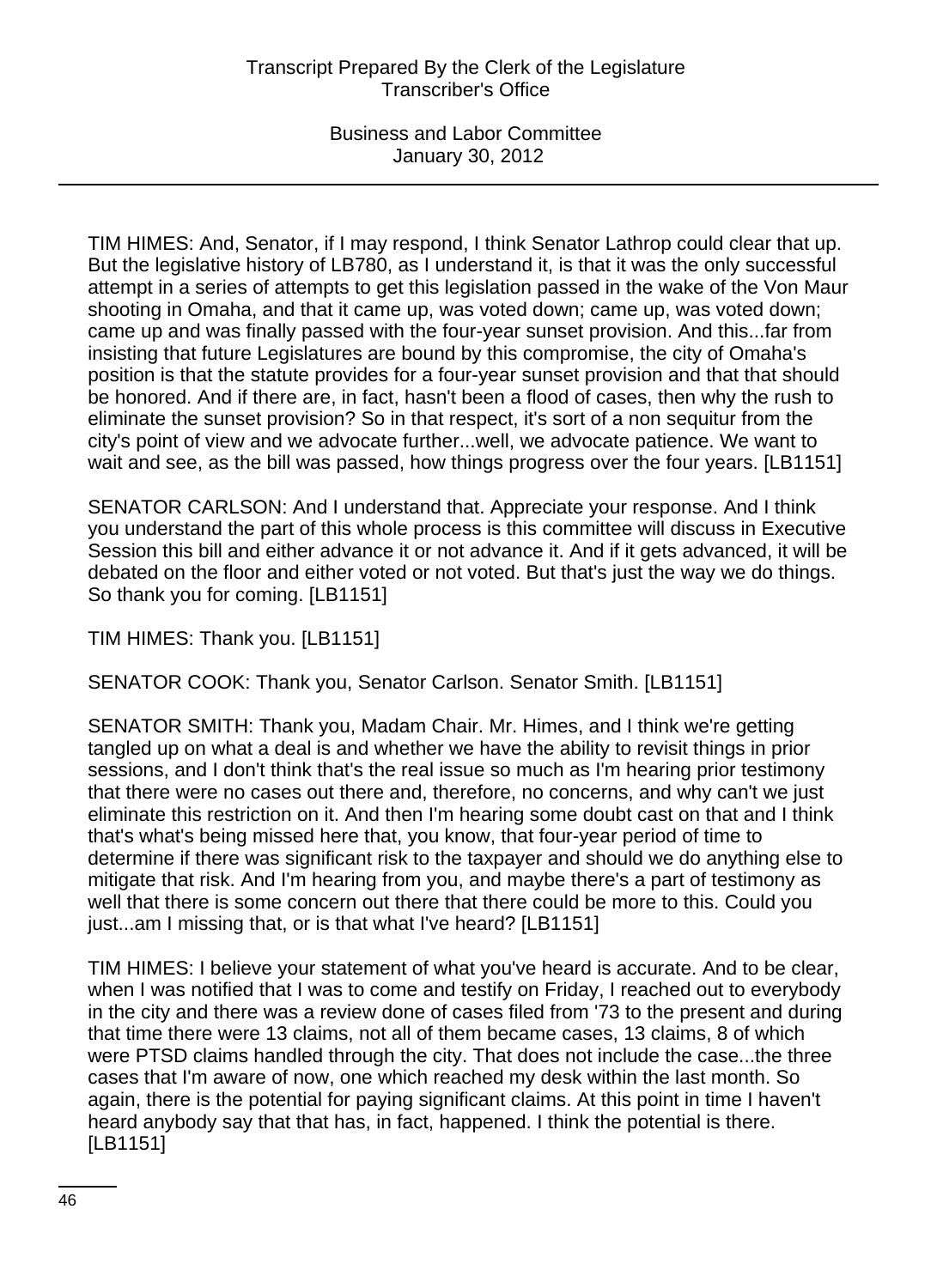SENATOR SMITH: But due to that potential, we're saying that there should be continuation of this process and to the completion of the sunset to fully understand what that risk is. [LB1151]

TIM HIMES: Now you've said it better than I was able to. I did also consult with Jack Cheloha, who couldn't be here, and his advice and counsel to me in preparing to address the committee had a much broader array of arguments against eliminating the sunset provision, but I think that you've outlined the most significant. [LB1151]

SENATOR SMITH: All right. Thank you. [LB1151]

SENATOR COOK: All right. Any more questions from the committee? Seeing none, thank you very much, Mr. Himes. Any other testifiers in opposition to LB1151? Neutral testimony today? Senator Lathrop, would you care to close at this time? [LB1151]

SENATOR LATHROP: Oh, sure. (Laughter) I wonder, as I sat in the front row listening to this, what would happen if we had 35 claims and the average claim was \$200,000. I suspect the city would be down here saying, stop this, we don't need the experiment any longer, end mental-mental for the first responders. There wasn't a deal that required that we wait this long. The idea was that we would have a sunset so that we could have an experience. And what we found is, the experience was just as I predicted on the floor and just as you see in the fiscal note that we had on LB780. We didn't just come up with this and then hope that we wouldn't have any claims or that they wouldn't be expensive. What we did when the fiscal note was done is that we looked at Missouri and Arkansas that had mental-mental claims for first responders. Okay? So we have two years' worth of experience in Nebraska and we have the experience of Arkansas and Missouri, and what we found is, the average cost of the claim is \$2,300. And for those of you, Senator Carlson will remember this because we did talk about it a long time on the floor, and for those of you that weren't here, what we found about these claims is that most of the people just need care. They're not missing time from work and they're not going on disability for the rest of their life. What they need is some care. And that's all we tried to do with LB780. And all we're trying to do now is say, this is a good idea. Now if people...sometimes when people say things, my older brother who I practiced law with for a long, long time said, that's pretty hard to cross-examine. And while I was sitting in the front row I thought about my brother's line which is, it's pretty hard to cross-examine, we think there might be some claims out there. Well, really? I'll tell you what. This committee has kept the first report of occupational injuries open to the public and for a reason just like this. So if somebody thinks that there is a claim that's been made under LB780, they can go up to the Work Comp Court, who tells us they don't have any, and bring me a first report of occupational injury. Right after something happens to you that would give rise to a work comp claim, you and the employer fill out a first report of occupational injury. It goes to the Work Comp Court where it gets filed. And they're open to the public, as they should be. If someone thinks there's a claim, bring me the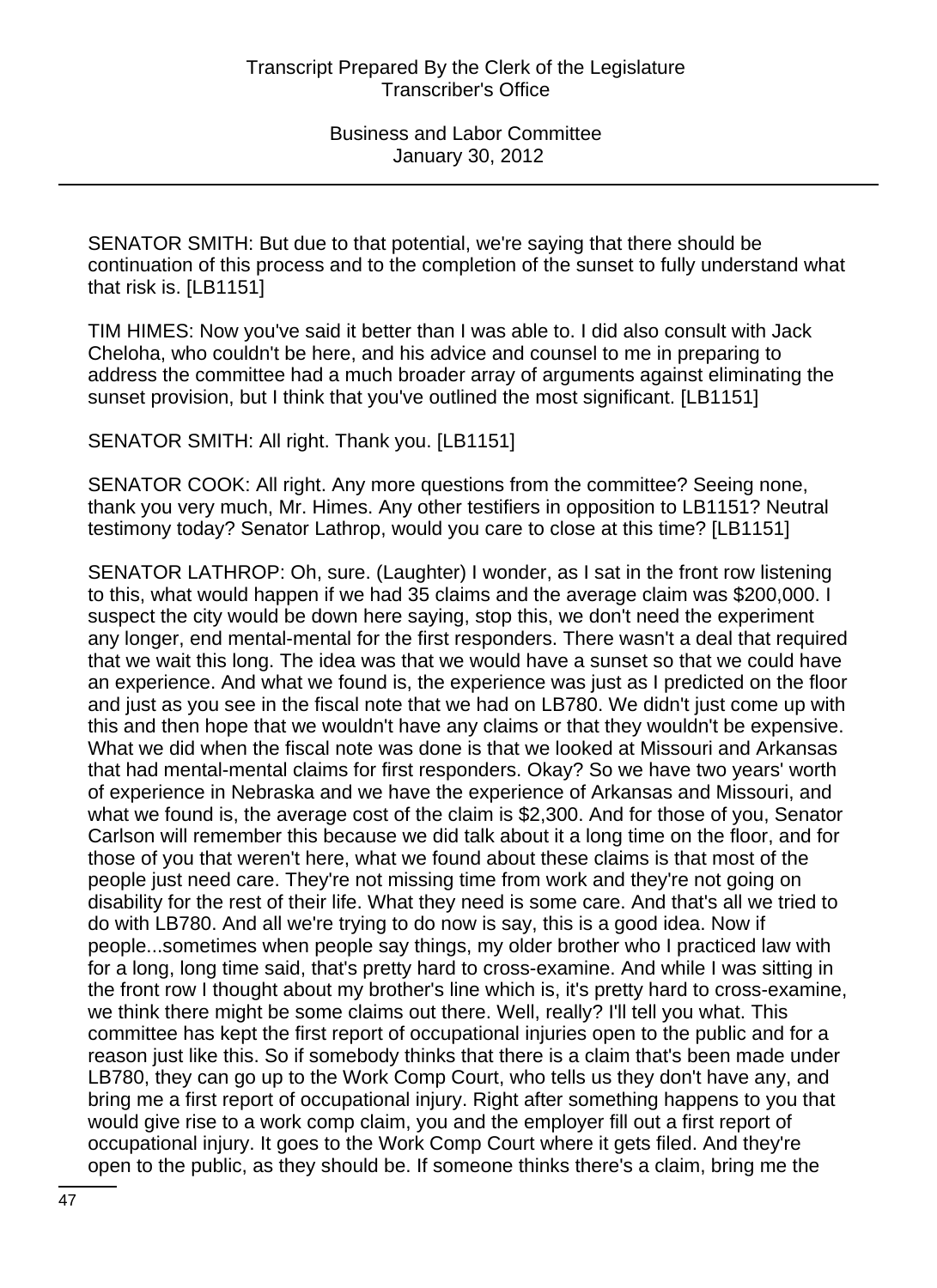# Transcript Prepared By the Clerk of the Legislature Transcriber's Office

Business and Labor Committee January 30, 2012

first report of occupational injury. Otherwise, I would tell you that the experience is exactly what I predicted. And everybody talks about the catastrophe of a mental-mental claim. What we're talking about is providing volunteer fire guys and law enforcement and firemen who do this for a living, providing them with mental healthcare if they see something that would result in posttraumatic stress disorder. There is a public purpose to be served by LB780 and that is providing mental healthcare for first responders so that we don't lose and waste all their training and have them go away. That's what this was about. And the fact of the matter is that while they experience on average two claims, if we "Nebraskatize" the numbers, to use one of my old terms from last year, when we take our population and use Missouri and Arkansas' experience, we would expect to have two claims a year for \$2,300-\$2,400 a claim. That's somebody getting mental healthcare that would probably leave the force and along with them would go tens of thousands of dollars worth of training. This makes a lot of sense. And there are people that have the natural reaction, they've all come up here--and I know them and like them all--but they come up here because it's their responsibility to be against this stuff. They always are. I told them we wouldn't expand this beyond first responders and I have no intention of doing that. I told them that the cost wouldn't be other than what we see in the fiscal note from LB780, and it hasn't been. This is good policy because the first responders deserve the mental healthcare they'll get with it by LB780, and I think that alone justifies getting rid of the sunset. So if there's no questions. [LB1151]

SENATOR COOK: Seeing none, thank you, Senator Lathrop. [LB1151]

SENATOR LATHROP: Thank you. [LB1151]

SENATOR COOK: (Exhibit 9) I would like to read into the record an additional letter of support signed by the Nebraska Emergency Medical Services Association; that is Bruce Beins, B-e-i-n-s, on behalf of that organization. I would like to take this opportunity for us to do a little break because we have some workers' rights too as elected officials. (Laughter) Minimally, we have some human rights, I'm pretty sure. And let's come back at 4:00, Senator Lathrop? Okay, we're going to start back at 4:00. Thank you. [LB1151]

#### BREAK

SENATOR COOK: Thank you very much and welcome back to the Business and Labor Committee. We're now going to have the introduction of LB909 sponsored by Senator Lautenbaugh and introduced by his able legislative aide. [LB909]

BRENT SMOYER: Yes, Madam Chair, members of the committee, my name is Brent Smoyer, B-r-e-n-t S-m-o-y-e-r, aide to Senator Scott Lautenbaugh who regrets that he could not be here today. But as we've seen multiple times, the courts do not like him when it comes to scheduling. So I get to introduce today two bills, the first one being LB909. LB909 is not necessarily an alteration of Workers' Compensation Act but a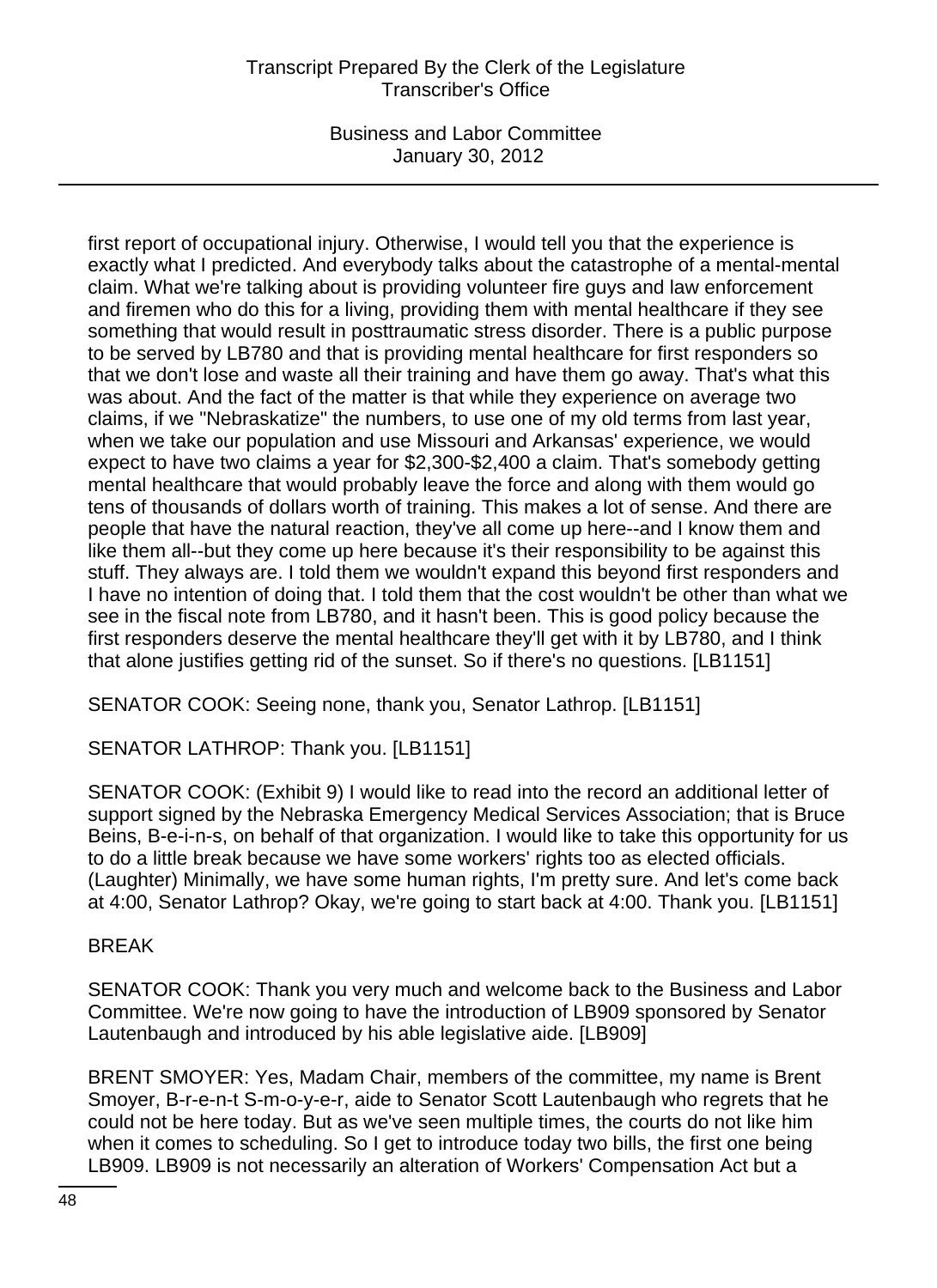### Transcript Prepared By the Clerk of the Legislature Transcriber's Office

Business and Labor Committee January 30, 2012

clarification to the Work Comp Act based on the recent decision from the Supreme Court, Bassinger v. Nebraska Heart Hospital. The court noted in Bassinger that the Workers' Compensation Court is statutorily creative and therefore does not have equity powers. In an absence of language providing for equity powers, it is improper to add common law defenses such as misrepresentation. Essentially what Bassinger did was remove the 30-year-plus standard of...that employee misrepresentation could be an affirmative defense for the employer. That misrepresentation defense was first established in Hilt Truck Lines v. Jones in 1979. So essentially what the Senator wishes to do here is codify the Hilt decision that the common law misrepresentation defense is an affirmative defense for employers because, simply as stated by various individuals that we've spoken with, it makes no sense that someone should be able to lie about their condition, have that employer reasonably rely that they are healthy enough to do the job and then have them get injured as a result of a previous injury they had lied about for...to bring about the rigmarole, if I may. There are some folks following behind me who have a little better understanding of workmen's compensation law. I merely dabble, I don't immerse (laugh) in this. But again, it's merely to codify what has been a legal precedent in Nebraska for workers' compensation law for over 30 years. I guess I'm willing to take any clarification questions or insults that you might have. [LB909]

SENATOR COOK: Okay. Any senators want to help Mr. Smoyer? Thank you, Senator Carlson. [LB909]

SENATOR CARLSON: Did you help write this? [LB909]

BRENT SMOYER: Yes. [LB909]

SENATOR CARLSON: Okay. [LB909]

BRENT SMOYER: The Senator and I put our heads together. Is there something we need... [LB909]

SENATOR CARLSON: Well, yeah, and I think that it's maybe fairly clear,... [LB909]

BRENT SMOYER: Sure. [LB909]

SENATOR CARLSON: ...but I just want to make sure I'm understanding it. On page 2, line 13, your word "injured" is crossed out. Is that because it's referring back to 48-101 and it is personal injury up there and so "injured" is unnecessary? [LB909]

BRENT SMOYER: Uh-huh. Yes. [LB909]

SENATOR CARLSON: Okay. [LB909]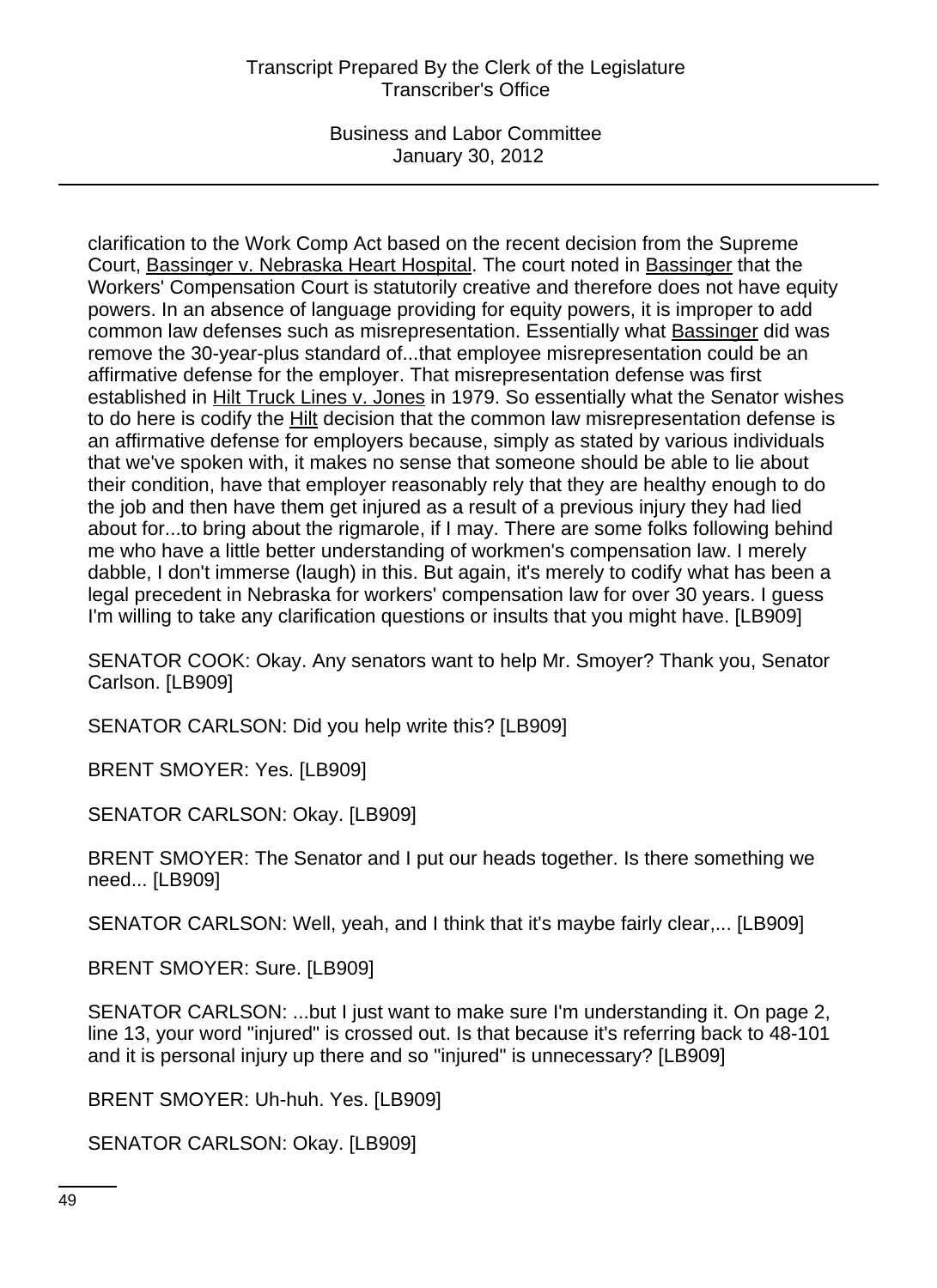BRENT SMOYER: That was the intention as we looked, it was just essentially cleanup. [LB909]

SENATOR CARLSON: Okay. That really doesn't have anything to do with the bill, that's just cleaning it up. [LB909]

BRENT SMOYER: Yes, sir. [LB909]

SENATOR CARLSON: Okay. Thank you. [LB909]

BRENT SMOYER: Figured while we were in there we'd scrub it up a little bit. (Laugh) [LB909]

SENATOR CARLSON: Okay. [LB909]

SENATOR COOK: Thank you, Senator Carlson. Any more questions? Seeing none, thank you, Mr. Smoyer. [LB909]

BRENT SMOYER: Thank you. [LB909]

SENATOR COOK: First testifier in support of LB909. [LB909]

DALLAS JONES: Good afternoon, Senator Cook, members of the committee. Dallas Jones is my name. I am an attorney in Lincoln, Nebraska, practicing with Baylor Evnen law firm, and I am appearing today on behalf of Nebraskans for Workers' Compensation Equity and Fairness, and I have also been asked by the State Chamber to express to you general support for the proposition. They have not yet had a chance to meet through the labor relations council of the chamber and then have the board meet to approve that decision, so they are generally in support of the concept. So I will speak specifically on behalf of Nebraskans for Workers' Compensation Equity and Fairness. This bill is designed to do something very simple and easy. As Mr. Smoyer indicated, for 33 years Nebraska has had the rule that if an employee misrepresents his or her physical condition, and the employer hires that employee, and because the employee misrepresented his or her physical condition, was placed in a job which then resulted in that employee becoming injured, that employee was not entitled to benefits. This is one of those situations, as is the four in the next bill, where we are addressing behavior that is not behavior that, as a matter of public policy, we want to promote. In this instance, the Supreme Court...we're here because the Supreme Court reversed itself after 33 years and basically said, look, we don't think we had the ability to go where we went in 1979; this is a matter for the Legislature to take up as a matter of policy. So we are here taking this up with the Legislature as a matter of policy. And plain and simple, there is no good public policy, I would submit, that is served by a rule which says to employees, it matters not that you lie to get a job and, because you do, the employer places you in a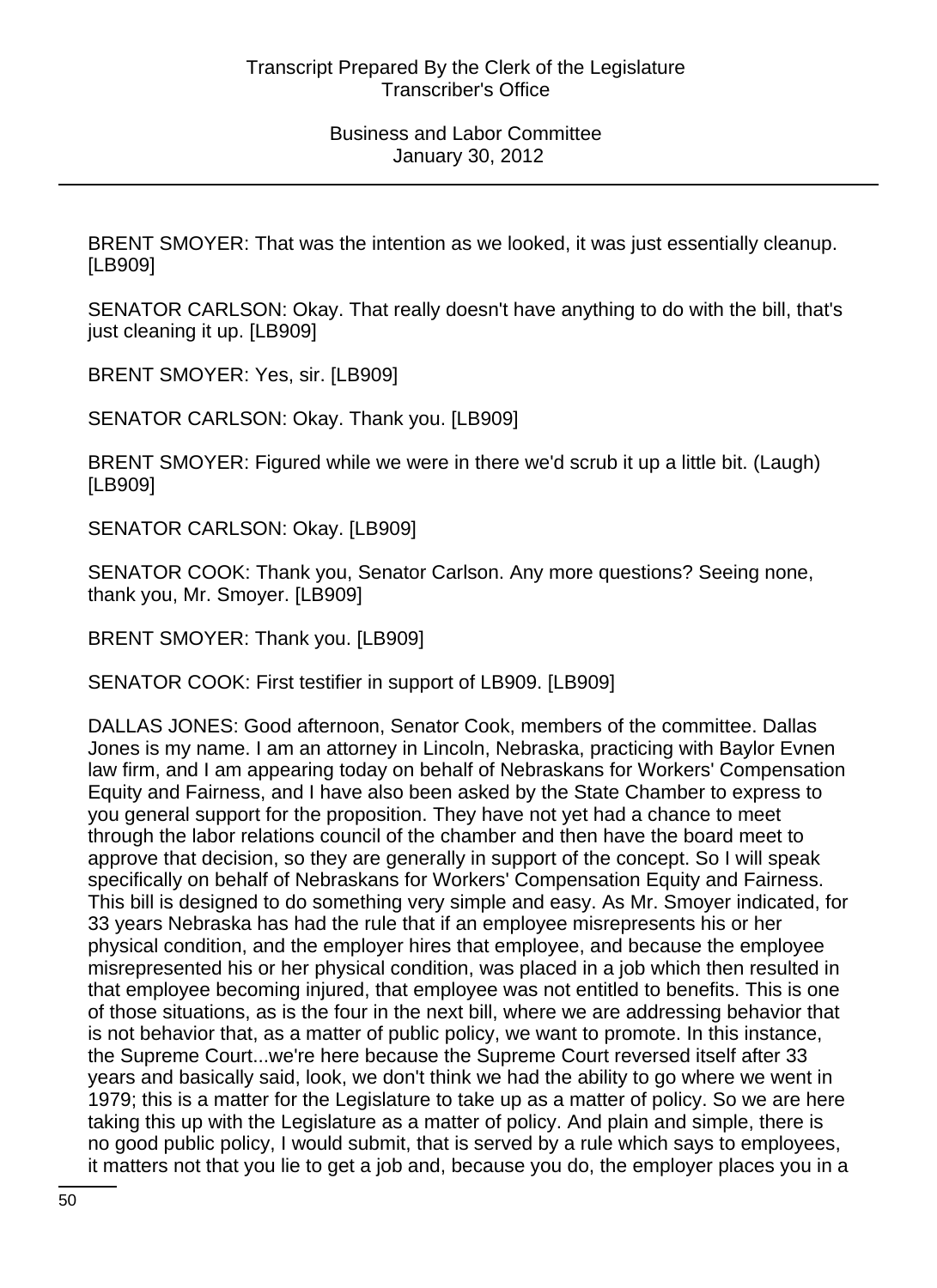# Transcript Prepared By the Clerk of the Legislature Transcriber's Office

Business and Labor Committee January 30, 2012

position that you should not be, because, had you been honest, you wouldn't have been there, and then you're injured. The employee loses, the employer loses, nobody wins. So this is simply an effort to go back to where we have been for 33 years. Let me make one note. I am sure some of the opponents are going to point out that the way that Senator Lautenbaugh drafted this bill is a bit broader than what the Supreme Court decision was in 1979, and they will be right in that respect. This bill does not include that part of the Hilt decision from '79 that simply says, if the misrepresentation causes the employer to put this person in a position where they shouldn't have been because they have some inherent weakness, then the employee is not entitled to benefits. So that clarification is one that if the committee is interested in exploring that, from our perspective, we are interested in going back to the decision from 1979 because it has worked; there has not been substantial litigation over it. But don't let the absence of many court decisions cause you to assume that there is not a lot of discussion in the industry about this because there is. Many, many decisions...many, many cases, rather, are resolved long short of being in the Workers' Compensation Court and undergoing litigation. Personally, when this situation comes up, I am almost always talking with plaintiff's counsel and we resolve cases based upon this and other reasons why the cases need to be resolved. So the absence of many, many decisions out there should not lead you to conclude that this is not a matter of good public policy that should remain in the law. [LB909]

SENATOR COOK: Thank you, Mr. Jones. Any questions at this time? Senator Smith. [LB909]

SENATOR SMITH: Thank you, Madam Chair. So what responsibilities then does the employer have to define the physical requirements of the job, because I'm trying to understand this. In an application process, there may not be any physical requirements defined, so the employee, I'm not certain why they would necessarily, you know, divulge what their limitations are, as opposed to the employer explaining the physical requirements up-front, giving the potential employee, the candidate for employment, an opportunity to say yes or no that they can comply with that. Explain that to me. [LB909]

DALLAS JONES: Well, the typical process is the employee...some...let me say, Senator, some employers, many employers now, far more than used to be the case, have the essential functions of their jobs very well-defined because federal law, the ADA, has basically said thou shalt do that in order to comply with it. So that's the norm. There are still some that do not have their job duties well-defined, but the problem exists whether the job duties are defined or they're not defined. And here's how that works. Merely because the employer doesn't say to Mr. Jones, the applicant, this is exactly where I'm going to put you, are you able to do it, the employer is asking at the proper time in the process, per the ADA, tell me what you're able to do, tell me what injuries you've had, tell me what work accidents you've had, compensation claims, which is something they may do after a conditional offer of employment has been made. Based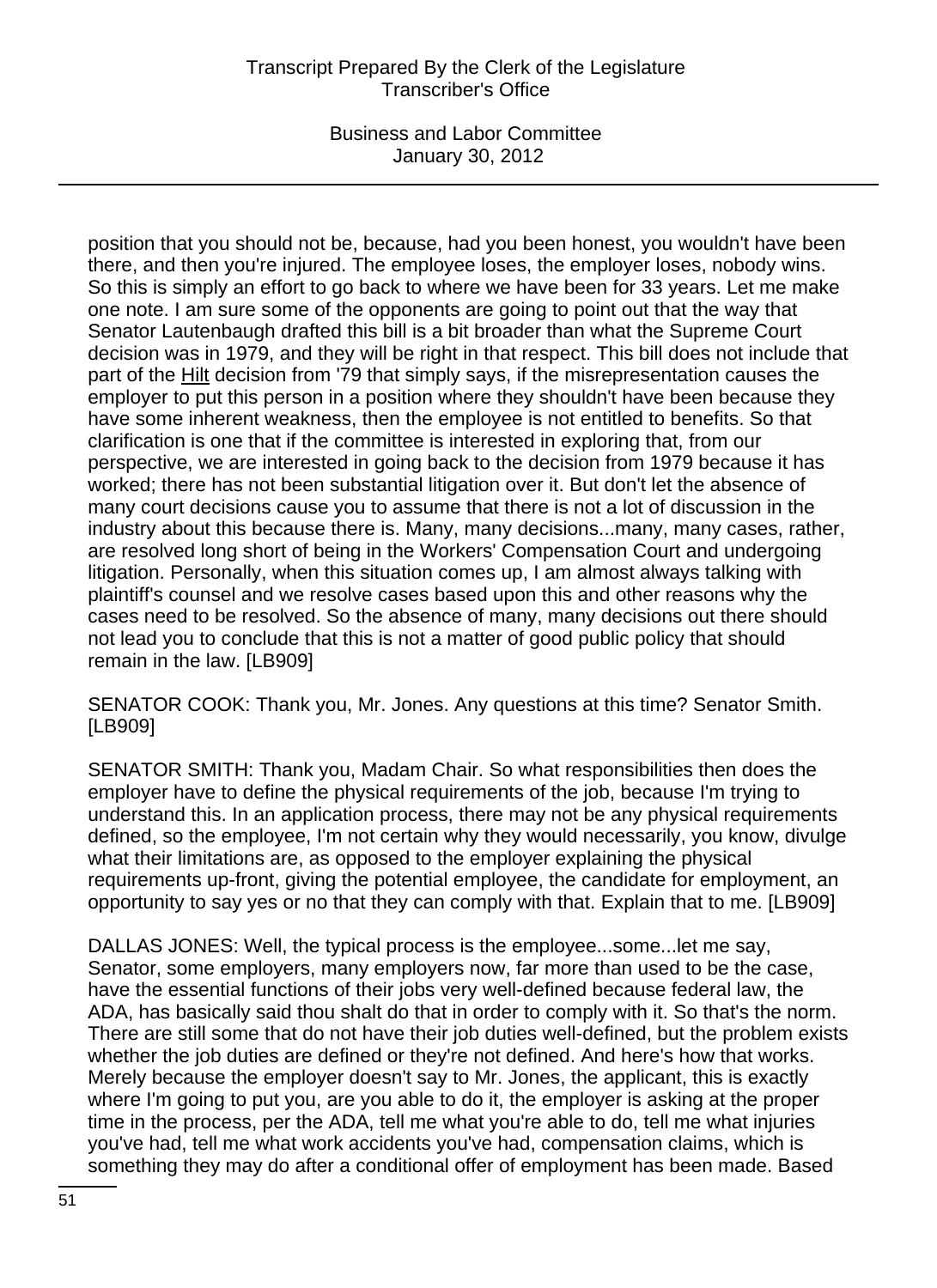upon that information, the employer is then determining, okay, where's the right place for this employee? That's where the breakdown occurs. If the employer doesn't have that information to enable it to determine that the placement into this job or that job is a proper placement and one the employee has the ability to perform, that's when the risk of injury comes about. I don't know if that got your question and I apologize if I didn't. [LB909]

SENATOR SMITH: Yes. So is the willful negligence whenever there is an explicit request of the employee, or is the willful negligence just in the general application process? [LB909]

DALLAS JONES: I think we're...the way the bill is drafted, it's the broader approach. It's in the general application process where there is an intentional misrepresentation as to the physical condition. That's the way I read the bill. And as I mentioned, I will concede that that's broader than the way the Supreme Court had decided the rule in 1979. [LB909]

SENATOR SMITH: Thank you. [LB909]

SENATOR COOK: Any other questions? Seeing none, thank you very much, Mr. Jones. [LB909]

DALLAS JONES: Thank you. [LB909]

SENATOR COOK: Next testifier in support of LB909, please. [LB909]

ROBERT HALLSTROM: (Exhibit 16) Vice Chair Cook, members of the committee, my name is Robert J. Hallstrom. I appear before you today as registered lobbyist for both the Nebraskans for Workers' Compensation Equity and Fairness and the National Federation of Independent Business. There's not too many different ways to say what's already been said by the introducer and by Mr. Jones, but again, we are in support of reinstating that 33-year precedent of the Supreme Court with regard to the ability of employers to utilize an affirmative defense to employee misrepresentation. I'd be happy to answer any questions of the committee. [LB909]

SENATOR COOK: Any questions for Mr. Hallstrom? Senator Carlson. [LB909]

SENATOR CARLSON: Thank you, Senator Cook. Bob, is it possible for me as an employee applying for a job to not understand maybe my limitations? And you're the employer and so you ask me to talk about things that might be limitations on what I can do, by sickness, accident, whatever, previous experience. I don't think I've got any but I do. What happens then? [LB909]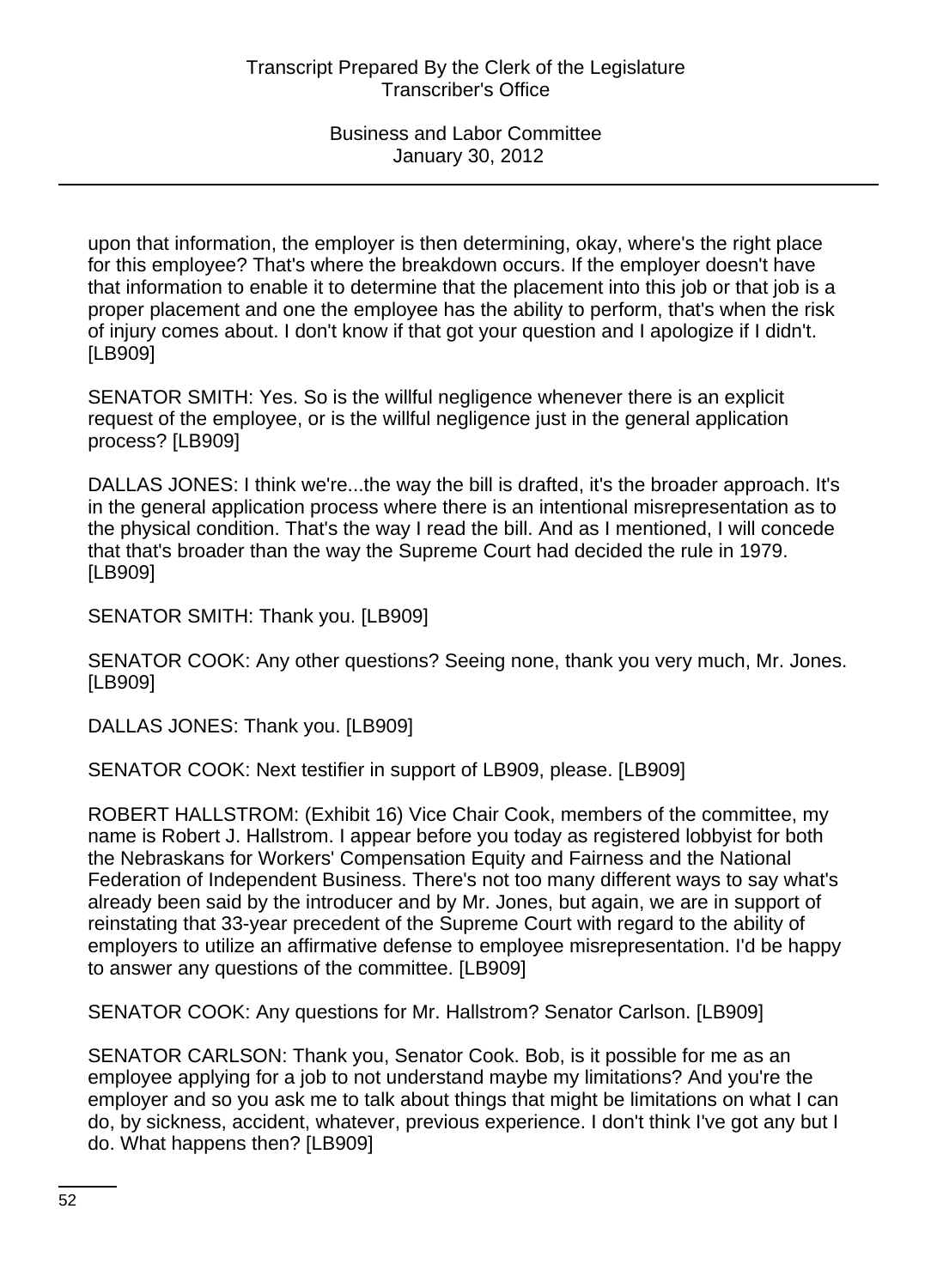ROBERT HALLSTROM: Well, Senator, I'd probably make a distinction between generalized discussions about limitations with respect to ability to perform functions as opposed to those that I think were more directly highlighted in the Hilt Truck Lines case, which had to do with a specific misrepresentation of medical condition or physical condition of the employee. So if there is a more specific question asked, and pursuant to the ADA, that may be after a conditional offer of employment has been extended, depending upon when you can ask certain questions. Before and after that dividing line, that at that point if someone inquired into prior injuries, back injuries, knee injuries, anything of that nature that might be related to the job, not in general in terms of whether or not anything that might have happened limits your ability to do the job but more with regard to have you had an injury, have you had a situation of that nature. [LB909]

SENATOR CARLSON: Okay. Thank you. [LB909]

SENATOR COOK: Thank you. Senator Wallman. [LB909]

SENATOR WALLMAN: Thank you, Chairman, Chairwoman. Thank you, Bob. I had a cousin that had a heart attack driving for Crete Carrier and he rehabbed himself and he's driving again. Now would that be a preexisting condition? Could...if he got hurt on the job, how would that work with workmen's compensation? [LB909]

ROBERT HALLSTROM: Well, it depends on whether or not he had had anything prior to that employment. I don't think that necessarily, in and of itself, would be captured under this bill. This bill would relate to if, in the course of applying for a job, someone had asked him questions about his health or medical condition and he said, clean bill of health, never had any injuries, never had any type of condition that would affect my ability to work. That's what this bill gets to, that that would be a employee misrepresentation that should at least form the basis of an affirmative defense by the employer if, in fact, at some subsequent point in time there is an injury of that individual perhaps in a context where he or she should not have been. [LB909]

SENATOR WALLMAN: Thanks. [LB909]

SENATOR COOK: Thank you. Any other questions for Mr. Hallstrom? [LB909]

ROBERT HALLSTROM: Thank you. [LB909]

SENATOR COOK: Seeing none, thank you very much. Next testifier in support of LB909. [LB909]

KORBY GILBERTSON: Good afternoon again. For the record, my name is Korby Gilbertson, K-o-r-b-y G-i-l-b-e-r-t-s-o-n, appearing today as registered lobbyist on behalf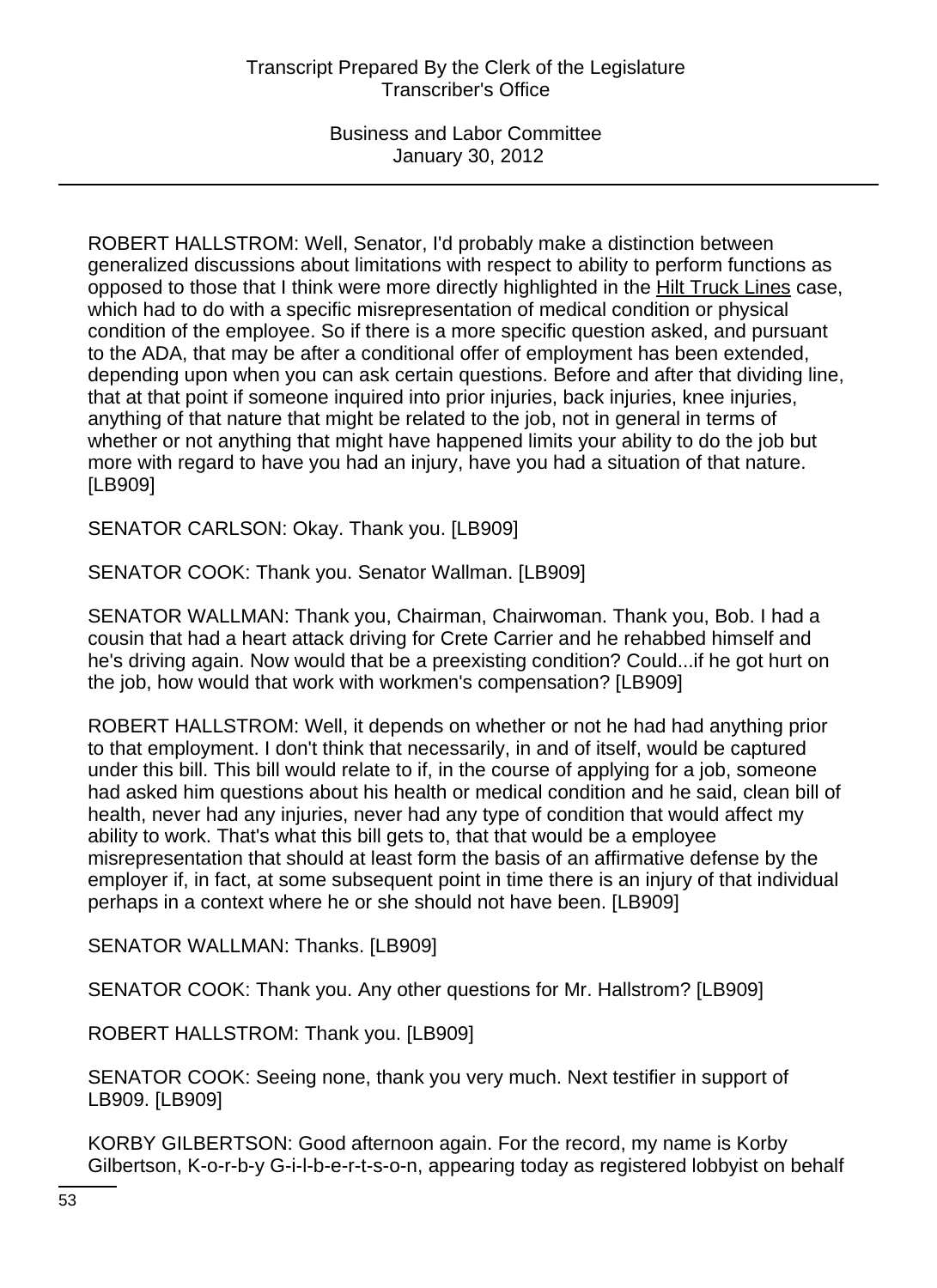of the Property Casualty Insurers Association of America in support of LB909. The case that everyone keeps referring to and what the PCI folks looked at when they were discussing this legislation really involves someone who willfully misrepresented something on a prescreening before they actually took a job. And the bottom line on this, on our position on this legislation, is that we should not be able to help people or promote willfully lying on an application in order to get a job. In this specific case, it was conceded that, you know, if that person would have told the truth on the employment application, the employer would have had the right not to hire them and they most likely wouldn't have hired them. But because the employee neglected to mention one injury and a settlement on that injury, they were allowed to do the types of work that they probably should not have been doing. And for that, we support this legislation. [LB909]

SENATOR COOK: Okay. Questions? Senator Wallman. [LB909]

SENATOR WALLMAN: Thank you, Chairwoman. Yeah, Korby, thanks for coming. [LB909]

KORBY GILBERTSON: Uh-huh. [LB909]

SENATOR WALLMAN: But if I falsify my employment records, doesn't that nullify what I do? I mean... [LB909]

KORBY GILBERTSON: Not under the...I think, it's Bassinger case. Literally said the court did not have the...they can't do it if all...there in the case, there were three different things that had to be met, but they reversed it because they did not find all three. So if you would lie...now if you just forgot something or didn't realize it was important or, you know, if you're like me and have had 12 knee surgeries, you forgot about the 1 in 1987, that's another thing. But if you willfully misrepresent your health, that's another issue. [LB909]

SENATOR WALLMAN: Thank you. [LB909]

SENATOR COOK: Any more questions? [LB909]

KORBY GILBERTSON: Thank you. [LB909]

SENATOR COOK: Thank you. Next testifier, please, in support of LB909. Anyone to testify in opposition to this proposal? [LB909]

ROD REHM: I'm Rod Rehm, R-e-h-m, from Lincoln, testifying on behalf of the Nebraska Association of Trial Attorneys in opposition to this bill. Ever since Hilt v. whatever the last name on that case was--it's getting to the end of the day and the sun is kind of coming down (laughter)--was enacted, there's been three things you have to...an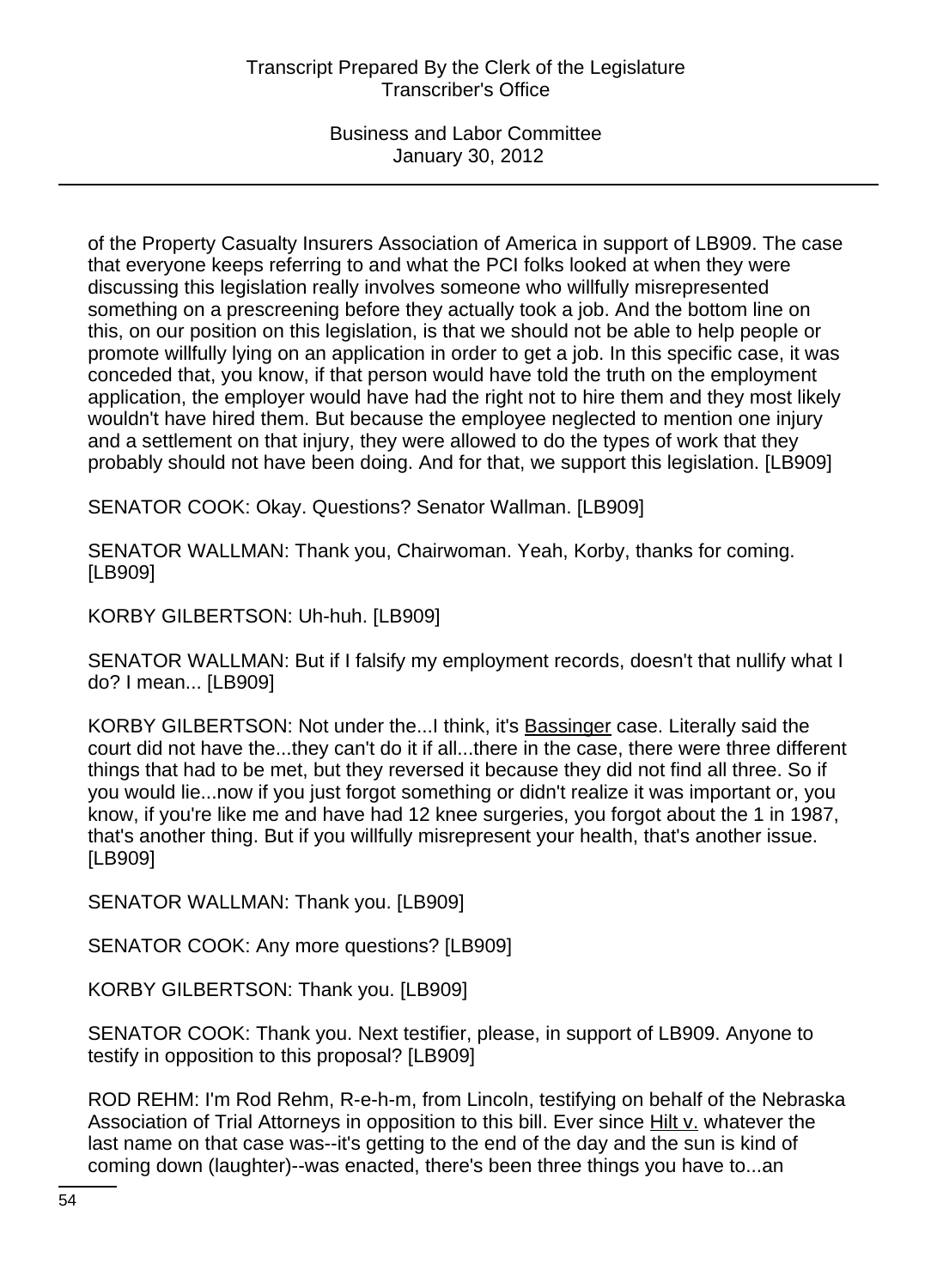employer had to prove in order to defeat a claim: first, there's a misrepresentation about condition; two, that they relied on it; and three, that there's a cause and effect relationship between the...we call "proximate cause" in the law, between the misrepresentation and their injury. And it's not a widely used defense. There's a way you can search decisions of the Workers' Comp Court at their Web site that you can punch on a thing called "decisions and orders" and if you punch and search for the Hilt case, you'll find that in the 17 or 18 years since this was on-line electronically, there's only been 12 cases decided under the Hilt standard, 12, including the Bassinger case. And the defense has failed nine of the twelve times, including in the...ultimately, in the Bassinger case, which was reversed on appeal in the Workers' Comp Court because the Comp Court found that there was...they hadn't met the burden of the third part of the test, the cause and effect relationship between what she was doing vis-a-vis whatever had been misrepresented. And that is the common thing that happens on these cases is that...and the way that it happens is somebody would have, for instance, with a shoulder injury, a work restriction that says, you're not supposed to work above your shoulder. That's a common restriction for a rotator cuff injury because when you get your hand above your shoulder level, it hurts. And they rip their shoulder up carrying 45 pounds beneath the waist and their shoulder goes out again and they'll defend that kind of case, saying, well, wait a minute, you didn't...you know, and they left out the rotator cuff on their application. And the court will say, well, there's no relationship between leaving that out and the injury you have. So I don't think that the Bassinger did much (laugh) or that took much of a defense away, and they're replacing it with a much broader defense. It's not as specific. It's kind of an automatic, you lie, you lose, where we've had a system for 32 or 33 years that says, you lie and you lose if it matters. And if this Bassinger decision gets overruled, your lie matters, your lie led to your injury. Let's be fair about it and just reinstitute that the rules of the game and, you know, go ahead and see if the judges who are good judges, as one of the other people argued, figure out whether it really mattered. Because the whole issue of what restrictions are isn't written in stone. It's not like anybody can predict exactly what the restrictions are. People get better. People think they can work, either more or less in their restrictions. You know, in a lot of cases there will be two or three sets of work restrictions. There will be one from one doctor saying you can't do this and another from another doctor saying, well, you can do anything. That's common. And so, if you're going to make a change, this bill is way too broad. It creates a defense that was never there. They're replacing it with something that's way overkill, and if it was such a big problem there would have been more than 12 cases. It's not a big deal. [LB909]

SENATOR COOK: Okay. Senator Harr. [LB909]

SENATOR HARR: Thank you, Senator Cook. Would you object to going back to the Hilt Truck Lines standard? [LB909]

ROD REHM: I...of those 12 cases, we won 3 of them. Heck, no. You know, I know how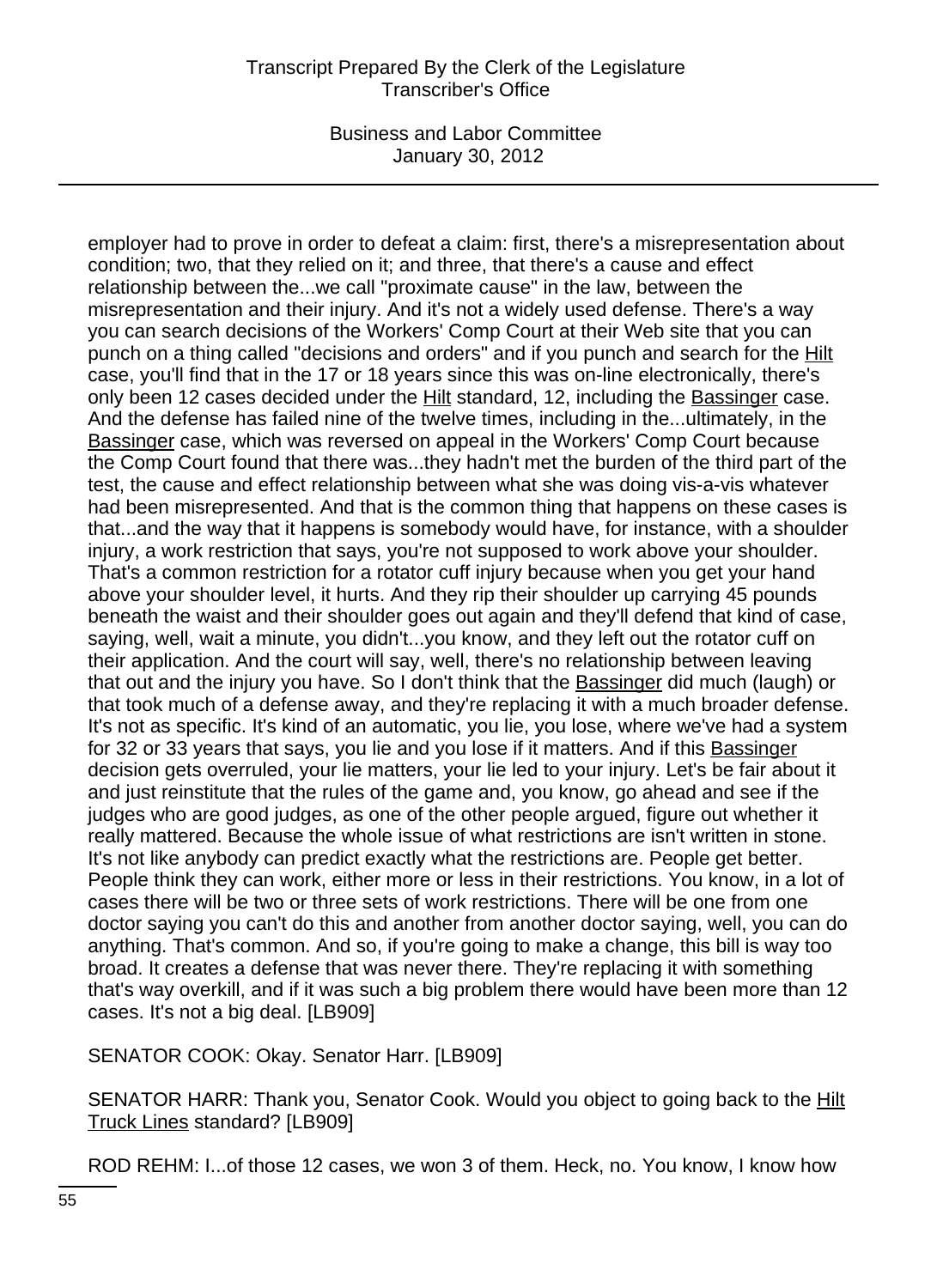to deal with that decision and good comp lawyers do on both sides of the table. It's the rules of the game. It was kind of a surprising decision. It was my office that handled the worker and I'm not justifying her misrepresentation. The whole...that's a be careful of what you ask for. The appeal...it went up to the Supreme Court because the defense lawyer was upset that the court sent it back down. You know, they said, wait a minute, there's no proximate cause. The misrepresentation didn't matter. You know, go ahead, judge, figure out...we probably would have lost anyhow on the remand. But they appealed, and it's be careful what you ask for, and a defense that we had all lived with for 30-some years gets thrown out, and now they want to overreach and ask for a way more aggressive and punitive defense. And I'm not justifying lying. You know, I don't...that's not justifiable, but I mean the penalty should fit the crime, to use that old saw. [LB909]

SENATOR COOK: Any more questions for Mr. Rehm today? [LB909]

ROD REHM: Thank you. [LB909]

SENATOR COOK: Thank you, sir. Any other testifiers in opposition to LB909? [LB909]

STEVE HOWARD: Steve Howard, H-o-w-a-r-d, on behalf of the State AFL-CIO. I congratulate my colleague, Mr. Jones, for picking up on the scope and how far-reaching this bill is. Let's picture someone that knew they couldn't get hired unless they said, you know, I can lift 75 pounds, so they check, yeah, I can lift 75 pounds. And they work for 10 or 15 years and they're doing fine and then a forklift runs over their foot and has nothing to do with lifting, has nothing to do with 75 pounds. The way the statute is...the bill is drafted, that would be a false statement and that would result in no benefits whatsoever. That's how broad it is. It doesn't have that three-part test from the old case. And that was a truck driver that was driving under a different name with multiple driving under the influence charges and probably deserved to lose that case. But it's very, very broad, and I sound like a broken record when I say, when you start cutting out those claims, you start placing a greater burden on state and federal tax dollars. We talked about that earlier. But here's a thought. If there's going to be a look at this bill and an amendment, what's good for one side is good for the other. Why not consider an amendment that says that when an employer says you're only going to have to lift 50 pounds in this job, and then the person gets on the job and to keep it they have to lift 70, 80, 100 pounds, and that extra weight results in injury, to have an increase in benefits. I mean, if misrepresentation in the hiring process is key, then it ought to go both ways, so. Nothing else to add beyond that, so. [LB909]

SENATOR COOK: Thank you, Mr. Howard. Are there any questions? Senator Carlson. [LB909]

SENATOR CARLSON: Thank you, Senator Cook. In the example you used, if...I think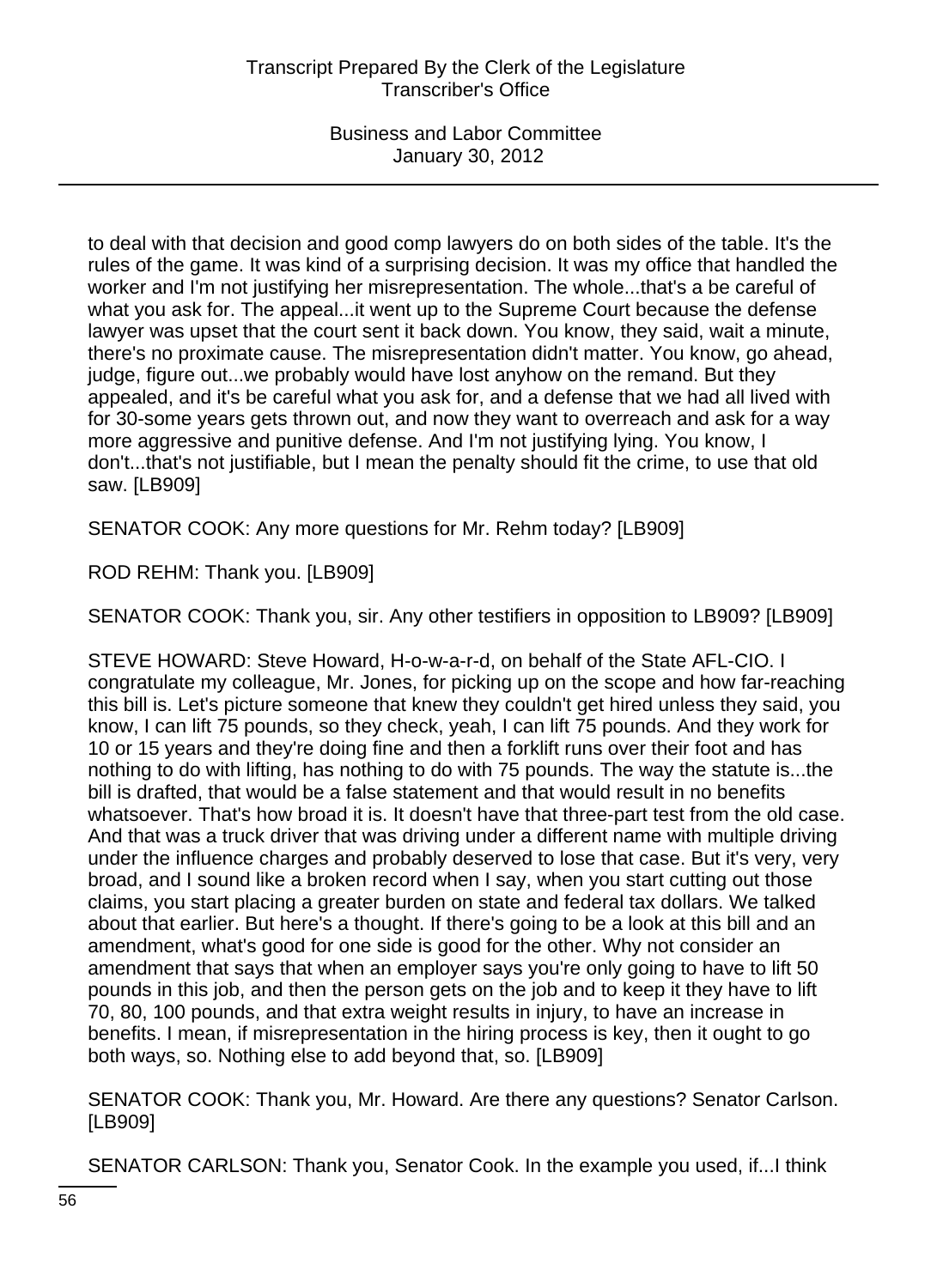there was a 15-year period in there, on the application I can lift 75 and 15 years later was injured on the job, what's the proof? [LB909]

STEVE HOWARD: Well, when you get hurt, your life becomes an open book. You have to sign a form that lets them go back and find all of your medical records. And the employer is going to go digging for that. Well, we want all your records going back to when your in childhood. They don't do that at the employment process when a person is being hired, but when you get hurt, thorough and competent and experienced defense lawyers go find out all of your medical records. So you're right, Senator, there's no proof, there's no connection. But the way the bill is drafted, misrepresentation about a 75, or whatever, pound lifting restriction would cut you out of a claim for a forklift running over your foot or a machine cutting off your finger. [LB909]

SENATOR CARLSON: Oh, I heard your example wrong. You said that... [LB909]

STEVE HOWARD: What did I say? Sorry. [LB909]

SENATOR CARLSON: Well, I think you said on the application, they said I can't lift 75 pounds. [LB909]

STEVE HOWARD: Oh, I'm sorry, I... [LB909]

SENATOR CARLSON: If I say I can lift 75, and 15 years later I can't, who is going to go back and prove that I could or couldn't lift 75 pounds 15 years ago? [LB909]

STEVE HOWARD: Well, there is...presumably, a doctor would have put that in writing. But Mr. Rehm is correct, there may be multiple doctors. There's a defense doctor saying one, and someone else saying something different. So there's no bright line there and so you will drive more cases into the courtroom. It just says if it's a false statement and then later on you get hurt, you get nothing. And that's how I read it. If I said can't lift 75, I meant to say, I can do this job. But if you get your finger cut off in a machine, that doesn't have anything to do with the statement. That's how broad LB909 is, so. Sorry for the confusion if I said that backwards. [LB909]

SENATOR CARLSON: Okay. All right. Thank you. [LB909]

SENATOR COOK: Any more questions for Mr. Howard? Thank you, sir. [LB909]

STEVE HOWARD: Thank you. [LB909]

SENATOR COOK: (Exhibits 14 and 15) Next testifier in opposition to LB909. Any testimony in a neutral capacity? I think I've got a couple of letters to read into the record. This is a letter from Nebraska Appleseed, opposition to LB909; a letter from the city of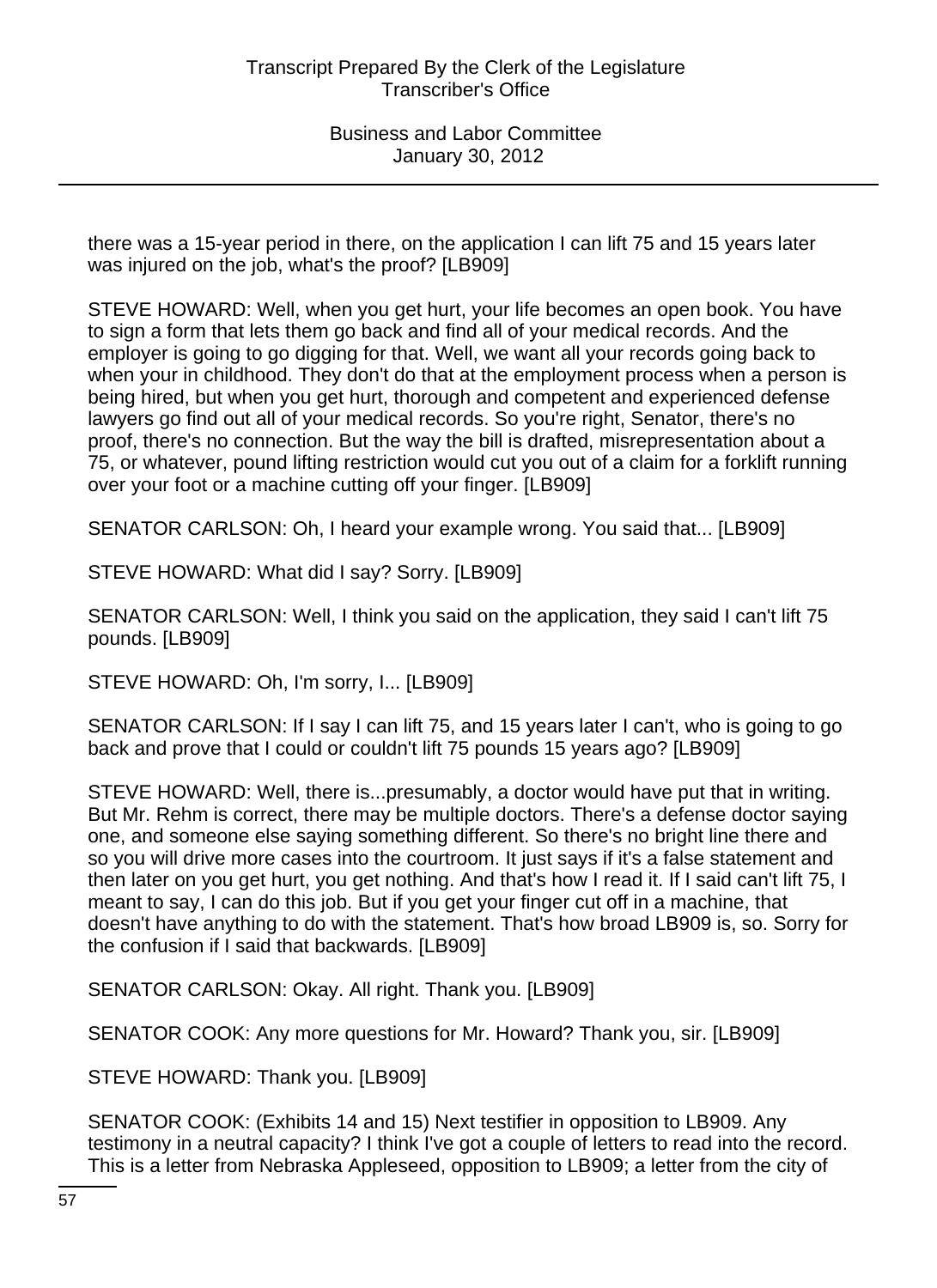Lincoln in support of LB909. With that, I'll close the hearing for LB909, and... [LB909]

SENATOR CARLSON: Does he want to close? Does he want to close? [LB909]

SENATOR COOK: Oh, I'm sorry. [LB909]

BRENT SMOYER: Well, I guess I don't know if I have any closing, ma'am. [LB909]

SENATOR COOK: I presumed. [LB909]

BRENT SMOYER: Oh, no, and you know, ma'am,... [LB909]

SENATOR COOK: You're going to wrap it all up for us right now. [LB909]

BRENT SMOYER: Ma'am, you are the Chair. I am not to step on anybody's toes. I would just touch on a couple of things momentarily, briefly, to share with you from Senator Lautenbaugh. As far as the construction of the bill he always has and always will be open to the construction. It's the intent that he was going for. And I know Mr. Jones pointed out to us that, of course, we could have a little tighter restriction and put the exact Hilt language in there, which I do apologize. That was an oversight on both my part, the part of the Bill Drafters. And of course, when we did the final review with the Senator, it kind of escaped us all. But if I may just briefly, for the record, point out as listed in the Hilt decision, briefly they took it from a common law treatise by a Professor Larson, a well-known professor of law. Basically, it just states the three-part test would be the employee must have knowingly and willfully made a false representation as to his physical condition; two, the employer must...the employer must have relied upon this false representation, and this reliance must have been a substantial factor in the hiring, i.e. again, you assume you can lift 100 pounds if you're required to lift 100 pounds for that job, otherwise they put you at a desk; and number three, there must have been a causal connection between the false representation and the injury. So again that goes back to the finger getting cut off as opposed to the lifting restrictions. I would say if we...of course, I know Senator Lautenbaugh would be open to that kind of an amendment, open to making that work for the best interest of both the employers and the employees. Other than that, I believe, again, the Senator would be happy to work with you when he does gets back, and would hope that you would advance LB909. [LB909]

SENATOR COOK: Thank you very much. Senator Carlson. [LB909]

SENATOR CARLSON: Thank you, Senator Cook. I think that as an amendment would be an important document, so. [LB909]

BRENT SMOYER: Yes, sir. I will get you a copy that's not all doodled up. (Laugh)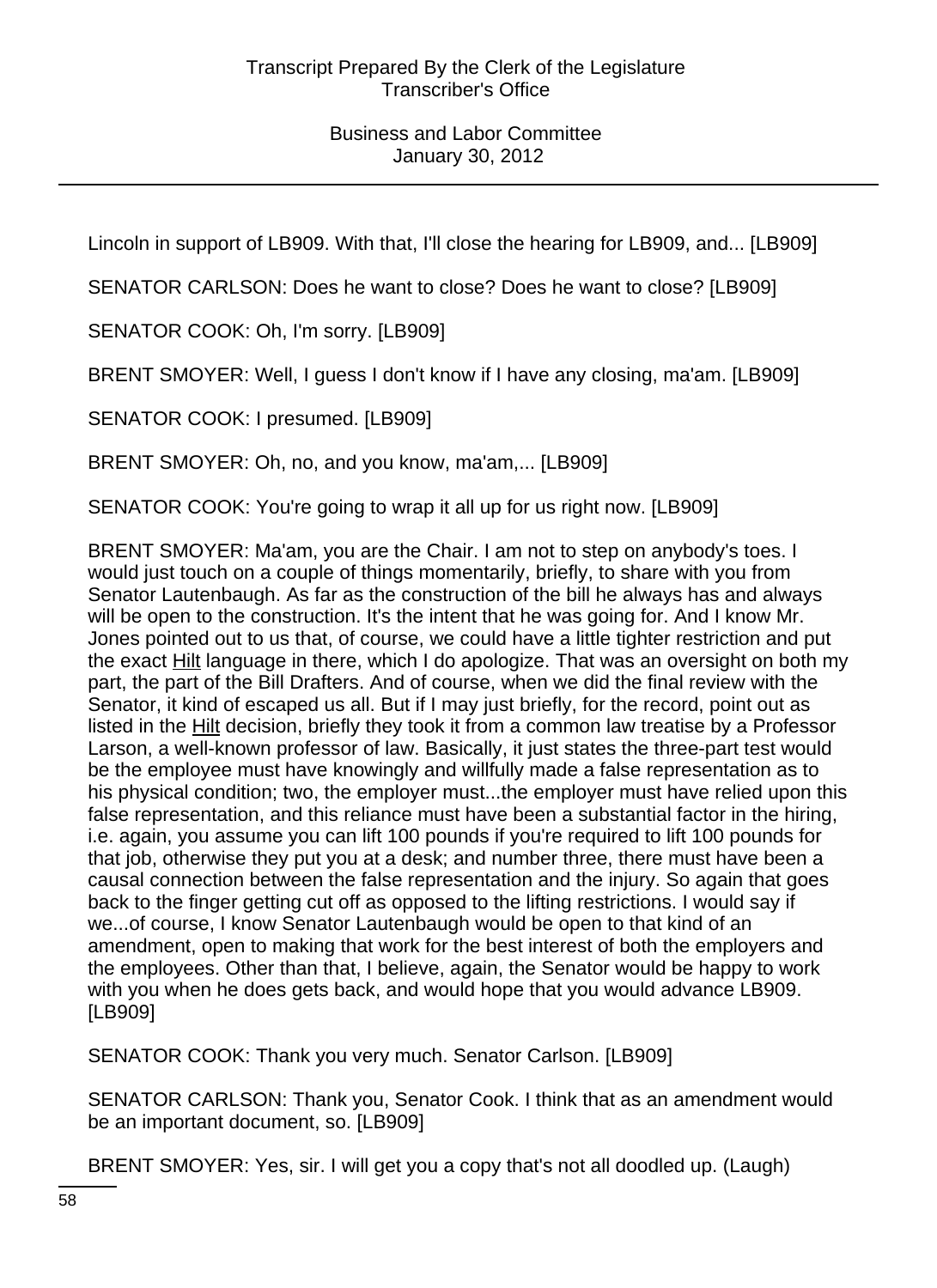[LB909]

SENATOR CARLSON: Okay. Thank you. [LB909]

SENATOR COOK: Okay. Thank you. Probably for the whole committee, just to have a look. [LB909]

BRENT SMOYER: Yes, ma'am, I'll make sure I get copies. [LB909]

SENATOR COOK: Great. Thank you very much. Are you prepared now to open on LB1012? [LB909]

BRENT SMOYER: Yes, ma'am, I am. LB1012 is again more of an equity establishment, much like the previous bill was. It just provides for the termination of compensation or adjustment of temporary disability benefits under various circumstances involving what we would call misconduct or bad behavior. The first aspect of misconduct that would be addressed with LB1012 would grant authority to the Workers' Compensation Court to terminate compensation otherwise payable under the Compensation Act when an injured employee unreasonably fails to comply with medical or surgical treatment provided by the employer or when the injured employee, without reasonable cause, refuses to undertake or cooperate with a physical, medical, or vocational rehab program determined by the Compensation Court as suitable. In doing so, it's basically saying they're offered the option for treatment, they're given every chance to have treatment, and they just choose to refuse for whatever reason. The second aspect of LB1012 amends the statutes to clarify that an employer may provide work which meets temporary restrictions imposed by a treating physician as a result of a workplace injury by providing work which meets the restrictions for the employee at the employer's own company or at any other for-profit or nonprofit organization. So again, we go back to the lifting requirements. If you find you can no longer...you used to be hauling grain, you can no longer 75, 50, 25 pounds, they could hopefully find you a desk job or something acceptable, again, as recommended by the court. Third aspect is that it would provide an employee...that an employee is not entitled to compensation for temporary disability in cases which the employee has been terminated for cause or voluntarily resigns. So if, you know, they find the employee engaged in an inappropriate activity that is found...that is traditionally cause for termination, then those disability benefits would be discontinued, as well, of course, if they choose to resign, voluntarily resign following that injury. Finally, LB1012 would authorize termination of temporary disability benefits by an employee or insurance carrier in the cases which employee has been incarcerated following conviction for a misdemeanor or a felony. Kind of makes no real sense to try to rehab them when they are, of course, behind bars, not working. You know, it just kind of ruins the whole point of vocational rehab I guess. Again, we have experts who are immersed in this field who can cover most of the questions and issues that might pop up. And again, I'm happy to clarify any minor questions you might have. [LB1012]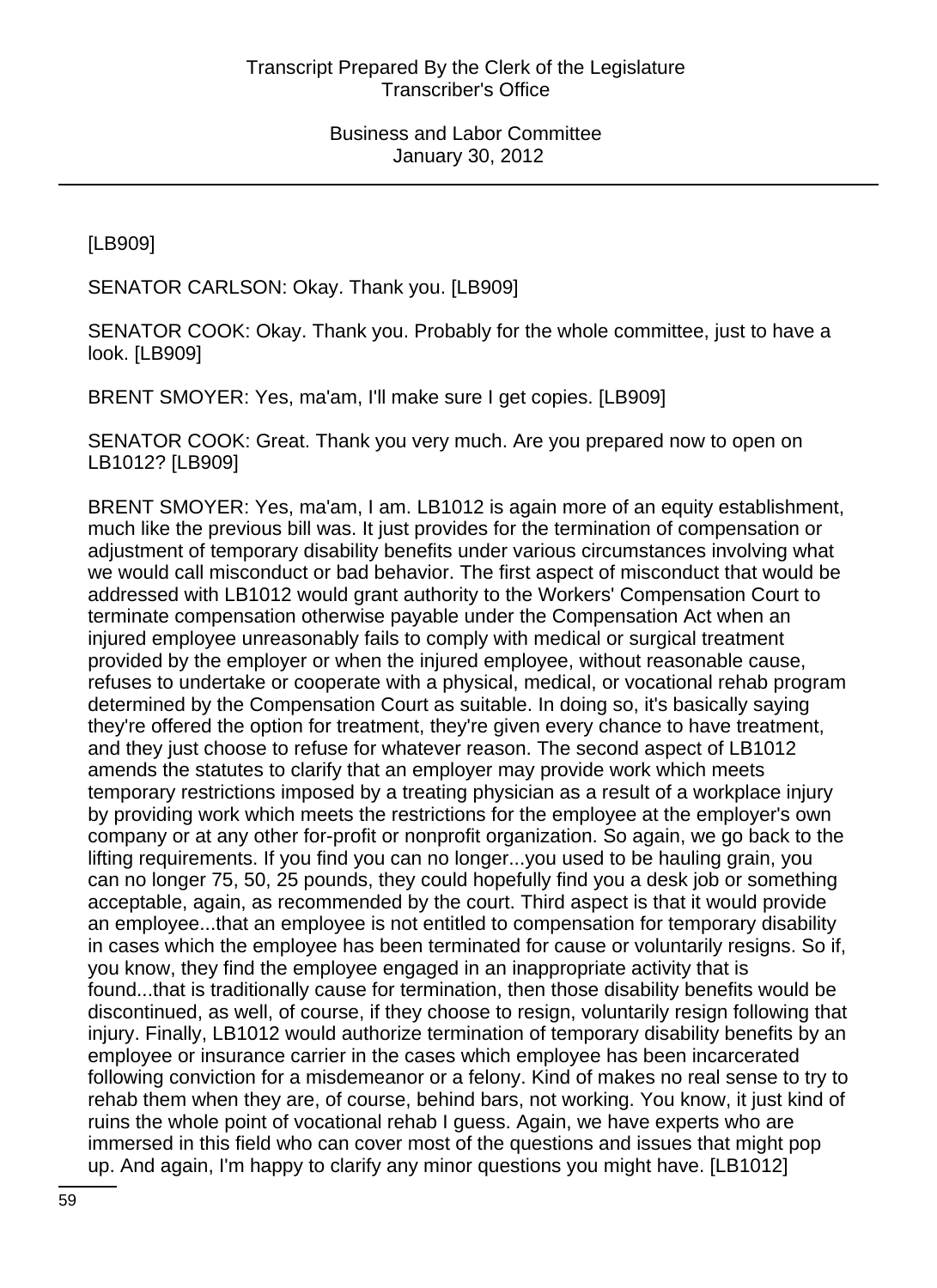SENATOR COOK: Thank you, Mr. Smoyer. Any questions? Seeing none, thanks. You're going to stick around to close I'm guessing. [LB1012]

BRENT SMOYER: Yes, ma'am. [LB1012]

SENATOR COOK: Thank you. First testifier in support of LB1012. [LB1012]

DALLAS JONES: Good afternoon, Senator Cook, members of the committee. My name is Dallas Jones, J-o-n-e-s. I am a member of the Baylor Evnen law firm, attorney practicing in Lincoln in the area of workers' compensation. I am testifying today on behalf of Nebraskans for Workers' Compensation Fairness and Equity as well as in a very general sense on behalf of the State Chamber of Commerce and Industry, again because that entity has not had a chance yet to vet this through its leadership. It is supportive of the concepts in this bill but has not had a chance to vet the details of it. I have limited time and could be here much more than three minutes so I'm going to start out and focus my attention on that aspect of LB1012 which deals with employee's failure to treat. As a matter of public policy, obviously everybody around this table agrees that employees who have been injured should be provided the proper treatment by employees (sic) immediately after the injury. And when that treatment is provided, employees ought to follow through with it. This issue is before you because of a Supreme Court decision that came down within the last several months which weighed into this issue, and where it left it is basically this: The accountability for an employee who, for no good reason, decides not to treat, and there was really no dispute about that in this case, the accountability for that essentially resides on the employer, on the employer unless the employer can prove that the employee's failure or refusal to treat somehow made that employee worse or prevented that employee from getting better. What this bill does is simply flip that on the opposite side, which is to say why are we placing the accountability on the party that was doing what you all would want them to do, which is provide the treatment and provide it timely, to prove that the employee who refuses to do what you all think he should have done must prove that, in fact, that made him worse or it didn't prevent him from getting better. Let me say that right. It made him worse or it didn't help him get better. My position, our position is make a rebuttable presumption, put a rebuttable presumption on the employee who is engaging in that bad behavior and that misconduct to prove that his conduct didn't count, it didn't matter, as opposed to putting the employer in the position to prove that it did because here's the practical problem. Next time you go to the doctor, ask your doctor what would happen to you and if that doctor would testify under oath about what would have happened down the road had you done something for medical treatment that he proposed or had refused to do that or if, in fact, you'd had gotten better or gotten worse. Doctors are going to tell you, I don't have a crystal ball. I can tell you I think that he would have gotten better. That's why I made the recommendation. But I'm not going to go on record. I am uncomfortable testifying under oath that I know exactly how much better he would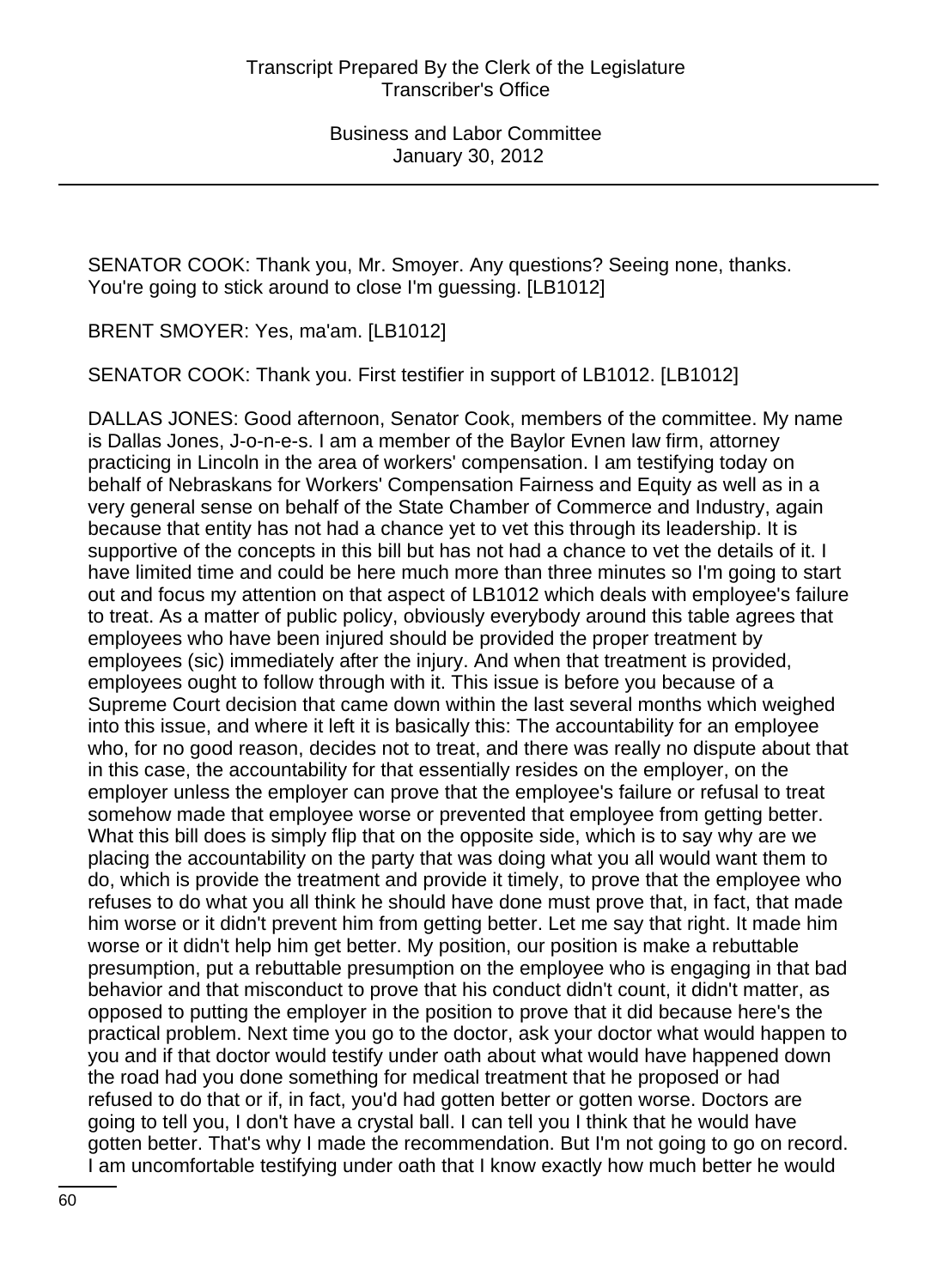have been or how much worse he wouldn't have gotten, which are the two parts of this. That's the practical problem. So when the problem is created by a person who is engaging in misconduct, put the burden on them to deal with the practical problem as opposed to the employer who is doing what you think they should. I am out of time and will entertain questions about this or the other three pieces if you have any. [LB1012]

SENATOR COOK: Any questions from the committee? Seeing none, thank you very much, Mr. Jones. [LB1012]

DALLAS JONES: Thank you. [LB1012]

SENATOR COOK: Next testifier in support of LB1012. [LB1012]

ROBERT HALLSTROM: (Exhibit 18) Chairwoman Cook, members of the committee, my name is Robert J. Hallstrom. I appear before you today as registered lobbyist for the National Federation of Independent Business in support of LB1012. I've also signed in on behalf of Nebraskans for Workers' Compensation Equity and Fairness. As Mr. Jones indicated, there are four parts of this bill. Time limited him to talking about one of them. In my testimony, I've gone through the other issues. I'll try to generally provide the provisions of the bill or go through the provisions of the bill relating to the consequences of bad behavior or misconduct as we've set forth in Senator Lautenbaugh's legislation. One of the issues is under Workers' Compensation Act the employee chooses their treating physician. In Section 2 of the bill, we have the potential to terminate temporary disability for failure to accept accommodated work. If that treating physician recommends that the employee can go back to work with certain restrictions and they unreasonably refuse to do so, we would create a rebuttable presumption that that employee is ineligible to receive compensation for temporary disability. And we think that the employee under those circumstances, if their own physician has said you can go back to work under these restrictions, should do so or at least have to prove why they will not or cannot. The third issue also in Section 2 has to do with the potential termination of temporary disability when there is termination for cause or a voluntary quit. In my testimony I've referred to the Manchester case which involved the type of situation which we would address here where an individual, because of some form of negligence, misconduct, or violation of company policy, has been terminated for cause. And but for their separation from that employer's workplace, they could have or should have come back to work with light duty restrictions or accommodated work that the employer is willing to offer, that if they cannot come back to work to do that light duty restriction they should also be ineligible for temporary disability under those circumstances. And finally under Section 2, the final issue addressed by the bill has to do with termination of temporary disability during periods of incarceration. If an individual is incarcerated as a result of a misdemeanor or felony, during that period of incarceration benefits could be terminated or in essence suspended until such time as they were able to come back to work. And we would also not provide any credit under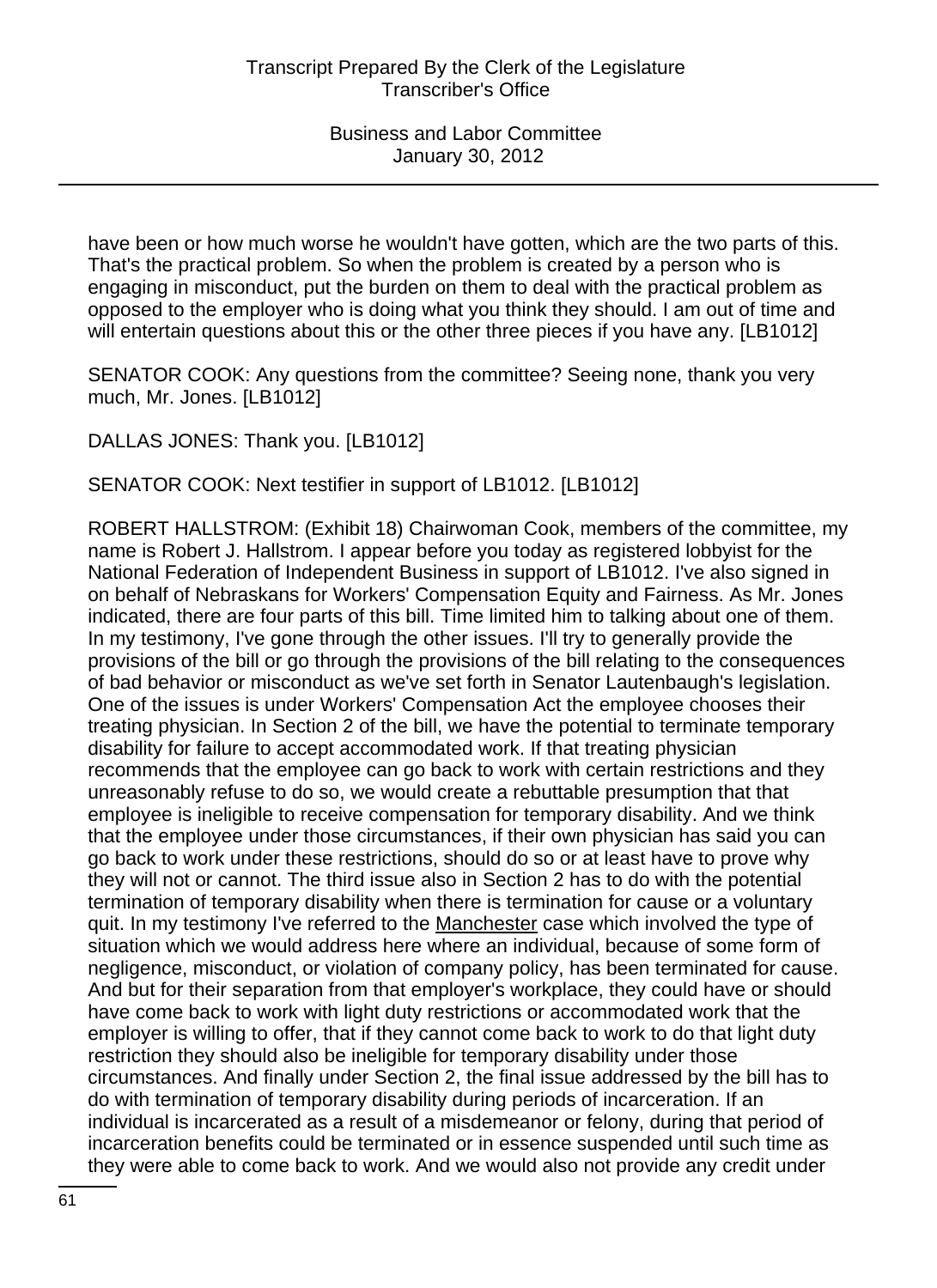the bill for the time periods during which they were incarcerated, so it would count against the maximum number of weeks that they were entitled to benefits otherwise. I'd be happy to address any questions that the committee may have. [LB1012]

SENATOR COOK: Senator Wallman. [LB1012]

SENATOR WALLMAN: Thank you, Chair. Thank you, again. You mean if a person gets shot doing a felony he can get workmen's comp? [LB1012]

ROBERT HALLSTROM: No. The issue is if he's had a workplace injury and he separately gets incarcerated which prevents him from being on the job and coming back, whether it's through light duty restrictions or accommodated work, that the fact that he has through his or her conduct put him outside of being able to come back to the work force that we would suspend or be able to suspend benefits under those circumstances. [LB1012]

SENATOR WALLMAN: Thank you. [LB1012]

SENATOR COOK: Any more questions? Thank you, Mr. Hallstrom. [LB1012]

ROBERT HALLSTROM: Thank you. [LB1012]

SENATOR COOK: Next testifier, please, in support of LB1012. [LB1012]

KORBY GILBERTSON: Good afternoon. My name is Korby Gilbertson, K-o-r-b-y G-i-l-b-e-r-t-s-o-n, appearing today as a registered lobbyist on behalf of the Property Casualty Insurers Association of America in support of LB1012. Simply put, LB1012 helps so that you don't incentivize bad behavior. When I read through the case that this legislation was introduced because of, it gave me pause because when I sit in these hearings we always hear about how horrible the insurance companies are and how horrible the employers are. And I think, frankly, this is one of those instances where you had a clearly, really horrible employee that treated some people very inappropriately. And unfortunately, the court said their hands were tied and there really wasn't anything they could do about it. And for that reason, we support LB1012. [LB1012]

SENATOR COOK: Thank you. Any questions for Ms. Gilbertson? Seeing none, thank you very much. [LB1012]

KORBY GILBERTSON: Thank you. [LB1012]

SENATOR COOK: Anyone else in support of LB1012 this afternoon? Any testimony in opposition to LB1012? [LB1012]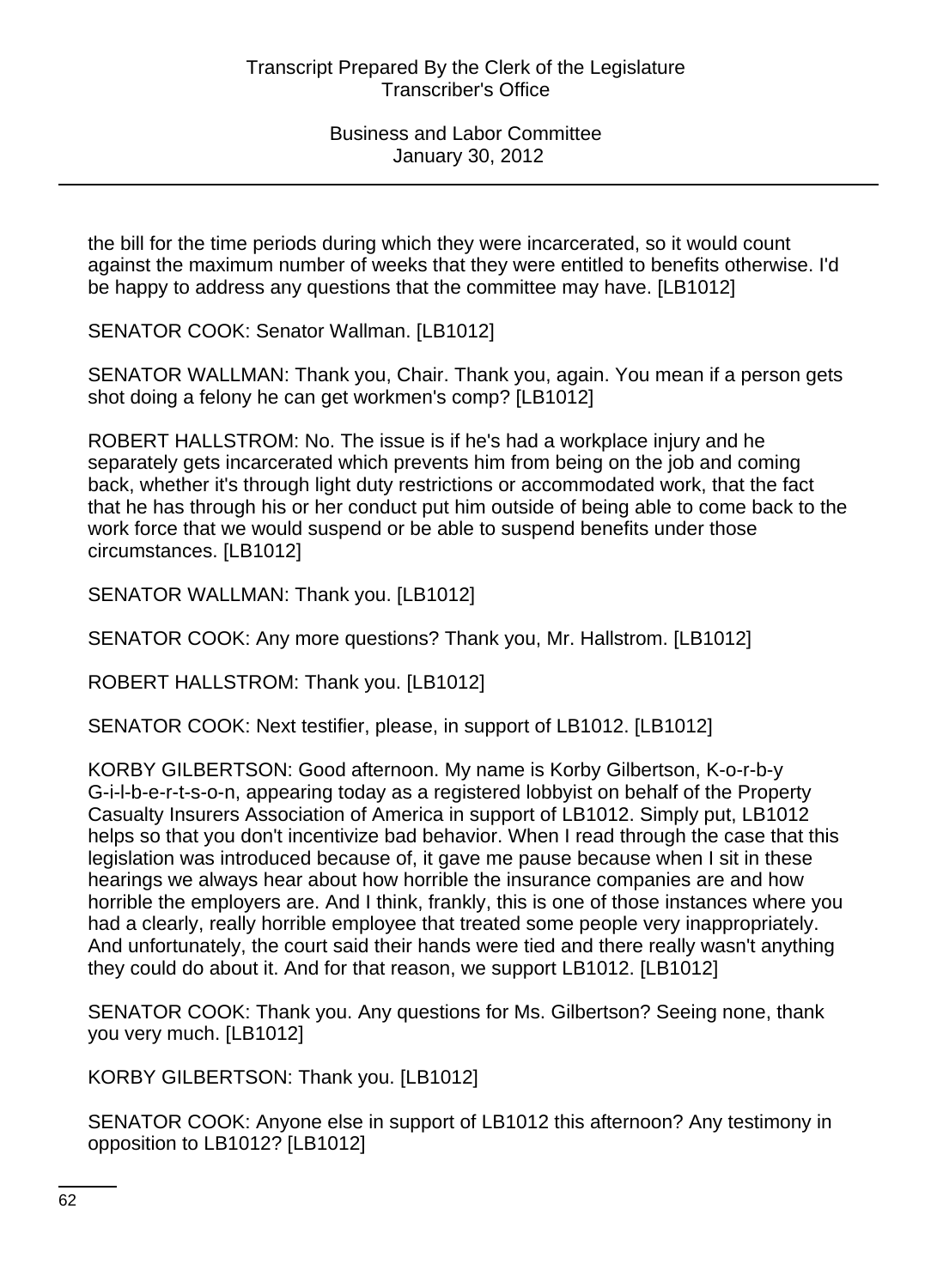ROBERT MOODIE: Senator Cook, members of the committee, my name is Robert R. Moodie, M-o-o-d-i-e. I'm an attorney in Lincoln. I'm also testifying in opposition to LB1012 on behalf of the Nebraska Association of Trial Attorneys. LB1012 seeks to unreasonably tilt the playing field in workers' compensation cases in favor of the employer to the detriment of the employee, particularly the unaware and unrepresented employee who is just counting on the employer to treat them fairly. Now the employers already have the ability to present the arguments and the defenses that are addressed by this bill. This doesn't really create any new defenses. These defenses mostly already exist. What LB1012 does is make is so the defendant does not actually have to raise the defense or make the argument. It makes it so that the defendant does not have to argue that the defense is reasonable. The defense just exists unless it's rebutted. It would become the default position unless the employee presents evidence to the contrary. Section 48-120 of the Workers' Compensation Act already says that the court can suspend or limit benefits of an employee that unreasonably refuses medical care, and that "unreasonably" is the important word there. If there's a legitimate question as to whether the employee is unreasonably refusing medical care, that's taken to the judge and the judge makes a decision. This bill takes the "unreasonably" out. It doesn't have to be unreasonably. If the employee refuses any medical care, then the automatic assumption is that he would have gotten better. With respect to the portion under Section 2 of the bill, returning to work or returning to a nonprofit, this remedy also exists under the act, but the employment that they're returning to must be suitable. An offer of employment that is not suitable should not affect the employee's eligibility for benefits. Again, we're taking the suitable out where just any offer of employment, suitable or unsuitable, is going to create the presumption. Regarding suspension during incarceration, there are many types of incarceration. Some incarceration allows for employment. Some incarceration allows for seeking employment. We need to leave these issues to the judge to decide whether the employee has met all of the criteria for temporary disability. The last section which nobody has talked about purports to do the same thing for vocational rehabilitation that the first section did for medical treatment, which is create a presumption that if the employee doesn't ask for vocational rehabilitation, vocational rehabilitation would have succeeded in improving him. I suspect that this is really a situation of the proponents wanting their cake and eating it too. Certainly I'll bet they still want to be able to turn down any vocational rehabilitation plan that's presented to them. Each of the changes in LB1012 would cause some inconvenience but would not be insurmountable to an employee who is represented by counsel, but could be disastrous for the unwary and unrepresented employee who perhaps mistakenly thinks that the employer's insurance company is out to take care of him. [LB1012]

SENATOR COOK: Thank you very much. Any questions for Mr. Moodie? Seeing none, thank you. [LB1012]

ROBERT MOODIE: Thank you. [LB1012]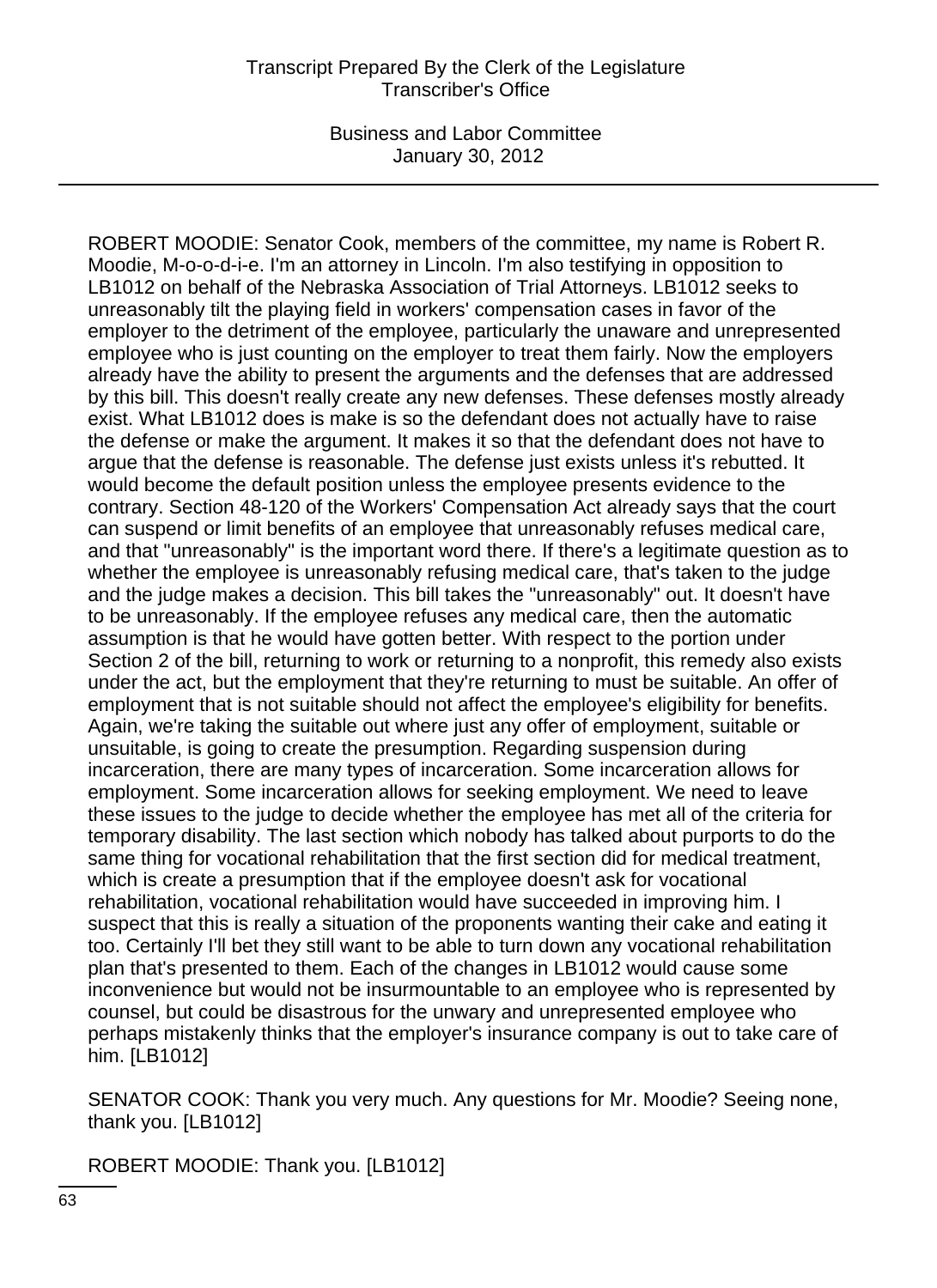# SENATOR COOK: Next testifier in opposition to LB1012. [LB1012]

STEVE HOWARD: Steve Howard, H-o-w-a-r-d, from the State AFL-CIO. And, you know, things aren't always so clear in the Workers' Compensation Court. It isn't always so...there aren't these bright lines that tell you that this treatment will definitely make you better and that treatment over there will not. And to shift the burden on to the injured worker just seems unfair. Mr. Jones is right. It's difficult for a doctor to say, I'm going to go under oath and raise my hand and swear or I'm going to write out a report and sign my name to it that if you'd done this surgery you would have gotten X percent better. You know, when you go have surgery, they have you sign this real scary form and it says, here's all the terrible things that could happen. It's called informed consent. You might get an infection or you might have paralysis or you might have a reaction to anesthesia and die. And to put workers in that position of trying to decide, well, do I run the risk of cutting off my benefits or do I have the surgery that my doctor is offering that, you know, I have some thoughts about? Clients ask me, should I have a procedure done, and I have a routine answer. That's between you and your doctor and your family and you decide, but ask a bunch of questions and make a logical conclusion. But I suggest the real problem isn't workers not taking advantage of and availing themselves of healthcare that's available and voc rehab. It's trying to get it. These clients, these workers, they want to get better. They want to improve their situation. And to shift the burden to them to say you're going to run the risk of losing benefits unless you do something that you really aren't otherwise inclined to, I don't think there's a need for that. Mr. Moodie is right--every time an employer says to our client, we've got light duty work available, then they cut off the employer...or employee's benefits. They cut it off unless a judge has ordered otherwise. And when we say we want a voc-rehab plan, we want this person in school, the employer can say, no, we think we have work and we think it's within the restrictions. And so it isn't like these things happen automatically and then somehow the person is receiving benefits where they otherwise wouldn't. These defenses are all still there. If the committee had interest in discussing this further, perhaps an amendment to once again make what's good for one side good for the other is in order. If it turns out that a person has a physical condition that is getting worse and worse because care is being denied or they're missing opportunities for vocational rehabilitation because it's being delayed, then perhaps greater benefit for the injured worker would be in order if the employer refuses. But, you know, it may be right that we come up with all these terrible stories about things and insurance companies and how they behave and that's because those are the cases that come to lawyers. For the most part, hopefully things go smoothly. Those are all my comments unless there are questions. [LB1012]

SENATOR COOK: Thank you, Mr. Howard. Any questions for Mr. Howard? [LB1012]

STEVE HOWARD: Thank you. [LB1012]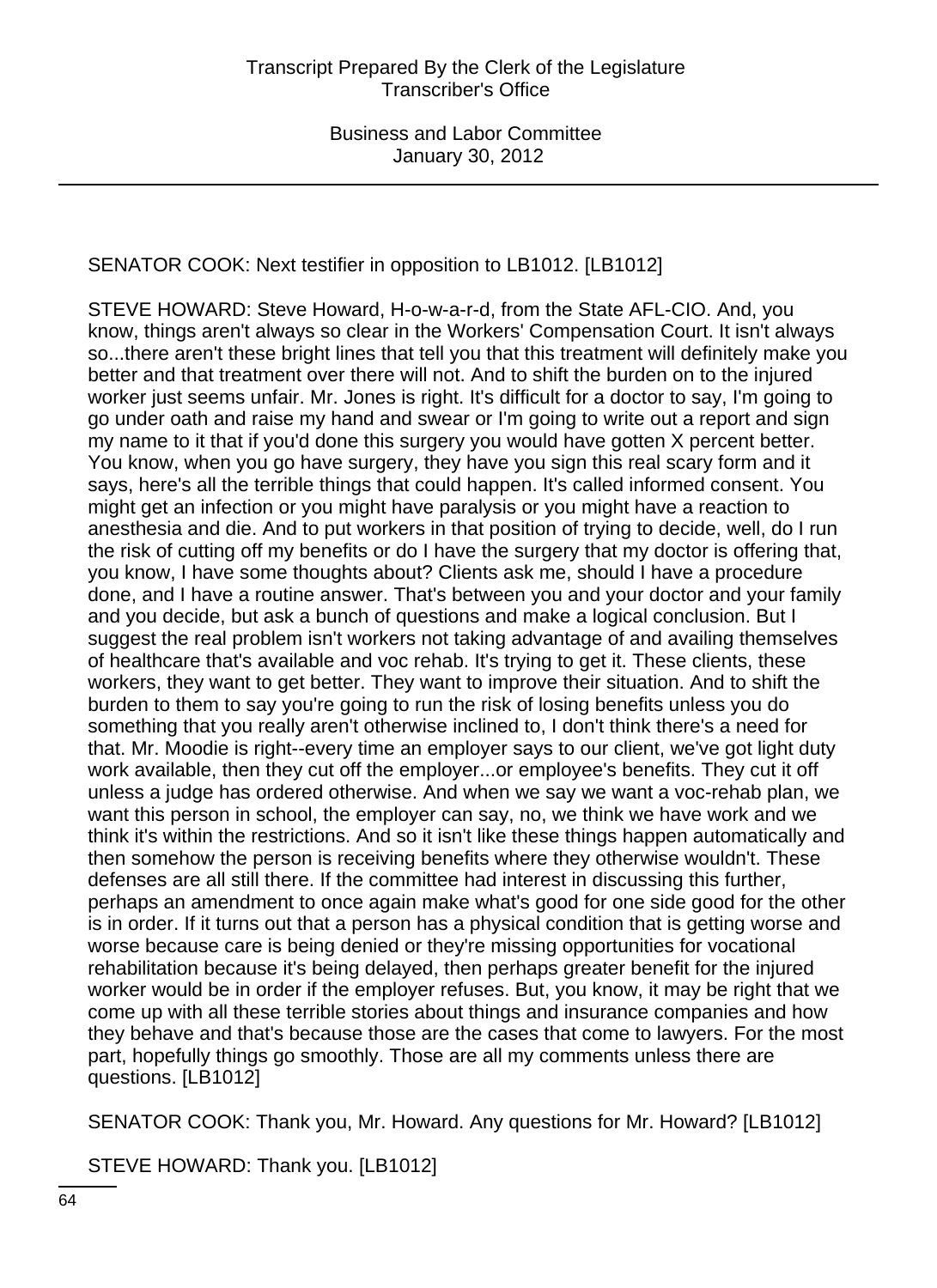SENATOR COOK: Thanks. Seeing none, any more testimony in opposition to LB1012? [LB1012]

OMAID ZABIH: (Exhibits 19, 20, and 21) Good afternoon, Mr. Chairman and members of the committee. My name is Omaid Zabih. My first name is spelled O-m-a-i-d and my last name is spelled Z-a-b-i-h, and I'm a staff attorney for the immigration program at Nebraska Appleseed. I'm here to testify in opposition to LB1012. Because Appleseed doesn't litigate in the workers' comp system and the attorneys who testified before me are well versed about the intricacies of the system, I instead want to illustrate how LB1012 would create additional and unnecessary burdens on injured workers by providing the committee with some quotes and stories from workers through our own work in the meat packing industry specifically. As many of you may know, Appleseed is extensively involved in trying to improve the safety and health of meat packing workers across the state. In 2009, we released a study that surveyed 455 meat packing workers in five communities across Nebraska. Since that time, we've continued to interact with hundreds of workers each year. Instead of reading off of my written testimony verbatim, I'd like to just focus on the two additional handouts that I provided the committee. The one that's entitled "The Speed Kills You" is just an overview of all the worker quotes that we collected for our 2009 study. But the one that I'll be talking about today is the fact sheets which has worker quotes that directly relate to this bill. As an initial matter, it is clear that this bill would undermine the critically important right to choose one's own doctor as currently provided by Nebraska law. The idea that workers who do not accept the medical care chosen by their employer is deeply worrisome. In our study, about 70 percent of workers didn't know that they had the right to choose their own doctor. Furthermore, many workers that we surveyed expressed very serious concerns about the neutrality of company or company-referred nurses and doctors and felt the treatment they received was perfunctory at best. Even today we hear of workers who tell us that serious injuries are treated only with ibuprofen or ice. Some quotes to read to you from workers such as, when you report an accident or injury, the nurse only tells you to put ice on it and then you have to live with the pain. Or they give you ice, they give you hot water, they sell you pills and tell you that you have to learn to live with the pain. Some of these quotes illustrate that sentiments, some of these sentiments. We've also provided quotes from workers that demonstrate how this bill's provisions would provide an incentive for employers to fire or pressure injured workers to, quote unquote, voluntarily leave work since workers frequently tell us that employers pressure them after an injury is reported with even more work and/or worse treatment in the hopes of having the worker again, quote unquote, voluntarily leave. Some quotes that we've collected from workers have stated that sometimes people don't report their injuries because afterwards they marginalize those workers and give the rest of us too much work. And lastly, we've provided a story on the back page of the fact sheet that we collected last year of a Nebraska meat packing worker who we've named Gloria, which is not her real name. I see that my red light is up. [LB1012]